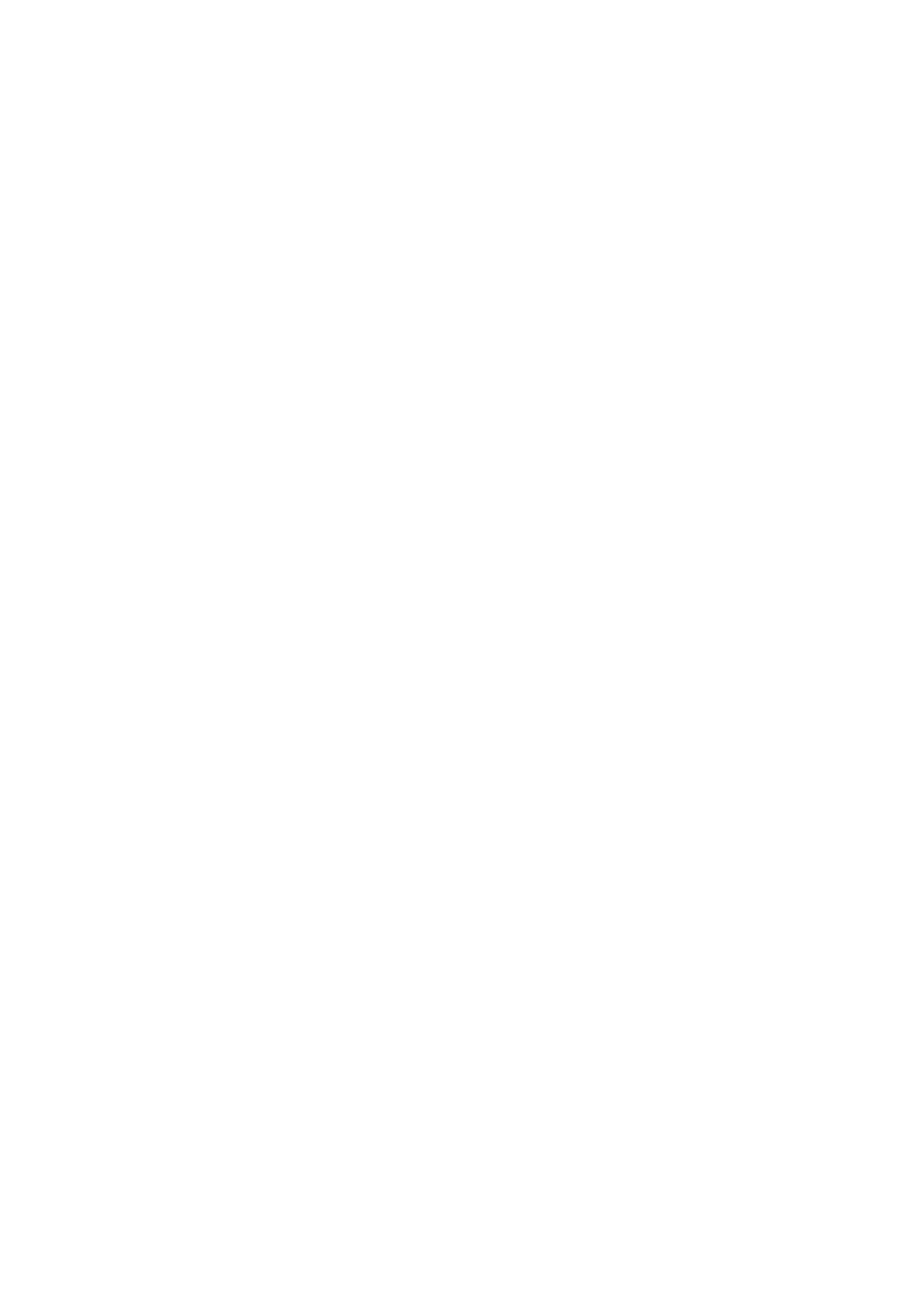# Preface

This is about a two-week course called Geometriler at the Nesin Mathematics Village. In the first week we read, in my Turkish translation, some of the lemmas for Euclid's Porisms in Book VII of the Collection of Pappus. Students presented the lemmas at the board, and I lectured on modern developments due to Desargues and others. In the following week, we read Lobachevski's "Geometrical Researches on the Theory of Parallels" in Halstead's English translation. Again students presented propositions at the board; but curved space turned out to be a more difficult concept than points at infinity. That week is covered only briefly here, in the Introduction.

I had given a similar Geometriler course in my department at Mimar Sinan. That course met two hours a week for the 13 weeks of the fall semester of  $2015-6$ . I kept a record like the present one. Class at the Math Village met two hours a day the first week, an hour and a half the second, Monday through Sunday, except Thursday. In the second week, I ended on Friday, so that I could participate in the Thales Buluşması in Milet the next day.

I thank the staff of the Village, notably Aslı Can Korkmaz, for having Pappus and Lobachevski printed and coil-bound for distribution to students. I thank all of the workers of the Village, from Ali Nesin on down, for making it an excellent place to continue and develop the thoughts begun more than years ago, elsewhere in Ionia, by Thales.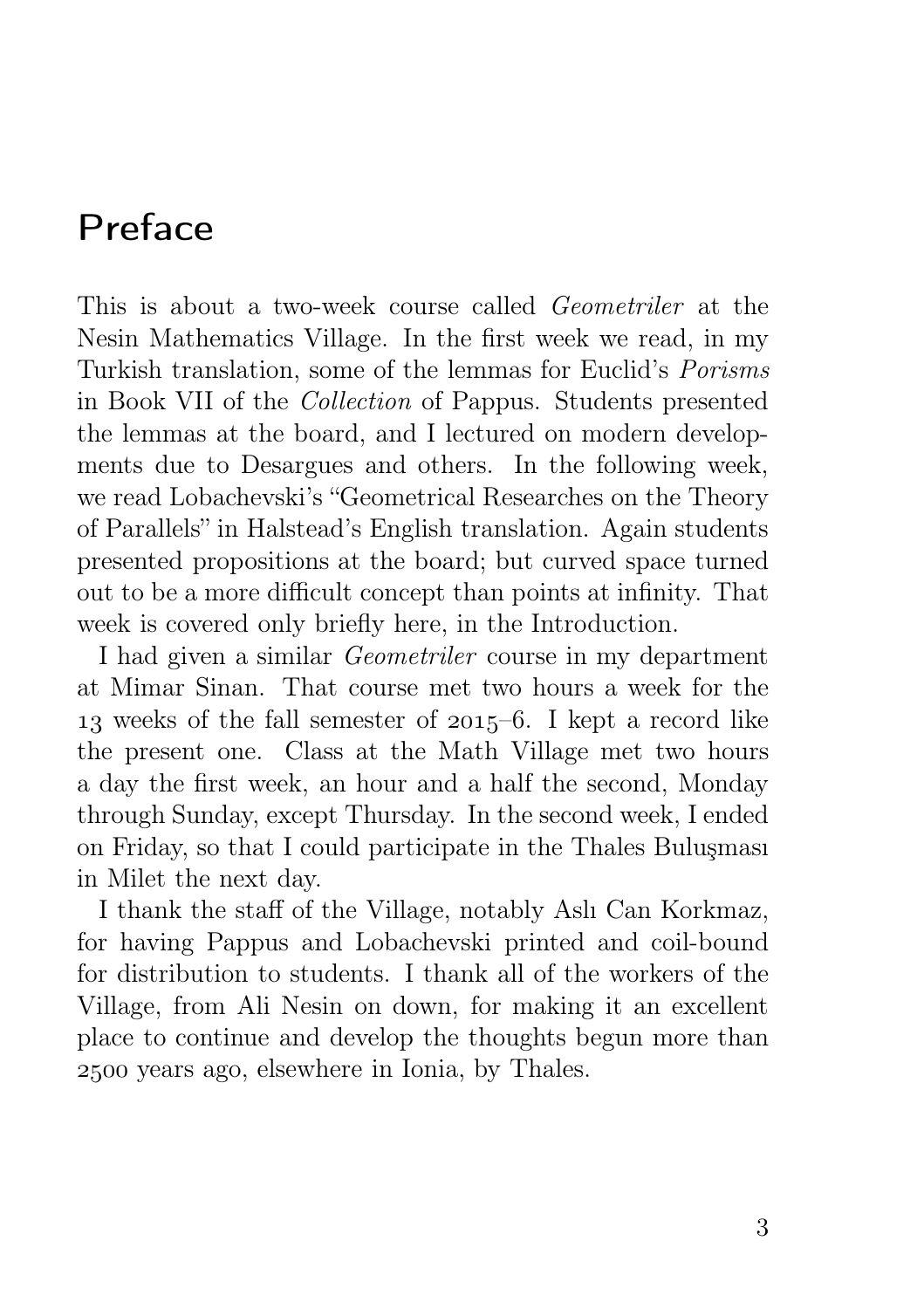# **Contents**

| Preface                                                              | 3  |
|----------------------------------------------------------------------|----|
| Introduction                                                         | 8  |
| Overview $\ldots \ldots \ldots \ldots \ldots \ldots \ldots \ldots$   | 8  |
|                                                                      | 14 |
|                                                                      | 18 |
| Monday                                                               | 33 |
| Quadrangle Theorem: statement $\ldots \ldots \ldots$                 | 33 |
| Desargues's Theorem: statement $\ldots \ldots \ldots$                | 34 |
| Pappus's Theorem: statement                                          | 35 |
| Equality and sameness                                                | 37 |
| Thales's Theorem: statement                                          | 38 |
|                                                                      | 39 |
|                                                                      | 41 |
|                                                                      | 43 |
| Tuesday                                                              | 45 |
| Pappus's Theorem: parallel case $\ldots \ldots \ldots \ldots \ldots$ |    |
| Quadrangle Theorem: Pappus's proof                                   | 48 |
| Wednesday                                                            | 52 |
| Thales's Theorem: Euclid's proof $\ldots \ldots \ldots \ldots 52$    |    |
| A simple definition of proportion $\dots \dots \dots \dots$ 53       |    |
| Cross ratio in Pappus $\ldots \ldots \ldots \ldots \ldots \ldots$    | 54 |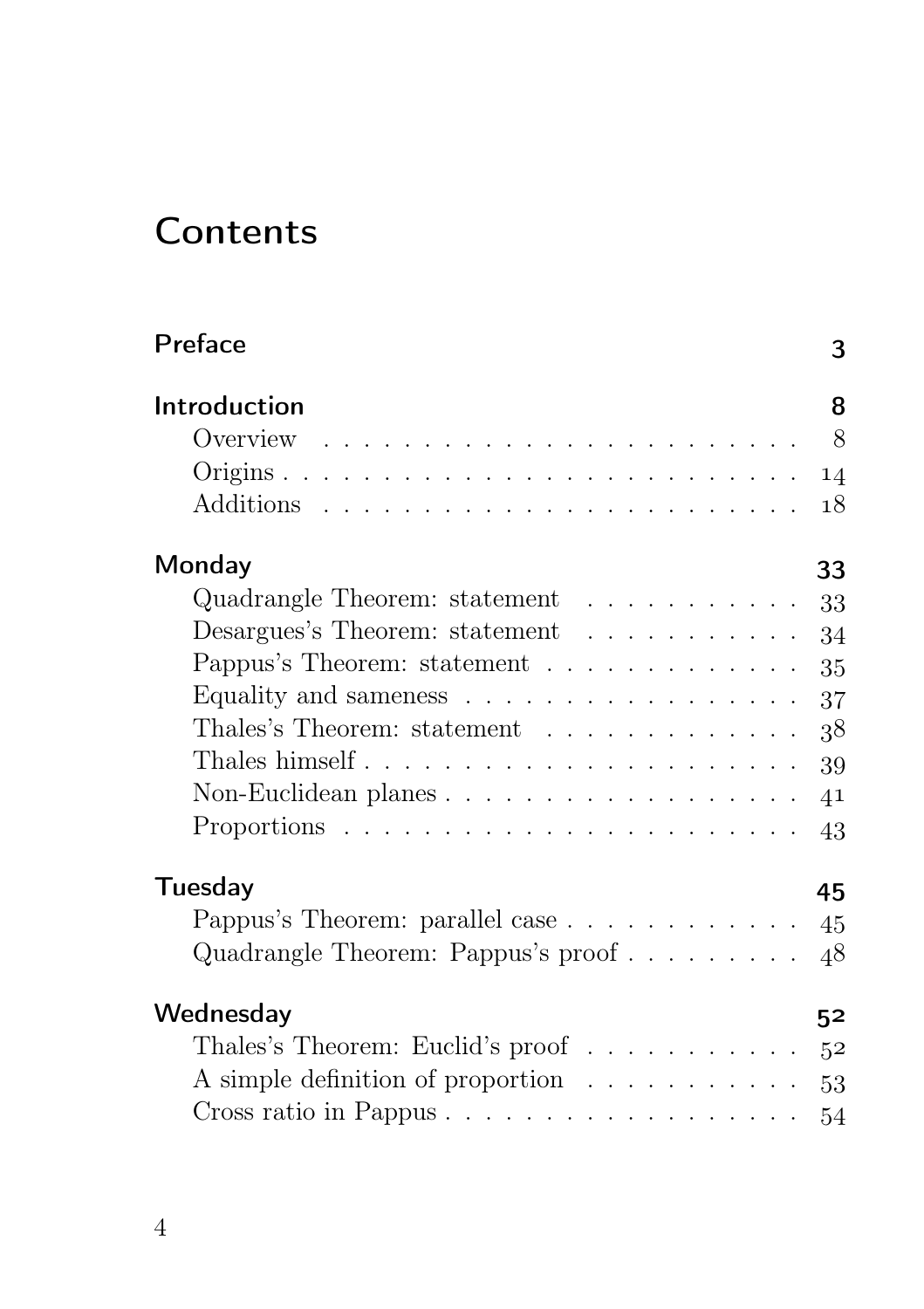| Friday                                                                 | 61 |
|------------------------------------------------------------------------|----|
| Addition and multiplication                                            | 61 |
| A non-commutative field $\ldots \ldots \ldots \ldots \ldots \ldots 64$ |    |
| Pappus's Theorem: intersecting case 66                                 |    |
| Pappus's Theorem: a second proof 69                                    |    |
| Saturday                                                               | 71 |
|                                                                        |    |
| Barycentric coordinates 75                                             |    |
| Projective coordinates $\ldots \ldots \ldots \ldots \ldots \ldots$ 77  |    |
| Pappus's Theorem: third proof $\ldots \ldots \ldots \ldots \ldots$ 79  |    |
| Sunday                                                                 | 82 |
|                                                                        | 82 |
| The Fano Plane $\dots \dots \dots \dots \dots \dots \dots \dots$       | 82 |
| Desargues's Theorem: a proof $\dots \dots \dots \dots \dots$ 84        |    |
|                                                                        |    |
| Quadrangle Theorem: second proof $\ldots \ldots \ldots \ldots$ 87      |    |
| <b>Bibliography</b>                                                    | 8q |

### Contents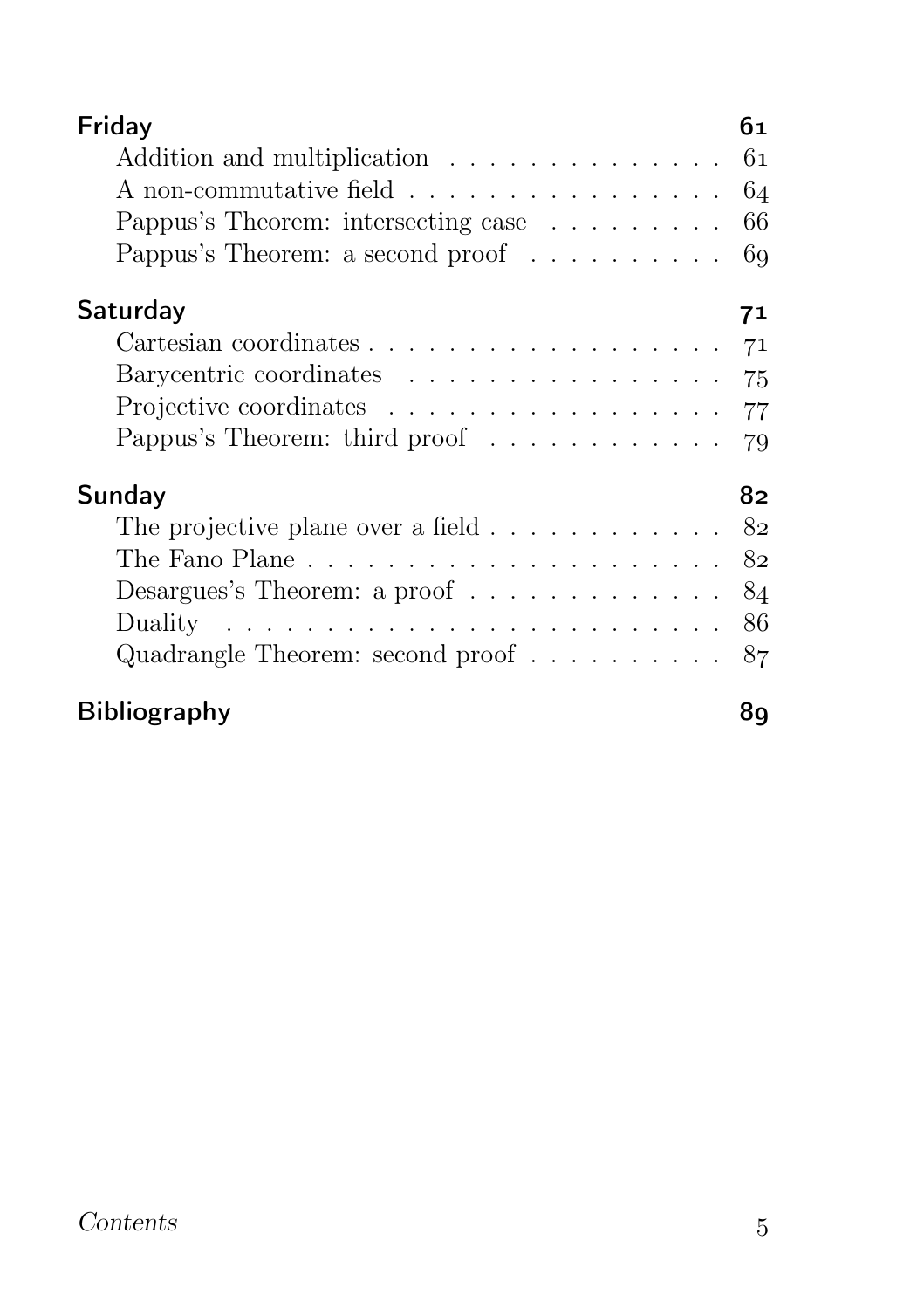# List of Figures

| $\mathbf{1}$   | Pappus's Hexagon Theorem<br>10                                                         |
|----------------|----------------------------------------------------------------------------------------|
| $\overline{2}$ | The Quadrangle Theorem $\ldots \ldots \ldots \ldots \ldots$<br>11                      |
| 3              | 12                                                                                     |
| $\overline{4}$ | Degenerate case of Desargues's Theorem<br>13                                           |
| $\overline{5}$ | 20                                                                                     |
| 6              | 24                                                                                     |
| $\overline{7}$ | 25                                                                                     |
| 8              | Solution of the five-line locus problem $\ldots \ldots$<br>26                          |
| 9              | A diagram for Lemma I of Pappus<br>28                                                  |
| 10             | Pappus's Theorem in modern notation<br>29                                              |
| 11             | The Quadrangle Theorem set up $\ldots \ldots \ldots$<br>33                             |
| 12             | The Quadrangle Theorem<br>34                                                           |
| 13             | "Complete" figures $\ldots \ldots \ldots \ldots \ldots \ldots$<br>35                   |
| 14             | 36                                                                                     |
| 15             | Pappus's Hexagon Theorem<br>36                                                         |
| 16             | Triangles on the same base $\ldots \ldots \ldots \ldots$<br>37                         |
| 17             | 38                                                                                     |
| 18             | 38                                                                                     |
| 10             | Dates of some ancient writers and thinkers<br>40                                       |
| 20             | The angle in a semicircle $\ldots \ldots \ldots \ldots \ldots$<br>41                   |
| 21             | Straight lines in the hyperbolic plane $\ldots \ldots \ldots$<br>42                    |
| 22             | For a definition of proportion $\ldots \ldots \ldots \ldots$<br>43                     |
| 23             | A circle of implications<br>44                                                         |
| 24             | Cases of Pappus's Theorem<br>46                                                        |
| 25             | A case of Pappus's Theorem<br>47                                                       |
| 26             | Lemma IV $\ldots \ldots \ldots \ldots \ldots \ldots \ldots \ldots \ldots \ldots$<br>48 |
|                |                                                                                        |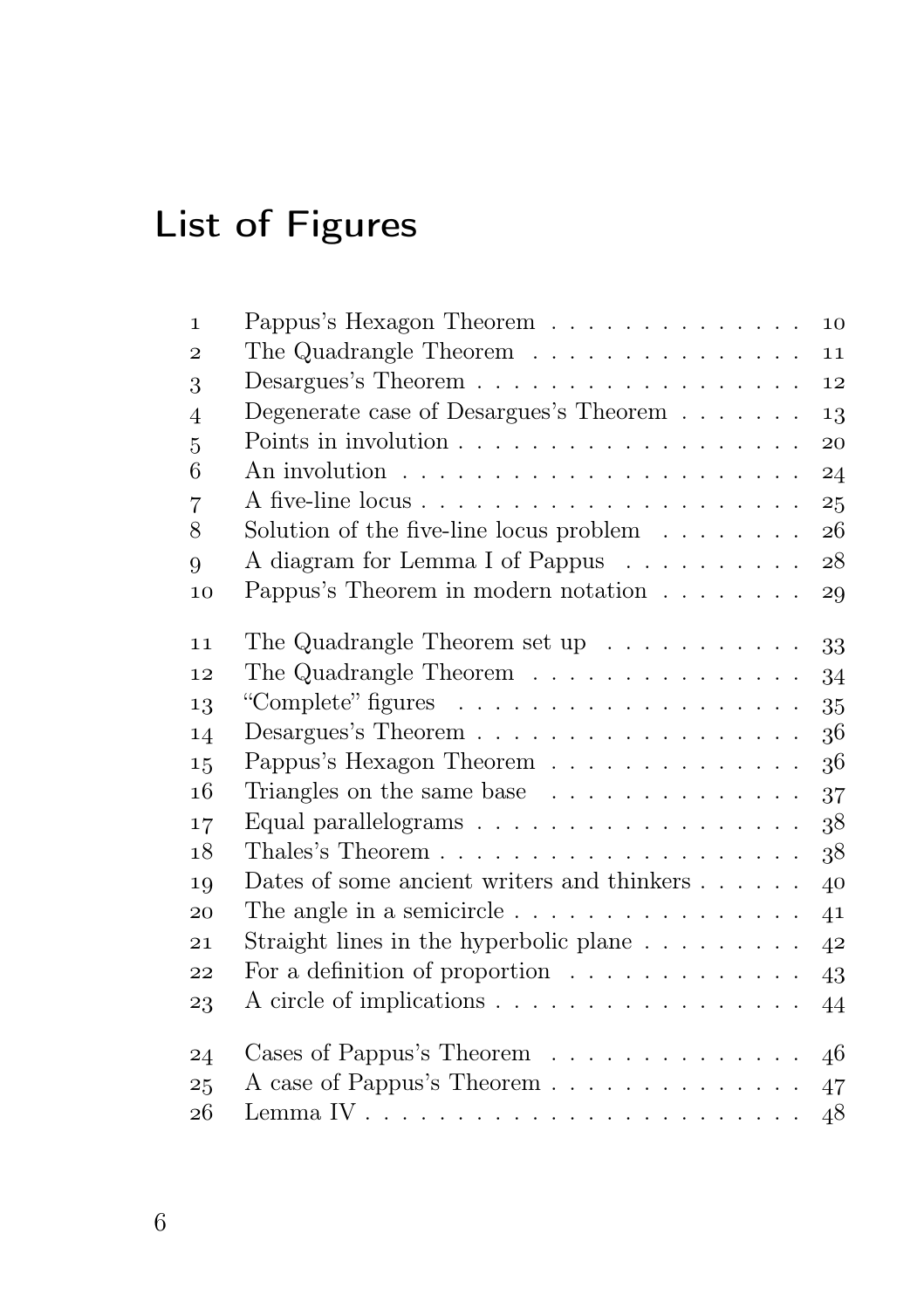| 27             | Lemma from Lemma IV $\ldots \ldots \ldots \ldots \ldots$<br>50     |  |
|----------------|--------------------------------------------------------------------|--|
| 28             | The Quadrangle Theorem $\ldots \ldots \ldots \ldots \ldots$<br>51  |  |
| 29             | 5 <sup>2</sup>                                                     |  |
| 30             | A proportion of lengths and areas<br>53                            |  |
| 31             | A definition of proportion<br>55                                   |  |
| 32             | 56                                                                 |  |
| 33             | Invariance of cross ratio in Pappus $\ldots \ldots \ldots$<br>57   |  |
| 34             | Lemma $X_1, \ldots, X_n, \ldots, X_n, \ldots, X_n$<br>57           |  |
| 35             | Lemma III reconfigured<br>58                                       |  |
| 36             | Lemma X: two halves of the proof $\ldots \ldots \ldots$<br>59      |  |
| 37             | Addition of line segments<br>61                                    |  |
| 38             | Sum of two points with respect to a third $\ldots \ldots$<br>62    |  |
| 39             | Descartes's definition of multiplication $\ldots \ldots$<br>63     |  |
| 40             | Commutativity of Descartes's multiplication<br>64                  |  |
| 41             | 66                                                                 |  |
| 42             | Lemma XI variant $\ldots \ldots \ldots \ldots \ldots \ldots$<br>67 |  |
| 43             | 68                                                                 |  |
| 44             | 68                                                                 |  |
| 45             | Pappus's Theorem by projection<br>70                               |  |
| 46             | Line segments in the ratio of rectangles $\dots \dots$<br>72       |  |
| 47             | 73                                                                 |  |
| 48             | Associativity of addition<br>74                                    |  |
| 49             | 76                                                                 |  |
| 50             | Pappus's Hexagon Theorem<br>80                                     |  |
| 51             | 83                                                                 |  |
| 5 <sup>2</sup> | 84                                                                 |  |
| 53             | 85                                                                 |  |
| 54             | The dual of Pappus's Theorem<br>86                                 |  |
| 55             | The Quadrangle Theorem $\ldots \ldots \ldots \ldots \ldots$<br>87  |  |
|                |                                                                    |  |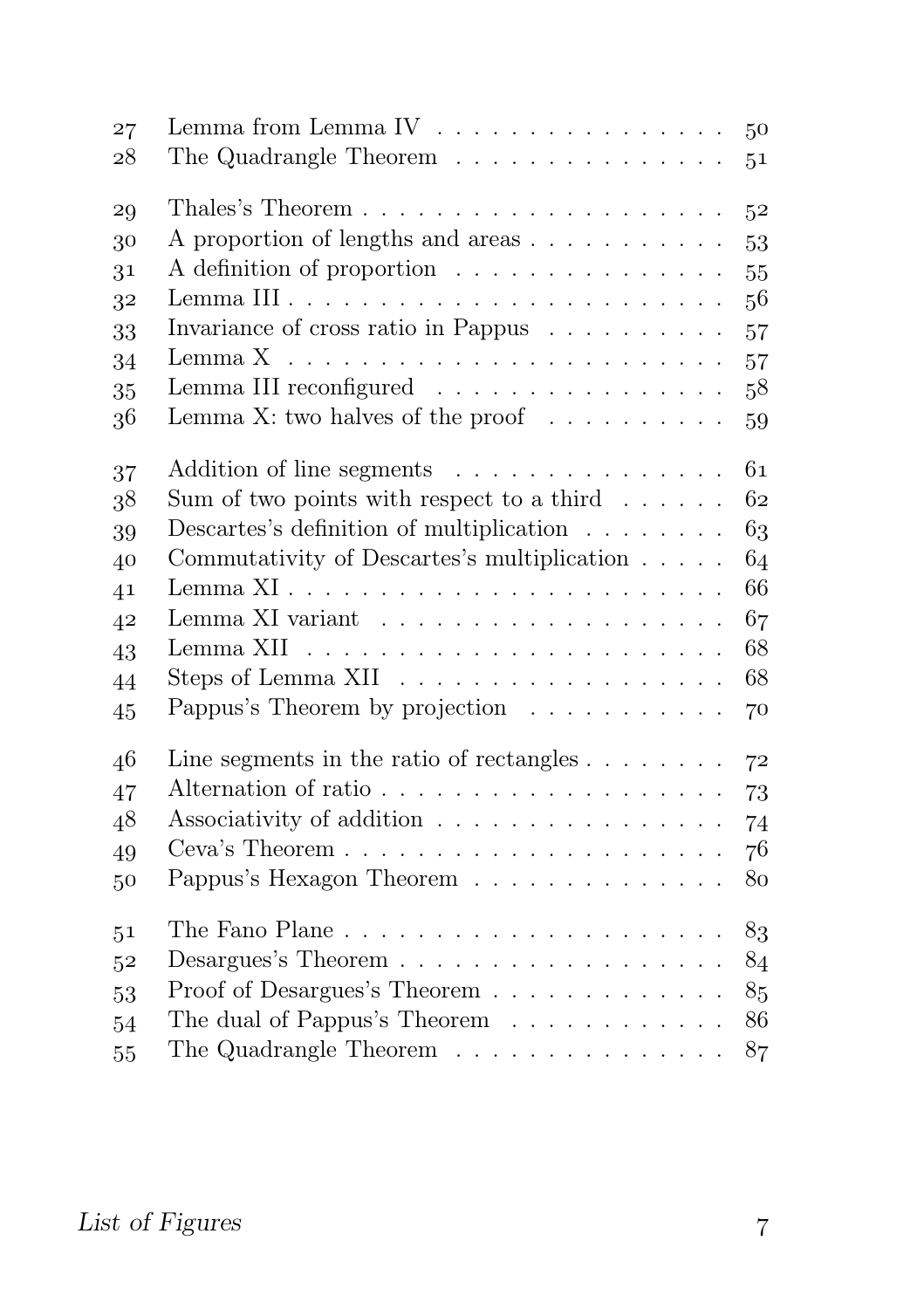# Introduction

### **Overview**

Of Pappus's lemmas for Euclid's Porisms, students presented six: VIII, IV, III, X, XI, and XII, in that order. Lemmas VIII, XII, and XIII are cases of what is now known as Pappus's Theorem, while Lemmas III, X, and XI are needed to prove XII and XIII. We skipped Lemma XIII in class, its proof being similar to that of XII. Lemma IV is effectively what I shall call the Quadrangle Theorem, although Coxeter gives it no name  $[5, 14.41, p. 240]$ . There is a related theorem called Desargues's Involution Theorem by Field and Gray  $[12, p. 54]$ ; Coxeter describes this as "the theorem of the quadrangular set" [5,  $14.56$ , p. 246].

Two students volunteered to present the first two (VIII and IV) of Pappus's lemmas above. For the next two lemmas (III and X), volunteers were not forthcoming, and so I picked two more students. When they had fulfilled their assignments, only two more students were still in class; I asked them to prepare the last two lemmas (XI and XII) for the next day. Class met at 8 A.M., a difficult time for many. Nonetheless, some absent students did return the next day.

Every presenter of a lemma came more or less prepared for the job, though sometimes needing help from the audience. Class was mostly in Turkish, except on the last day or two, when only I was speaking: with the remaining students' permission, I switched mostly to English.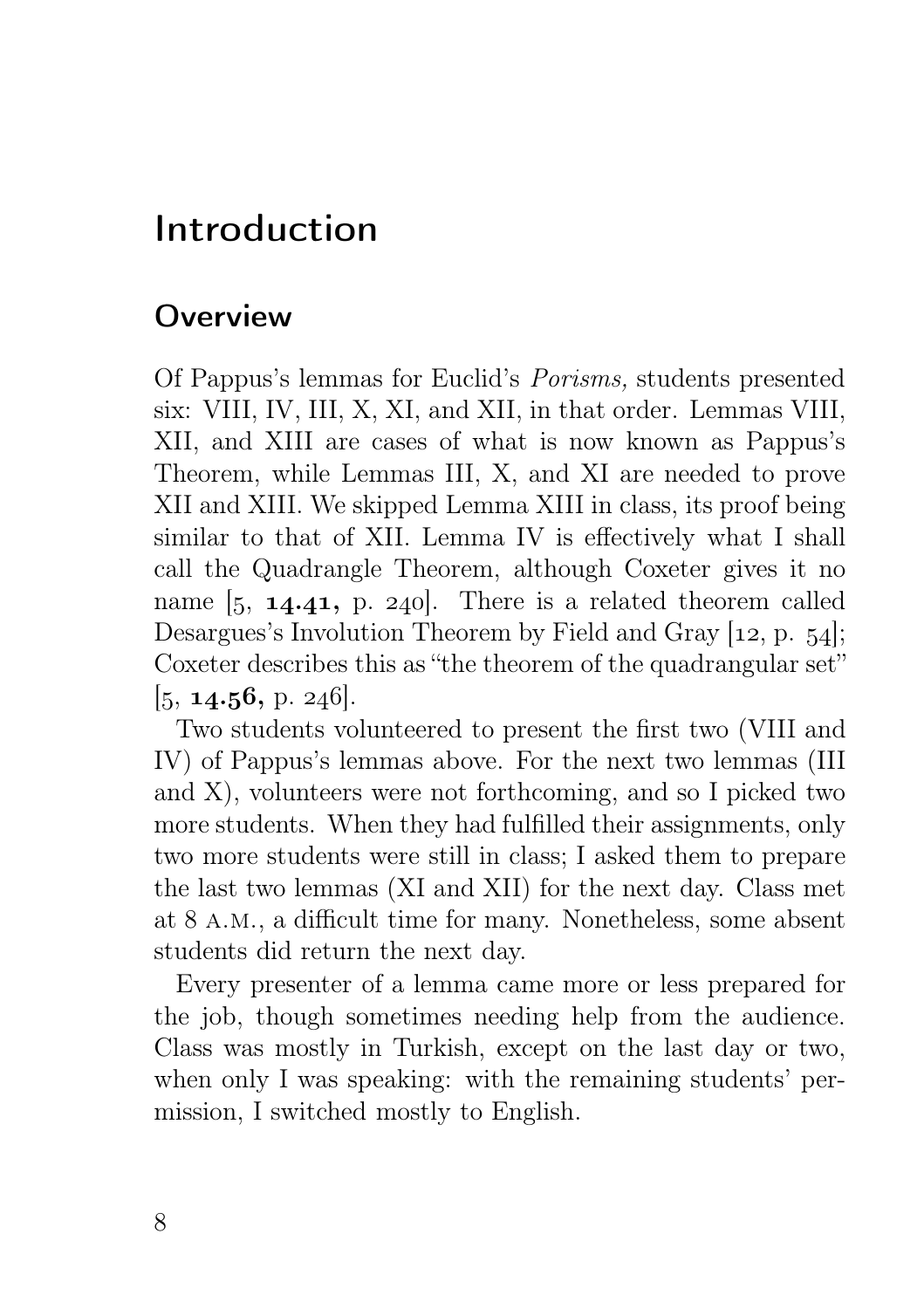In the following week, class was in the afternoon, as one returning student had begged for it to be. Most students in the second week were new. With a couple of notable exceptions, they did not prepare their presentations well. Some of them left the Village early, earlier than I did, without telling me, and having accepted assignments for the day (Friday) when they would be gone. I have doubts about how well even the remaining students understood Lobachevski's non-Euclidean conception of parallelism: they seemed to persist in their Euclidean notions.

On the first day of that second week, I reviewed the Euclidean geometry not requiring the Fifth Postulate that Lobachevski summarizes in his Theorems  $1-15$ . This is the geometry of Propositions  $1-28$  of Book I of the *Elements*. There is also some solid geometry from Book XI, though I did not go into this. I do not know how much the review of Euclidean geometry meant to students who, unlike those at Mimar Sinan, had not read Euclid in the first place. I gave away the plot by describing the Poincaré half-plane model for Lobachevskian geometry; but given the quality of later student presentations, I have doubts that the model made much sense. I shall not say more about that second week, except that, if that part of the course is repeated, it should probably be coupled with a reading of Euclid; and then it would need a full week, if not two.

#### **Details**

One may refer to Pappus's Theorem more precisely as Pappus's Hexagon Theorem. It is the theorem that, if the vertices of a hexagon lie alternately on two straight lines, then the intersection points of the three pairs of opposite sides of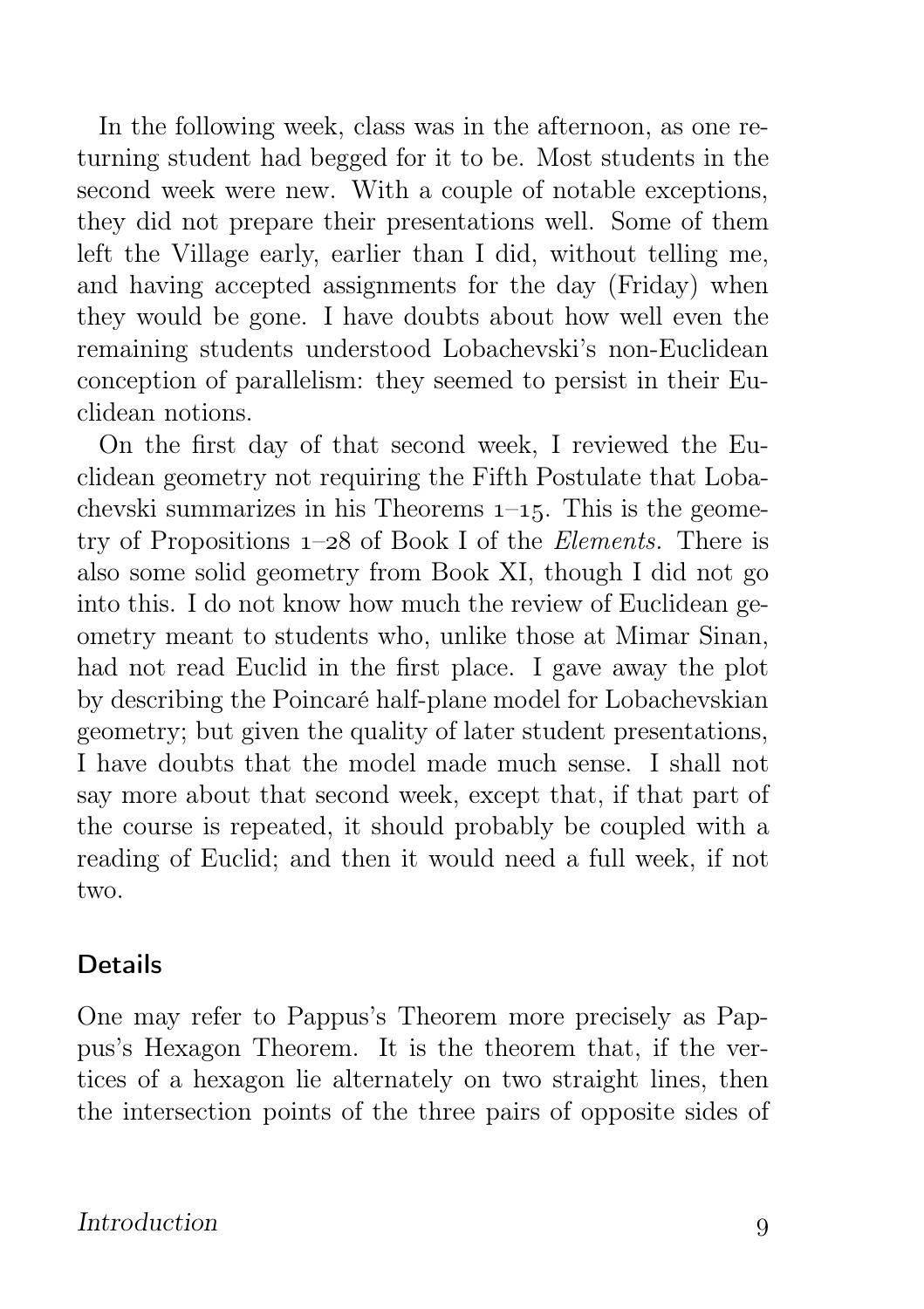

Figure . Pappus's Hexagon Theorem

the hexagon lie on a straight line. See for example Figure 1, which is the same as Figure  $15$  on page  $36$ . Pappus's theorem remains true if some of the opposite sides of the hexagon are parallel, provided one allows that parallel lines meet on the "line at infinity"; See Figure  $25$  on page  $47$  and Figure  $45$ on page 70. In any case, the two straight lines holding the six vertices between them can be considered as a degenerate conic section. Pascal generalized to an arbitrary conic section, though without proof  $[4, 29]$ .

The Quadrangle Theorem is that if a straight line intersects six straight lines, each of which passes through two of four given points, no three of the four being collinear, then five of the intersection points determine the sixth, regardless of the choice of the four given points. Thus in Figure 2, which is the same as Figure 12 on page 34, the points A, B, C, D, and E on the same straight line determine the point  $L$  on that line, provided it is understood that L is found by first picking a point  $F$  not on the line  $AB$ , then picking a point  $G$  on the straight line  $AF$ , letting  $GC$  and  $GE$  intersect  $FB$  and  $FD$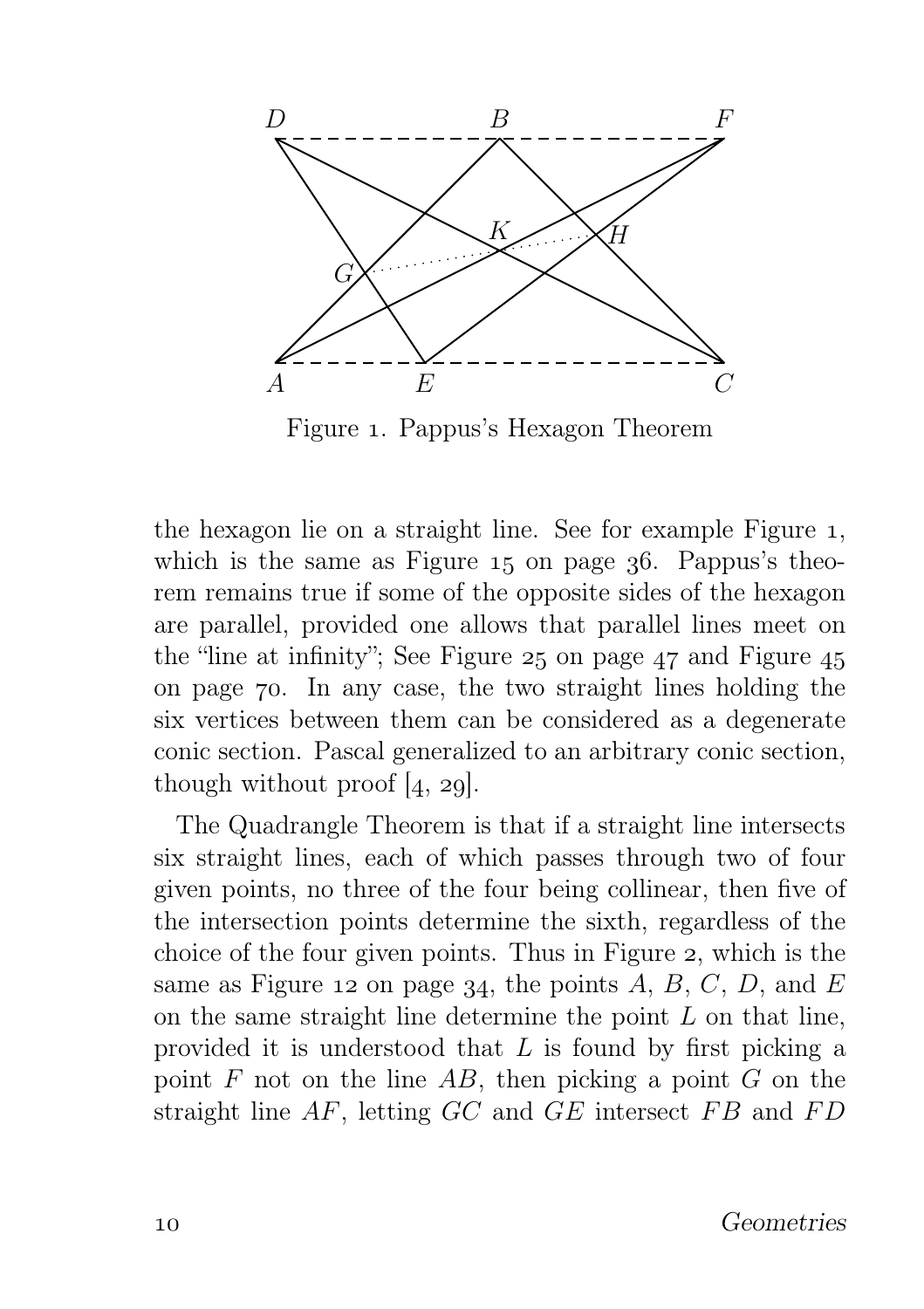

Figure 2. The Quadrangle Theorem

respectively at  $H$  and  $K$ , and letting  $HK$  intersect the original line AB.

In class, after we saw Pappus's treatment of the Quadrangle and Hexagon Theorems, I sketched a proof of all cases of the latter by passing to a third dimension and projecting. I gave another proof by introducing projective coordinates.

Desargues's Theorem is that if the straight lines through corresponding vertices of two triangles intersect at one point, then the intersection points of the corresponding sides of the triangles lie on one straight line. For example, if the triangles are  $ABC$  and  $DEF$  as in Figure 3, which is the same as Figure 14 on page 36, then  $HKL$  is straight. I gave the proof attributed to Hessenberg from 1905, using three applications of Pappus's Theorem, as sketched in Figure  $53$  on page  $85$ . Strictly, this proof assumes that all points named in the diagram are distinct; in the other case, Cronheim gave in [6] the argument sketched in Figure 4, where, by applying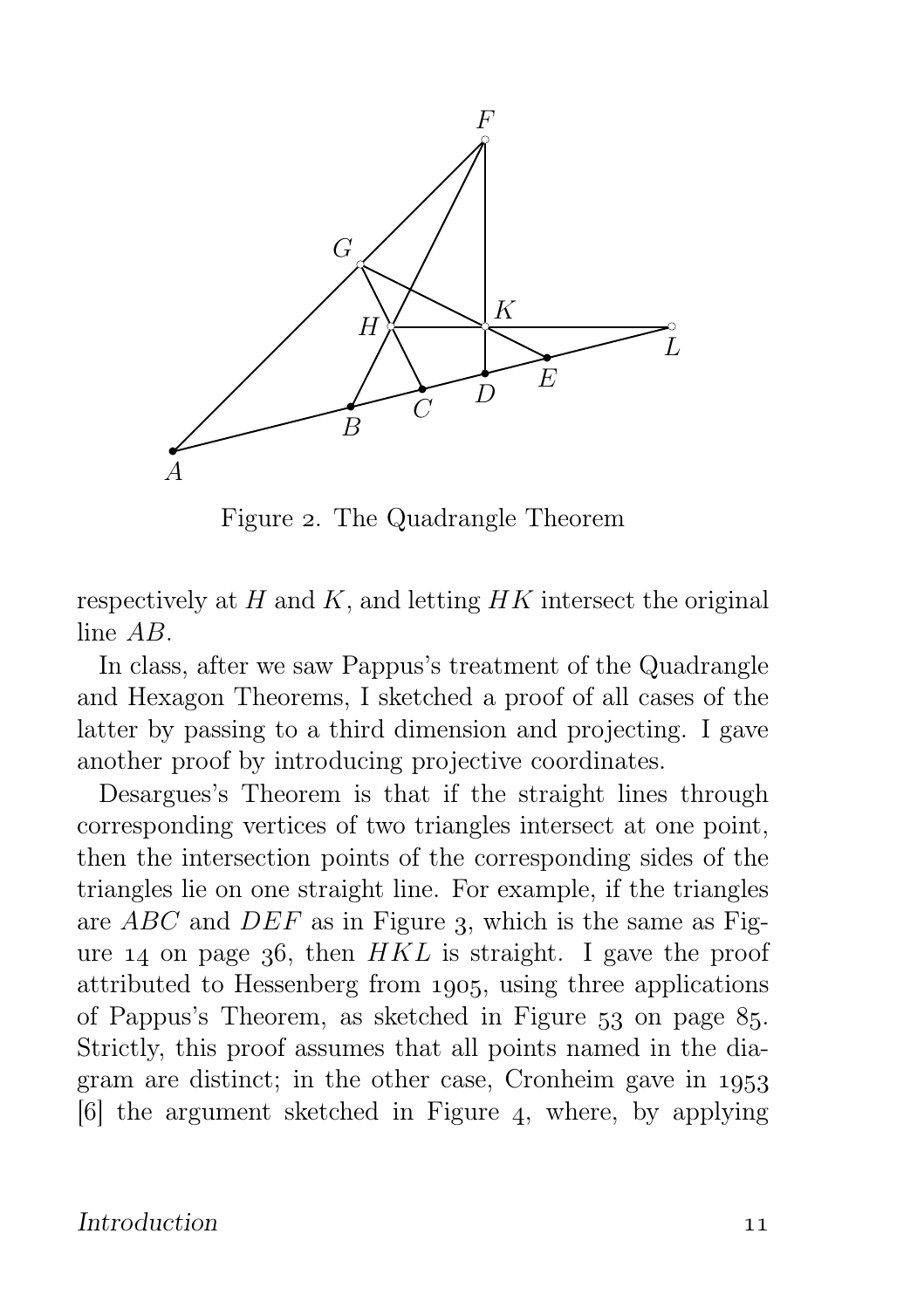

Figure . Desargues's Theorem

Pappus's Theorem to hexagons GCELBA, GAELBC, and  $SRDCAF$  in turn, we have that  $FHS$ ,  $DKR$  and finally  $LKH$ are straight.

In class, using Desargue's Theorem and its dual, which is its converse, I proved again the Quadrangle Theorem.

Pappus's proofs rely heavily on the proposition known in modern times, in some countries, as Thales's Theorem  $[21]$ : a straight line cutting two sides of a triangle cuts them proportionally if and only if it is parallel to the base. This is "equation"  $(12)$  on page  $38$  with respect to Figure 18. Euclid proves this theorem at the beginning of Book VI of the Elements, using the theory of proportion developed in Book V. This theory relies on the so-called Archimedean Axiom, that of two line segments, either can be multiplied so as to exceed the other. In fact one does not need this axiom, but one can develop a theory of proportion, sufficient for establishing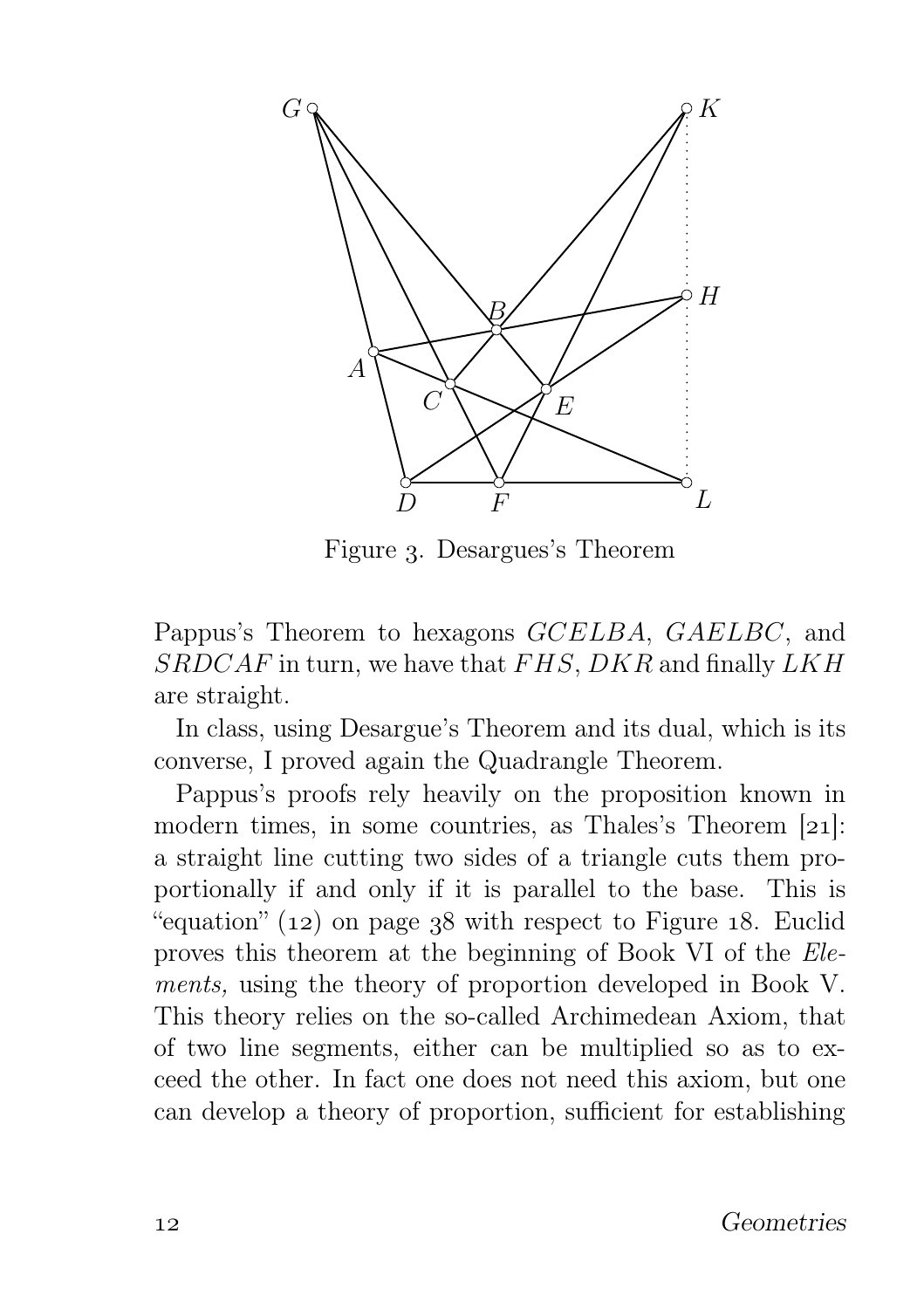

Figure 4. Degenerate case of Desargues's Theorem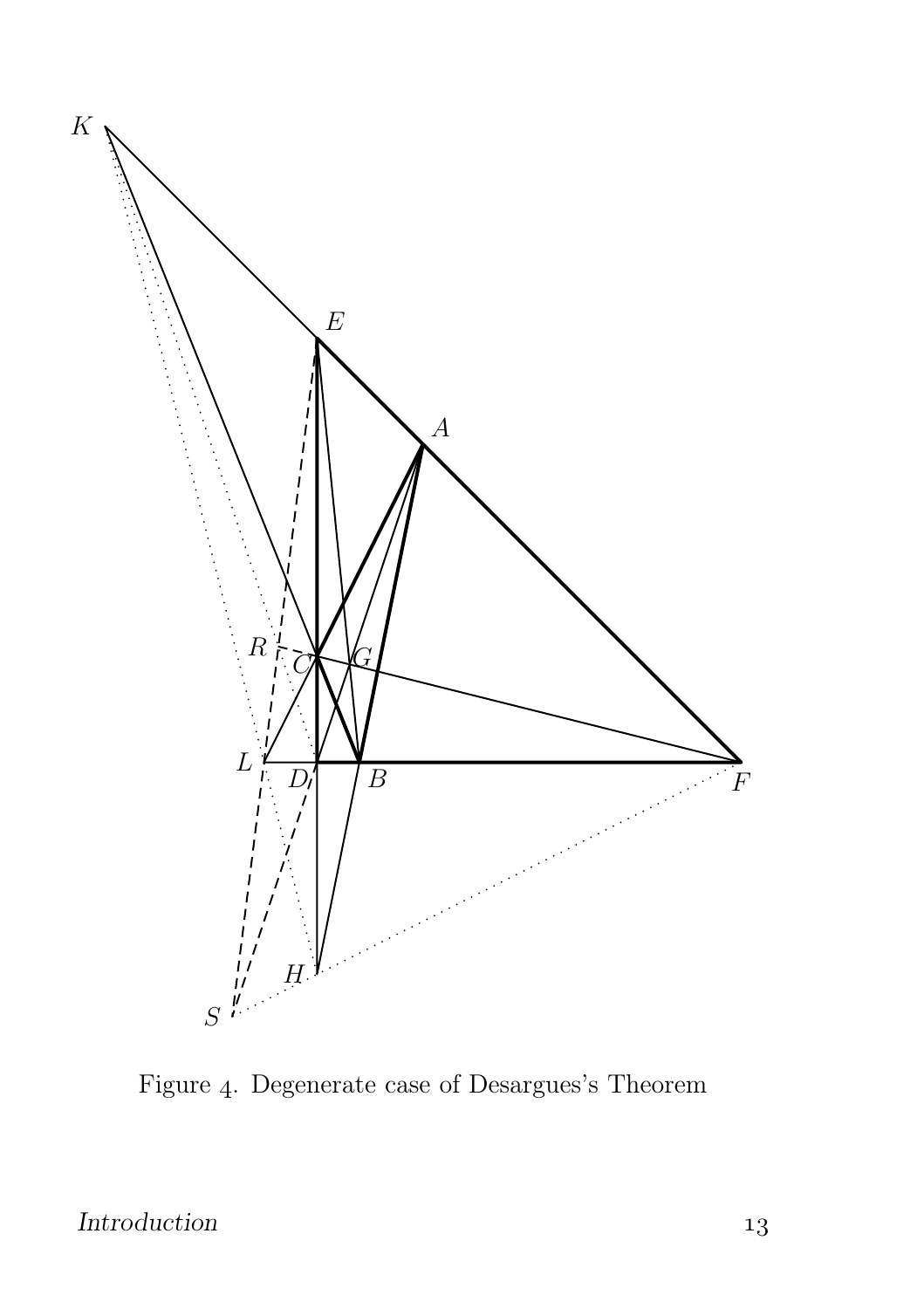Thales's Theorem, on the basis of Book I of the Elements. One can take Thales's Theorem as a definition of proportion, except that one should fix one of the base angles of the triangle. But then one can prove, as I did in class, that the base angles do not matter. A neat way of proving this is Desargues's Theorem, applied to Figure  $22$  on page  $43$ . In short, Thales proves Pappus, which proves Desargues, which proves Thales.

In modern axiomatic projective plane geometry, the theorems of Pappus and Desargues are not equivalent. In class we proved, not exactly their equivalence with Thales's Theorem, but simply their truth in the geometry of Book I of Euclid's Elements. They are true in the projective plane over a commutative field; but the ancient proofs use not just the algebra of fields, but the geometry of areas. In Lemma VIII, for example, which is the case of the Hexagon Theorem when two pairs of opposite sides are parallel, Pappus's proof relies on adding and subtracting triangles that are equal because they are on the same base and between the same parallels.

Following first Descartes  $[g]$  and then Hilbert  $[14]$ , we can obtain a field from Euclid's geometry. This may not be the best way to think about that geometry.

# **Origins**

The origin of this course is my interest in the origins of mathematics. This interest goes back at least to a tenth-grade geometry class in  $1980-1$ , where we students were taught to write proofs in the two-column, statement–reason format. I did not much care for our textbook, which, for an example of congruence, used a photo of a machine stamping out foil trays for TV dinners  $[31, p. 13]$ . In "Commensurability and Symmetry"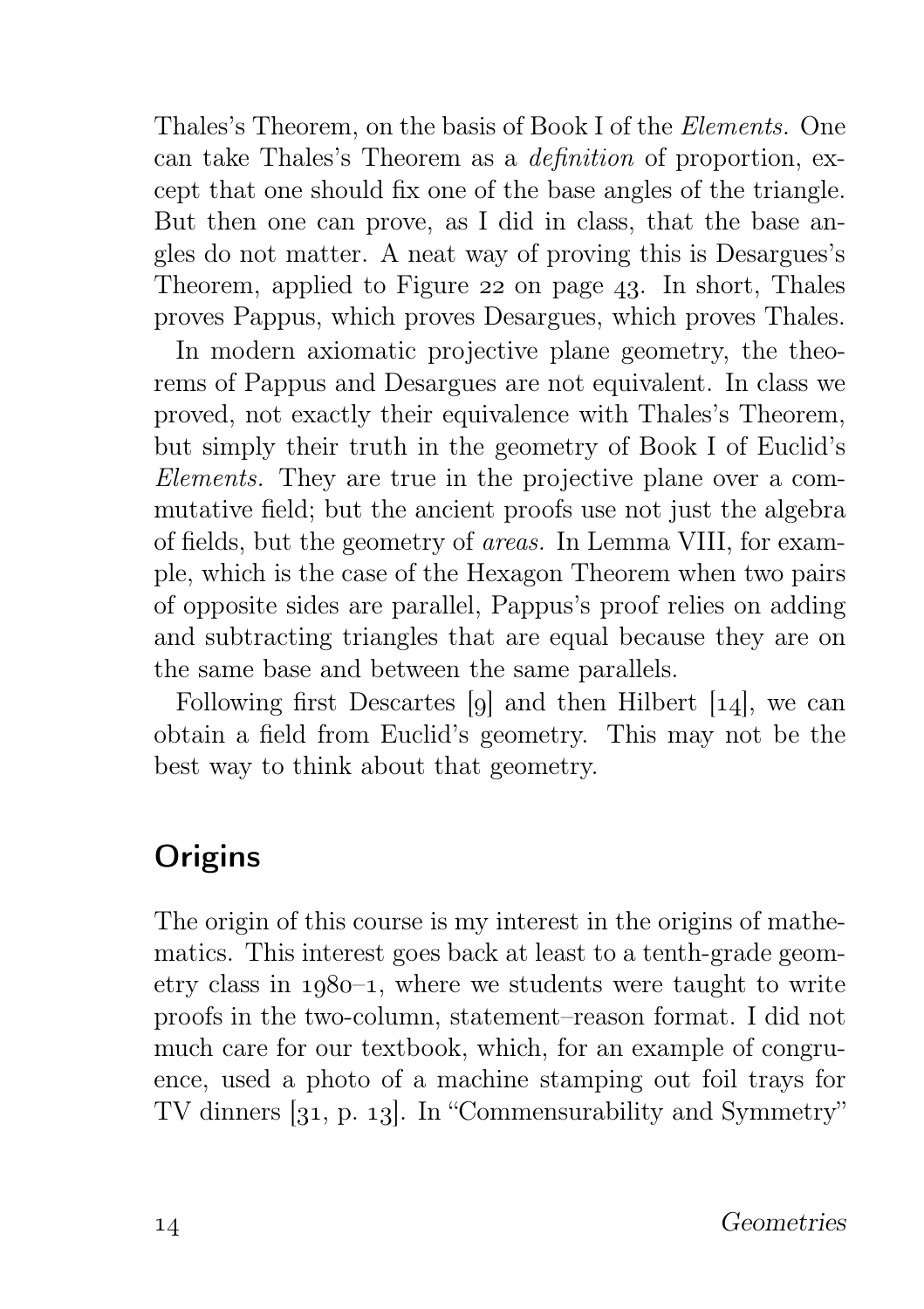$[25]$ , I mention how the Weeks–Adkins text confuses equality with sameness. A geometrical equation like  $AB = CD$  means not that the segments AB and CD are the same, but that their lengths are the same. Length is an abstraction from a segment, as ratio is an abstraction from two segments. This is why Euclid uses "equal" to describe two equal segments, but "same" to describe the ratios of segments in a proportion. One can maintain the distinction symbolically by writing a proportion as  $A : B :: C : D$ , rather than as  $A/B = C/D$ . I noticed the distinction many years after high school; but even in tenth grade I thought we should read Euclid. I went on to read him, along with Homer and Aeschylus and Plato and others, at St John's College [23].

In 2008, the first course I taught at the Nesin Mathematics Village was an opportunity to review something I had read at St John's. Called "Conic Sections à la Apollonius of Perga," my course reviewed the propositions of Book I of the Conics  $\left[1, 2\right]$  that pertained to the parabola. I shall say more about this later; for now I shall note that, while the course was great for me, I don't think it meant much for the students who just sat and watched me at the board. One has to engage with the mathematics for oneself, especially when it is something so unusual for today as Apollonius. A good way to do this is to have to go to the board and present the mathematics, as at St John's.

In 2010 at METU in Ankara, I taught the course called History of Mathematical Concepts in the manner of St John's. We studied Euclid, Apollonius, and (briefly) Archimedes in the first semester; Al-Khwārizmī, Thābit ibn Qurra, Omar Khayyám, Cardano, Viète, Descartes, and Newton in the second  $[22]$ .

Introduction 15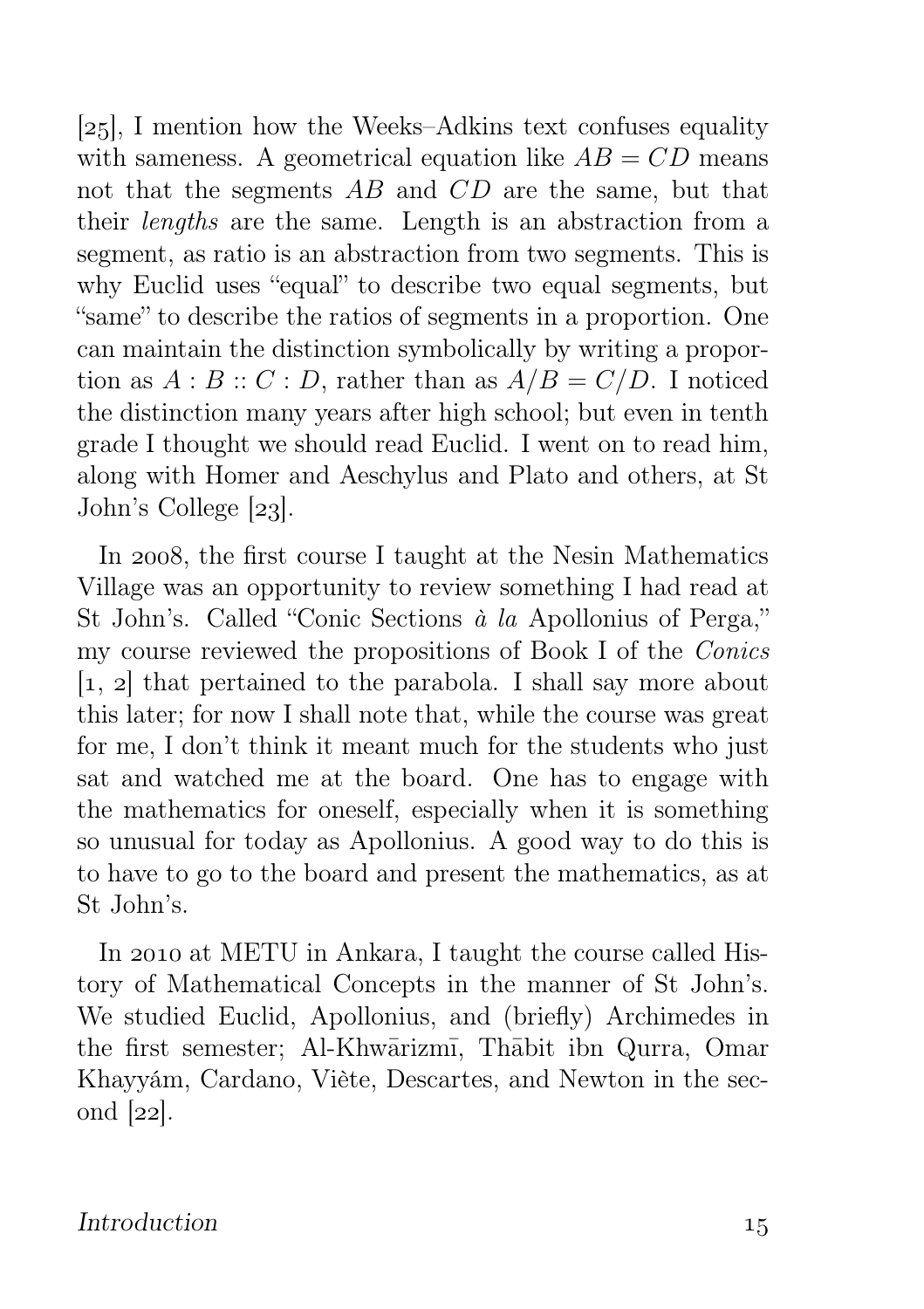At METU I loved the content of the course called Fundamentals of Mathematics, which was required of all first-year students. I even wrote a text for the course, a rigorous text that might overwhelm students, but whose contents I thought at least teachers should know. In the end I didn't think it was right to try to teach equivalence-relations and proofs to beginning students, independently from a course of real mathematics. Moving to Mimar Sinan in 2011, I was able (in collaboration) to develop a course in which first-year students read and presented the proofs that taught mathematics to practically all mathematicians until about a century ago. Among other things, students would learn the non-trivial (because non-identical) equivalence-relation of congruence. I did not actually recognize this opportunity until I had seen the way students tended to confuse equality of line-segments with sameness.

Our first-semester Euclid course is followed by an analytic geometry course. Pondering the transition from the one course to the other led to some of the ideas about ratio and proportion that are worked out in the present course. My study of Pappus's Theorem arose in this context, and I was disappointed to find that the Wikipedia article called "Pappus's Hexagon Theorem" did not provide a precise reference to its namesake. I rectified this condition on May  $13, 2013$ , when I added to the article a section called "Origins," giving Pappus's proof.

In order to track down that proof, I had relied on Heath, who in A History of Greek Mathematics summarizes most of Pappus's lemmas for Euclid's lost *Porisms*  $[13, p. 419–24]$ . In this summary, Heath may give the serial numbers of the lemmas as such: these are the numbers given above as Roman numerals. Heath always gives the numbers of the lemmas as propositions within Book VII of Pappus's *Collection*, according to the enu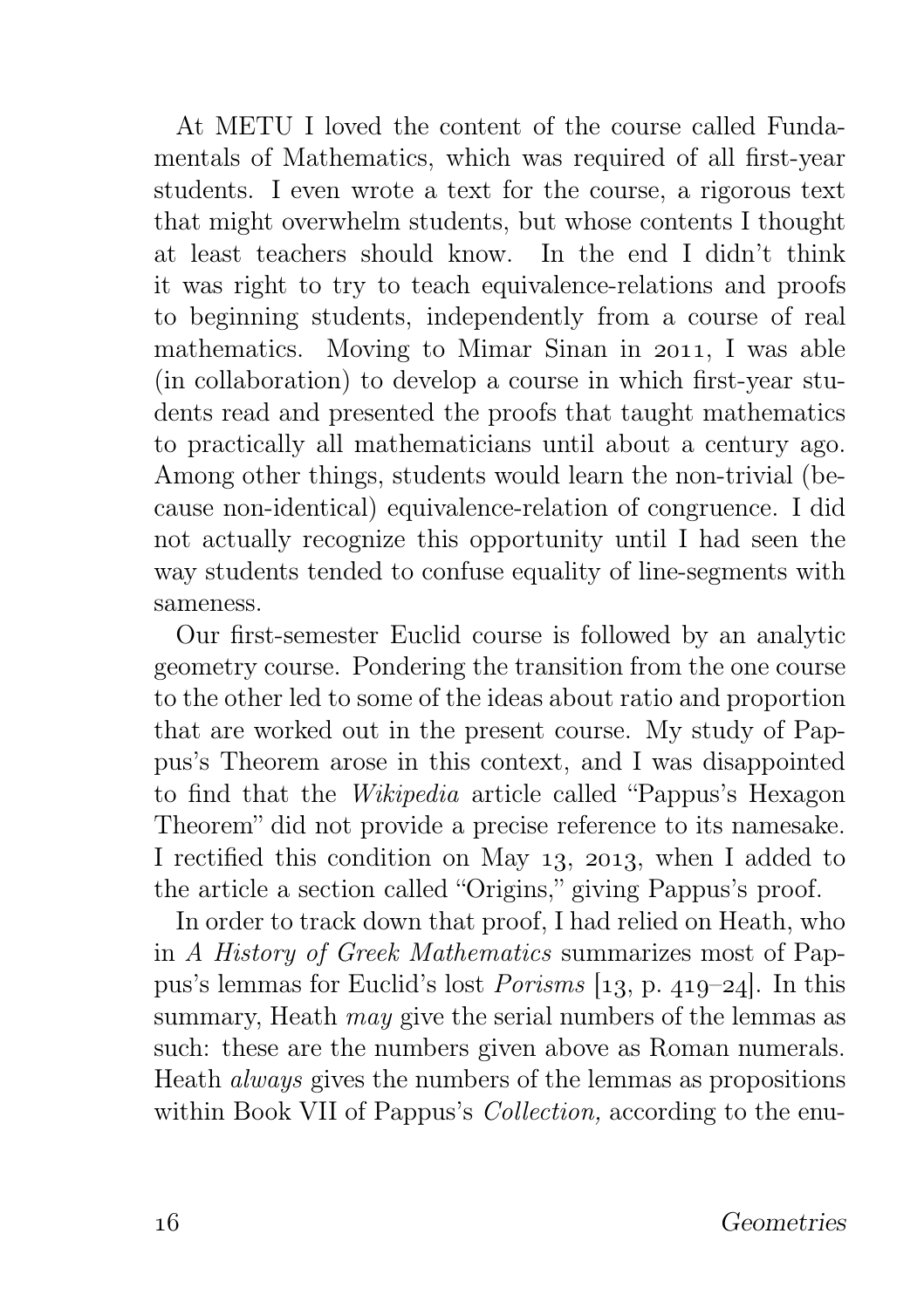meration of Hultsch  $[18]$ . Apparently this enumeration was made originally in the 16th century by Commandino in his Latin translation [19, pp. 62–3,  $77$ ].<sup>1</sup>

According to Heath, Pappus's Lemmas XII, XIII, XV, and XVII for the *Porisms*, or Propositions  $138, 139, 141,$  and  $143$ of Book VII, establish the Hexagon Theorem. The latter two propositions can be considered as converses of the former two, which consider the hexagon lying respectively between parallel and intersecting straight lines.

In Mathematical Thought from Ancient to Modern Times, Kline cites only Proposition 139 as giving Pappus's Theorem  $[16, p. 128]$ . This proposition, Lemma XIII, follows from Lemmas III and X, as XII follows from XI and X. For Pappus's Theorem in the most general sense, one should cite also Proposition  $134$ , Lemma VIII, which, as we have noted, is the case where two pairs of opposite sides of the hexagon are parallel: the conclusion is then that the third pair are also parallel. Heath's summary does not seem to mention this lemma at all. The omission must be a simple oversight.

In the catalogue of my home department at Mimar Sinan, there is an elective course called Geometries, meeting two hours a week. The course had last been taught in the fall of  $2010$  when I offered it in the fall of  $2015$ . For use in the course, I translated the first  $19$  of Pappus's  $38$  lemmas for Eu-

Searching for Commandino's name in Jones's book reveals an interesting tidbit on page 4: Book III of the *Collection* is addressed to an otherwise-unknown teacher of mathematics called Pandrosion. She must be a woman, since she is given the feminine form of the adjective κράτιστος, -η, -ον ("most excellent"); but "in Commandino's Latin translation her name vanishes, leaving the absurdity of the polite epithet κρατίστη being treated as a name, 'Cratiste'; while for no good reason Hultsch alters the text to make the name masculine."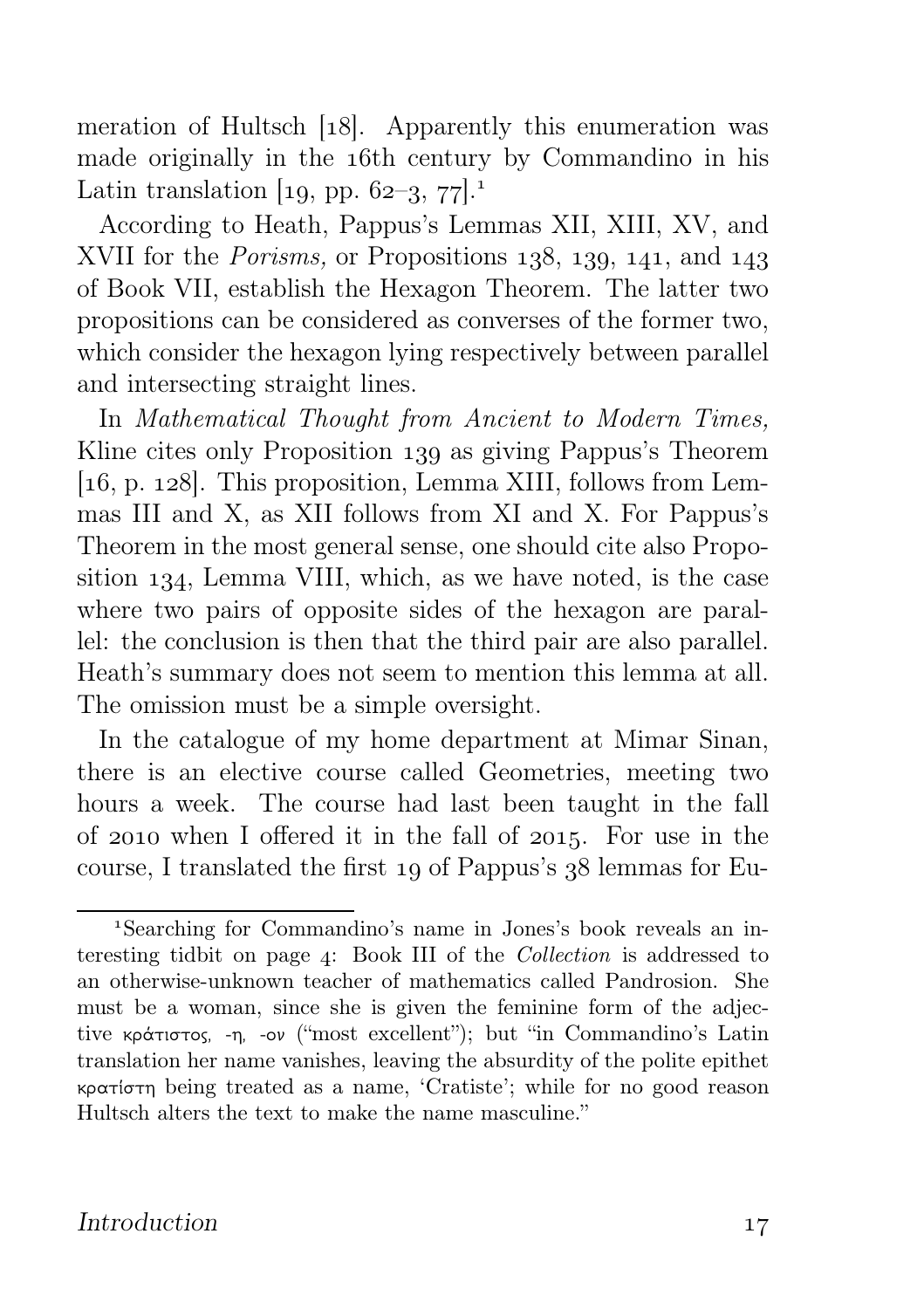clid's Porisms. I had not thought there was an English version; but at the end of my work, I found Jones's. This helped me to parse a few confusing words. What I found first, on Library Genesis, was the first volume of Jones's work  $[10]$ ; Professor Jones himself supplied me with Volume II, the one with the commentary and diagrams  $[20]$ .

Book VII of Pappus's Collection is an account of the socalled Treasury of Analysis (ἀναλυόμενος τόπος). This Treasury consisted of works by Euclid, Apollonius, Aristaeus, and Eratosthenes, most of them now lost. As a reminder of the wealth of knowledge that is no longer ours, I ultimately wrote out, on the back of my Pappus translation, a table of the contents of the Treasury. Pappus's list of the contents is included by Thomas in his Selections Illustrating the History of Greek Mathematics in the Loeb series  $[30, pp. 598-601].$ Thomas's anthology includes more selections from Pappus's Collection, but none involving the Hexagon Theorem. He does provide Proposition 130 of Book VII, that is, Lemma IV for the Porisms of Euclid, the lemma that I am calling the Quadrangle Theorem.

### **Additions**

Here are some further developments of topics of the course.

#### Involutions

Lemma IV is that if the points  $ABCDEL$  in Figure 2 above (or in Figure 12 on page  $34$ ) satisfy the proportion

$$
AL \cdot BC : AB \cdot CL :: AL \cdot DE : AD \cdot EL,
$$
 (1)

18 Geometries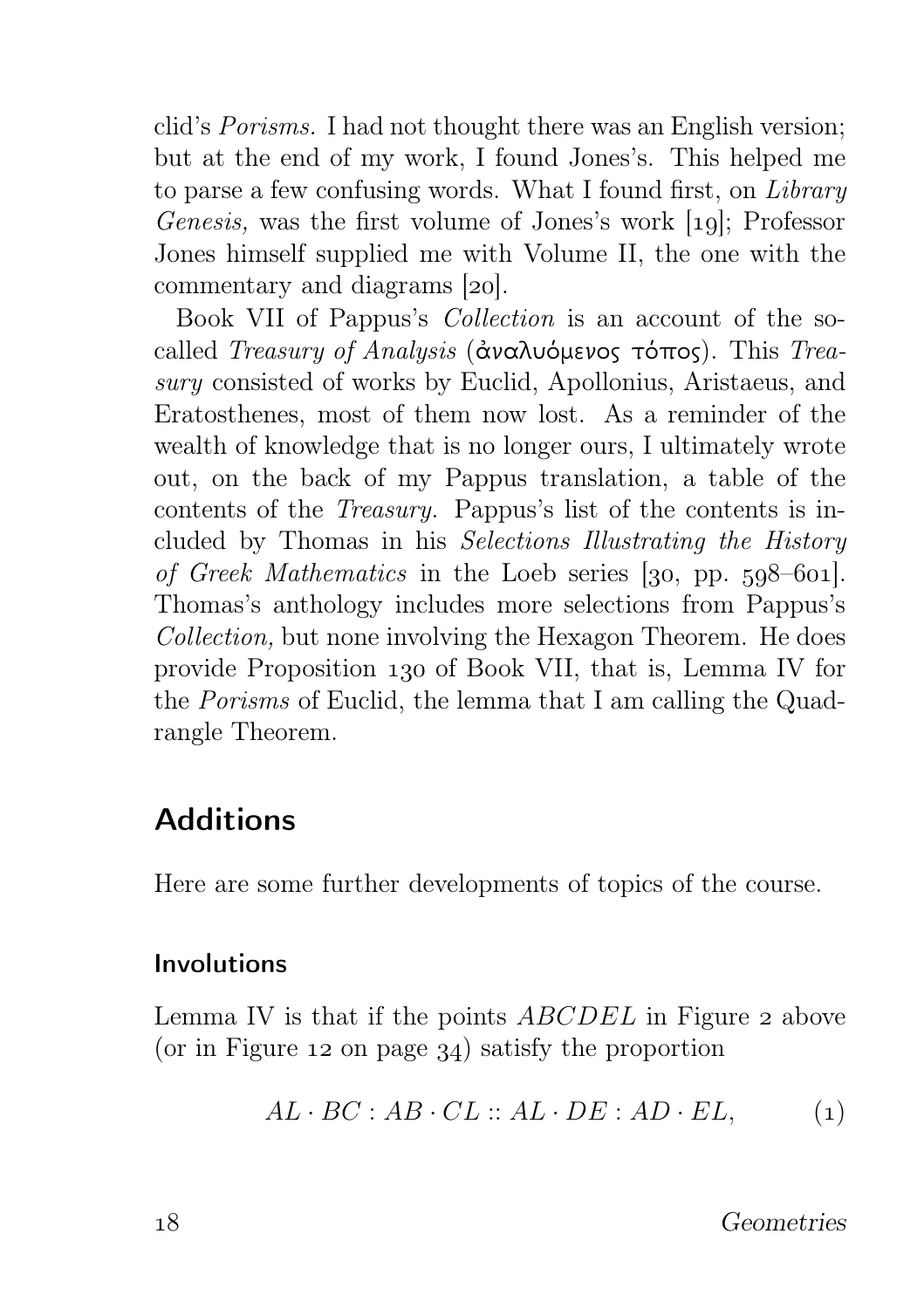then  $HKL$  is straight. Chasles [3, p. 102] rewrites the condition in the form

$$
BC \cdot AD \cdot EL = AB \cdot DE \cdot CL.
$$

We can also write

$$
BC \cdot AD : AB \cdot DE :: CL : EL;
$$

this makes it easier to see that, when ABCDE are given, then some unique  $L$  exists so as to satisfy  $(1)$ . As  $L$  varies, the ratio  $CL : EL$  takes on all possible values but unity. If  $BC \cdot AD = AB \cdot DE$ , that is,

 $AB: BC::AD: DE,$ 

then  $HK \parallel AE$  by Lemma I. Otherwise, by Lemma IV,  $HK$ must pass through the  $L$  that satisfies (1). Thus the converse of the lemma holds as well. We might speculate whether this converse was one of Euclid's original porisms. Chasles seems to think it was.

Thomas observes [30, pp. 612-3] that

[the converse of Lemma IV] is one of the ways of expressing the proposition enunciated by Desargues: The three pairs of opposite sides of a complete quadrilateral are cut by any transversal in three pairs of conjugate points of an involution.

Following Coxeter, I would call the "complete quadrilateral" here a *complete quadrangle* (see Figure 13, page 35). Desargues proves the Involution Theorem in his Rough Draft of an Essay on the results of taking plane sections of a cone  $[12, p]$ . ]. One way to interpret the theorem is to observe that, in Figure 2 or 12, if the points  $BCDE$  are conceived of as fixed,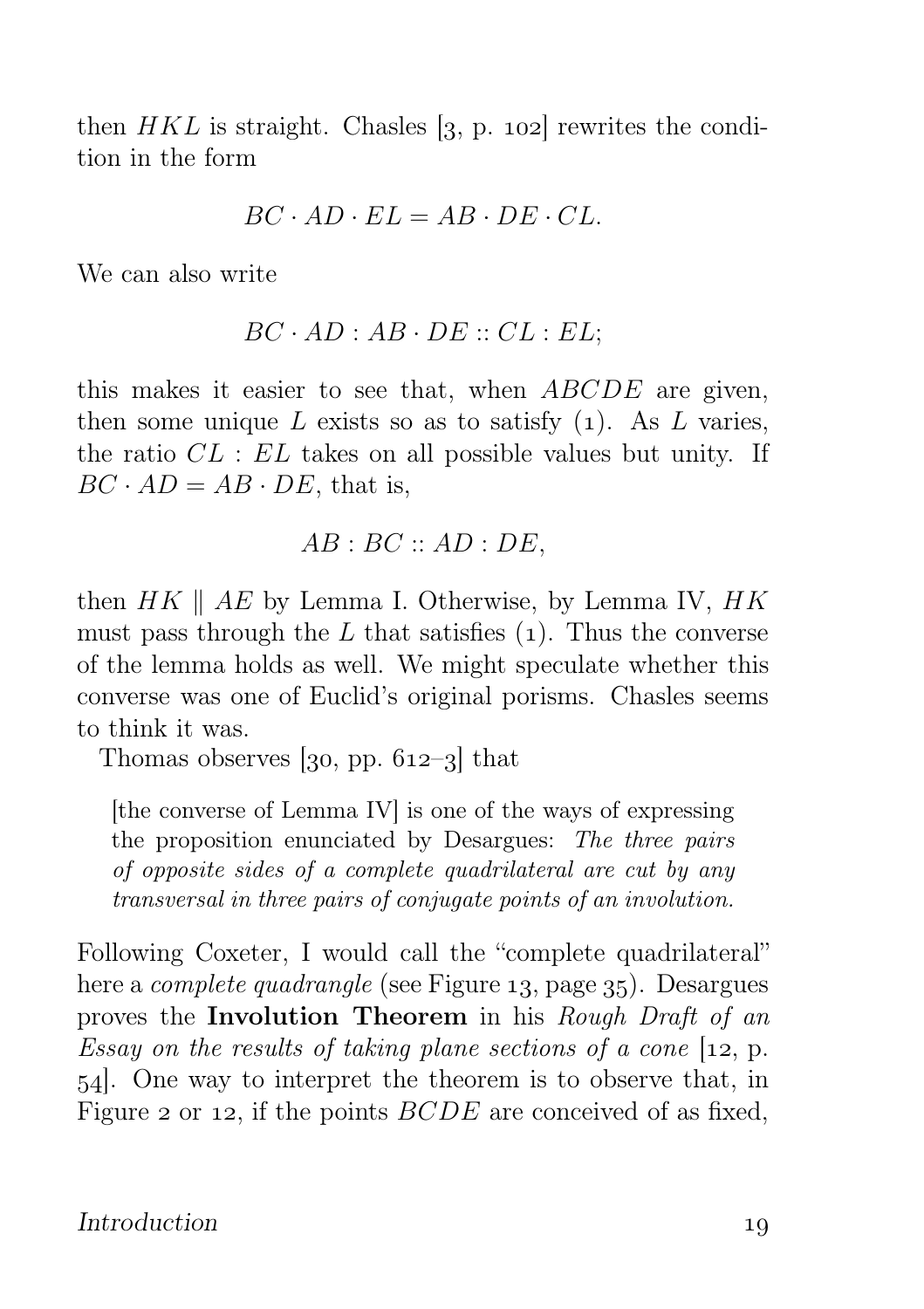$$
\stackrel{\circ}{A}\qquad \qquad \stackrel{\bullet}{B}\qquad \stackrel{\bullet}{C}\qquad \stackrel{\bullet}{D}\qquad \qquad \stackrel{\bullet}{F}\qquad \qquad \stackrel{\bullet}{G}\qquad \qquad H
$$

Figure 5. Points in involution

then A determines L. Moreover, this operation transposes A and L, and so it is an involution of the straight line BE.

Desargues proceeds towards the Involution Theorem by first observing that if seven points ABCDFGH are arranged, as in Figure 5, on a straight line so that

$$
AB \cdot AH = AC \cdot AG = AD \cdot AF,\tag{2}
$$

then, without reference to A, we have  $[12, p. 48]$ 

$$
DG \cdot FG : CD \cdot CF :: BG \cdot GH : BC \cdot CH. \tag{3}
$$

Indeed, by second equation in  $(2)$ ,

$$
AG: AF::AD:AC,
$$

$$
\tag{4}
$$

so by addition or subtraction of the terms of the first ratio to or from the terms of the second,

$$
AG: AF::DG:CF.
$$
 (5)

Similarly, after alternating  $(4)$ , we obtain

 $AF: AC :: AG : AD$ ,  $AF: AC:: FG: CD$ .

Composing the latter with  $(5)$  yields

$$
AG: AC::DG \cdot FG:CD \cdot CF.
$$
 (6)

Geometries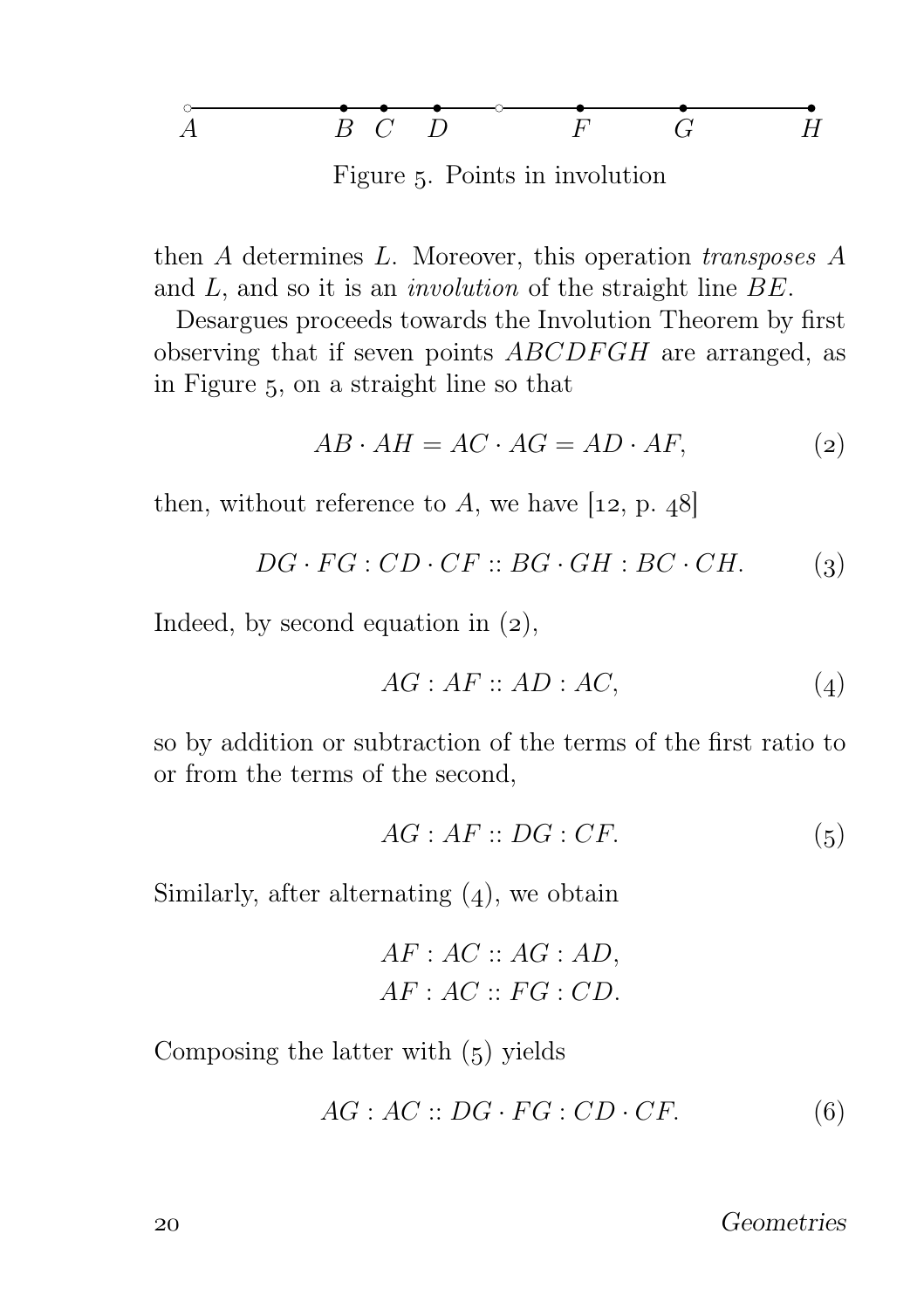Replacing  $D$  with  $B$  and  $F$  with  $H$  in the second equation of  $(2)$  yields the first equation. Hence we can do the same in  $(6)$ , obtaining

 $AG: AC:: BG \cdot GH : BC \cdot CH$ .

Eliminating the common ratio from the last two proportions yields (3). For meeting this condition, the three pairs  $BH, CG$ and DF of points are said to be in involution, by Desargues's definition.

Now suppose these pairs consist of those points where a transversal cuts the pairs of opposite sides of a complete quadrangle, as in Thomas's description. For example, the points BCDFGH could be, respectively, the points ABCDEL in Figure 2 or 12, or ABF $\Delta$ EZ in Figure 26 on page 48. Then the converse of Pappus's Lemma IV, expressed in  $(1)$ , gives us now

$$
BH \cdot CD : BC \cdot DH :: BH \cdot FG : BF \cdot GH. \tag{7}
$$

This proportion is equivalent to  $(3)$ . However, the best way to show this may not be obvious. One approach is to introduce the cross-ratio, though apparently Desargues does not do this [ $12$ , p.  $52$ ]. Despite the misgivings expressed above (page  $15$ ), we turn to modern notation for ratios. If ABCD are points on a straight line, we let

$$
\frac{AB \cdot CD}{AD \cdot CB} = (ABCD) \tag{8}
$$

by definition. Note the pattern of repeated letters on the left. We could use a different pattern; we just have to be consistent. We take line segments to be directed, so that  $CB = -BC$ . Then  $(7)$  is equivalent to

$$
(BHDC) = (BHGF), \tag{9}
$$

#### Introduction 21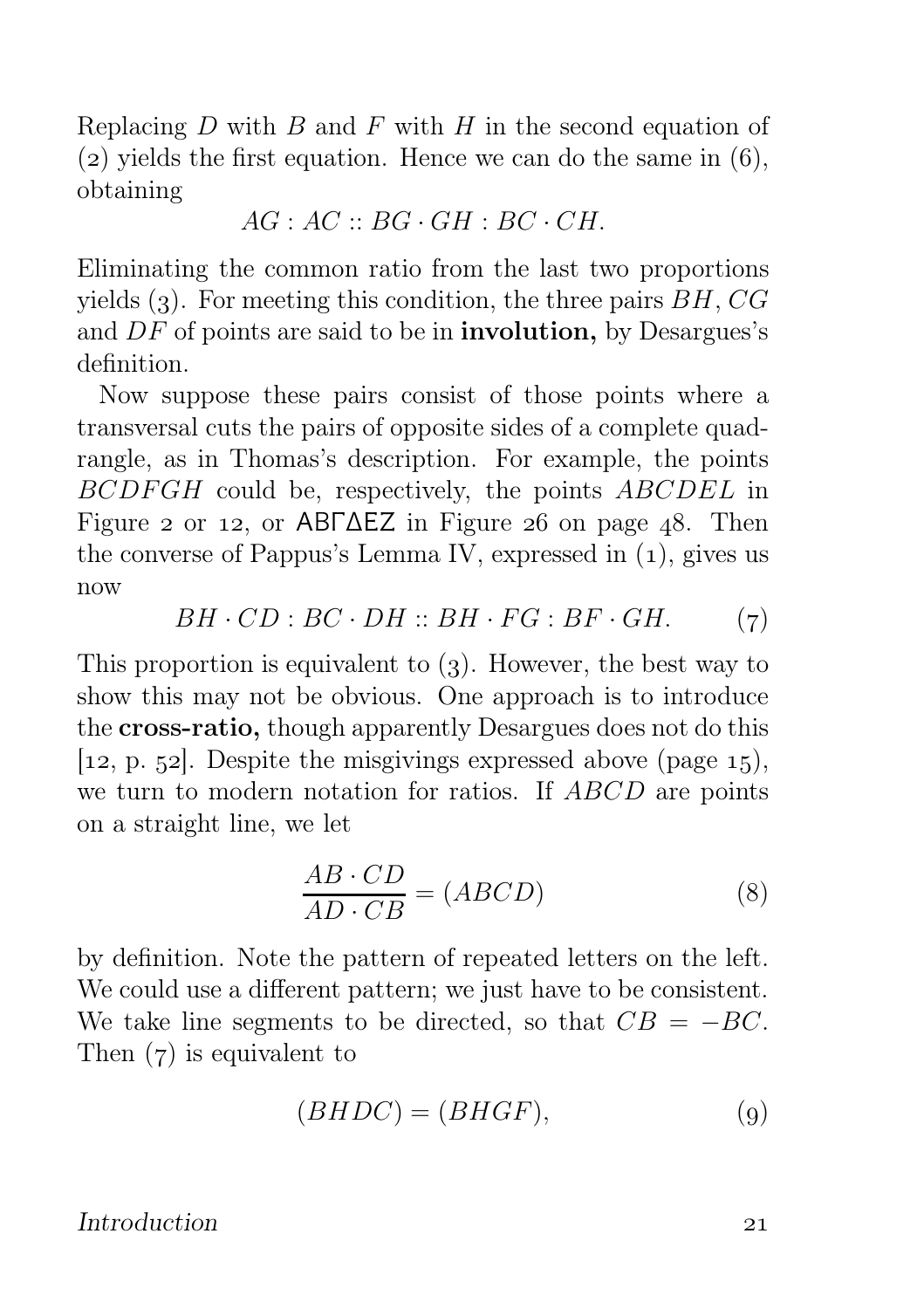while, since  $(3)$  is, in modern notation,

$$
\frac{DG \cdot FG}{CD \cdot CF} = \frac{BG \cdot GH}{BC \cdot CH},
$$

we obtain from this

$$
\frac{DG \cdot BC}{CD \cdot BG} = \frac{CF \cdot GH}{FG \cdot CH},
$$

that is,

$$
(DGBC) = (CFGH). \tag{10}
$$

But (9), obtained from Pappus, must still hold if we permute the pairs  $BH$ ,  $CG$ , and  $DF$ . Sending each pair to the next (and the last to the first), we obtain from  $(g)$  the equivalent equation

$$
(CGBD) = (CGFH). \tag{11}
$$

We shall have that this is equivalent to  $(10)$ , once we understand how cross-ratios are affected by permutations of their entries.

The cross-ratios that can be formed from ABCD are permuted transitively by a group of order 24. Then there are at most 6 different cross-ratios, since

$$
(CDAB) = (ABCD),
$$
  

$$
(BAD) = (ABCD).
$$

Moreover, from  $(8)$  we can read off

$$
(ADCB) = \frac{1}{(ABCD)},
$$

Geometries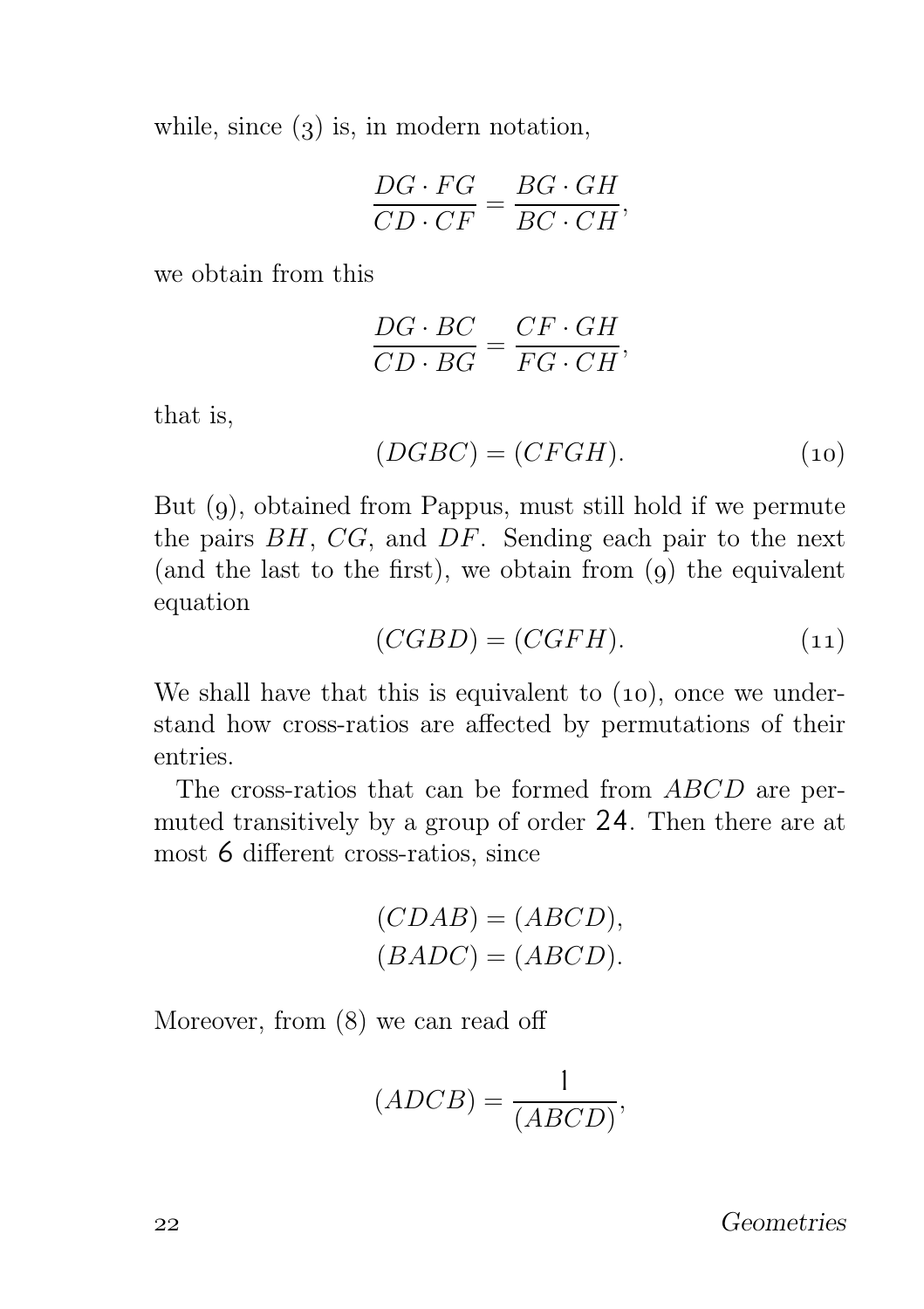while

$$
(ACBD) = \frac{AC \cdot BD}{AD \cdot BC} = \frac{(AB + BC) \cdot (BC + CD)}{AD \cdot BC}
$$

$$
= \frac{AC \cdot BC + BC \cdot CD}{AD \cdot BC} - (ABCD)
$$

$$
= 1 - (ABCD).
$$

The involutions  $x \mapsto 1/x$  and  $x \mapsto 1-x$  of the set of ratios generate a group of order 6. (Here we either exclude the ratios 0 and 1, or allow them along with  $\infty$ .) Now we have accounted for all permutations of points. We have

$$
(CGBD) = (CGFH) \iff (CBGD) = (CFGH)
$$
  

$$
\iff (BCDG) = (CFGH)
$$
  

$$
\iff (DGBC) = (CFGH),
$$

that is,  $(11)$  and  $(10)$  are equivalent, as desired.

The involution of the straight line  $BE$  in Figure 2 or 12 that transposes  $A$  and  $L$  will transpose  $B$  and  $E$ , and also C and D. Following Coxeter  $\begin{bmatrix} 5 \\ 14.56 \end{bmatrix}$ , p. 246, we obtain this transposition as in Figure  $6$ , as a composition of three projections of one straight line onto another. In Coxeter's notation,  $ABEL \stackrel{G}{\underset{\wedge}{\sim}} FBNM$  means  $AGF$ ,  $EGN$ , and  $LGM$  are all straight (and implicitly *ABEL* and *FBNM* are straight). It follows from Lemma IV that this transformation is an involution and is uniquely determined by the pairs AL and BE.

#### Locus problems

Thomas's anthology  $[30, 600–3]$  includes the account by Pappus of five- and six-line locus problems that Descartes quotes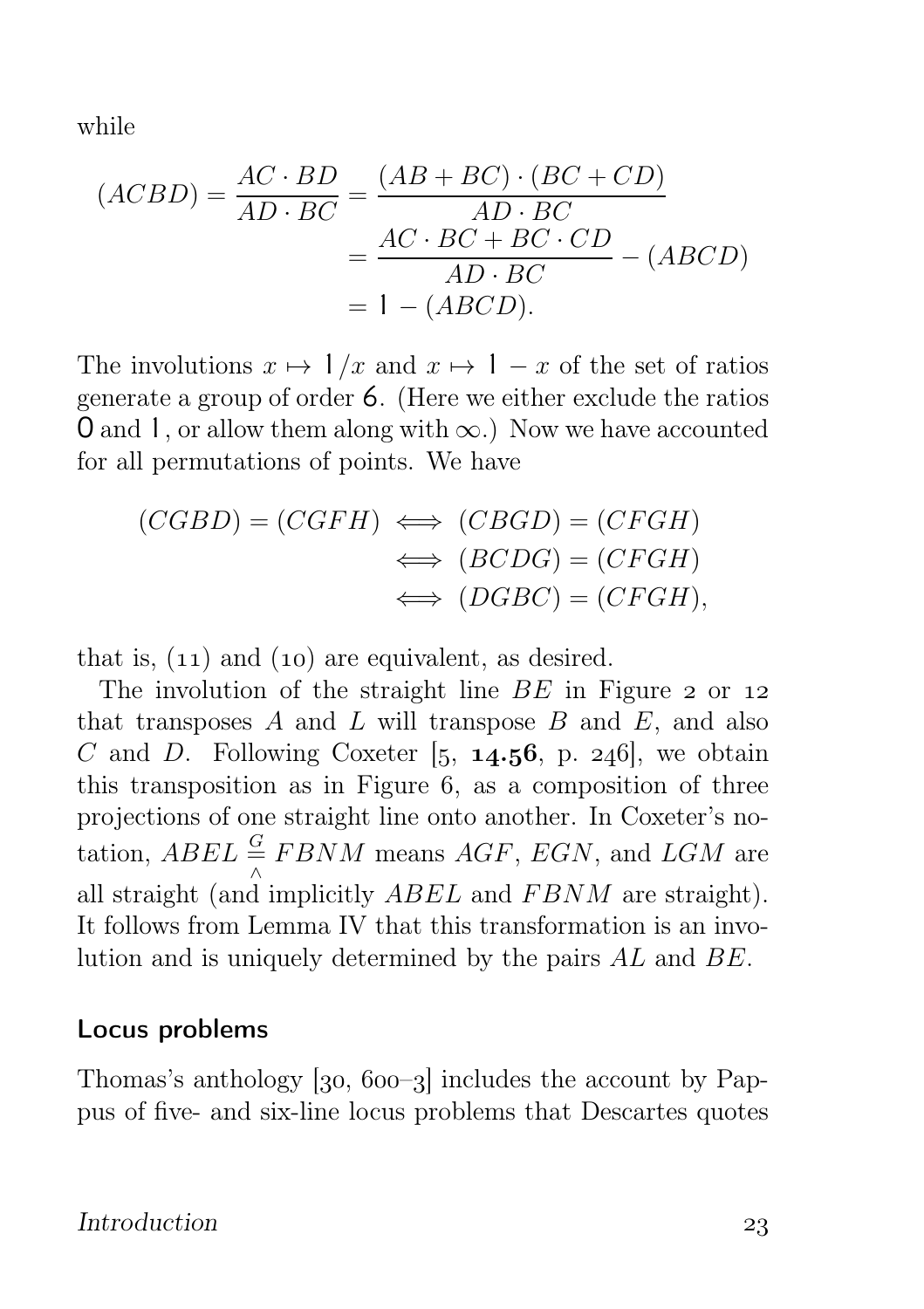

Figure 6. An involution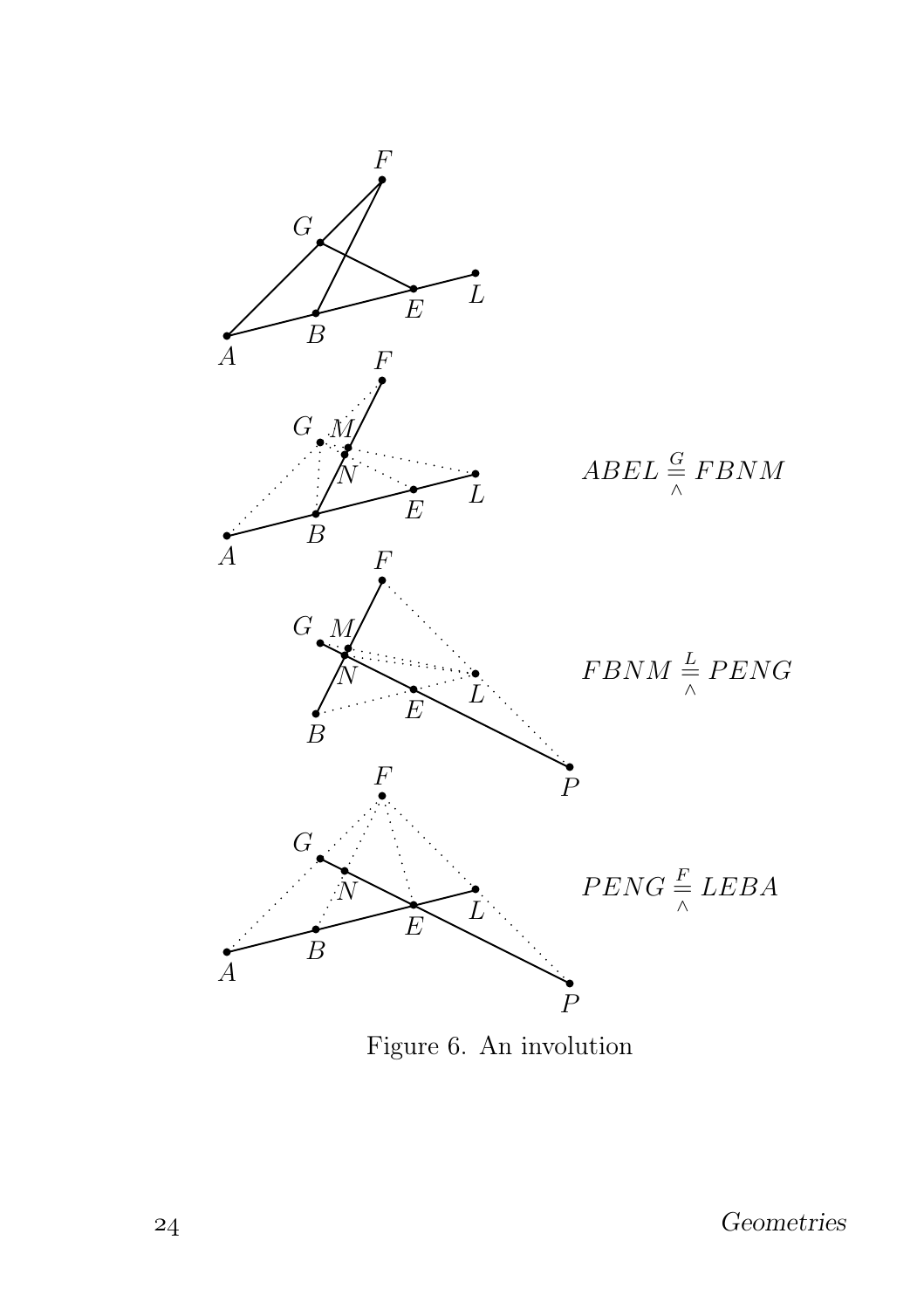

Figure 7. A five-line locus

in the *Geometry* [7, pp.  $18-21$ ]. Pappus suggests no solution to such problems; but later in the *Geometry*, Descartes solves a special case of the five-line problem, where four of the straight lines—say  $\ell_0$ ,  $\ell_1$ ,  $\ell_2$ , and  $\ell_3$ —are parallel to one another, each a distance a from the previous, while the fifth line— $\ell_4$ —is perpendicular to them. What is the locus of points such that the product of their distances to  $\ell_0$ ,  $\ell_1$ , and  $\ell_3$  is equal to the product of a with the distances to  $\ell_2$  and  $\ell_4$ ? One can write down an equation for the locus, and Descartes does. Effectively letting the x- and y-axes be  $\ell_2$  and  $\ell_4$ , the positive direction of the latter being from  $\ell_3$  towards  $\ell_0$ , Descartes obtains

$$
y^3 - 2ay^2 - a^2y + 2a^3 = axy.
$$

This may allow us to plot points on the desired locus, as in Figure 7; but we could already do that. The equation is thus not a solution to the locus problem, since it does not tell us what the locus *is*. But Descartes shows that the locus is traced

#### Introduction 25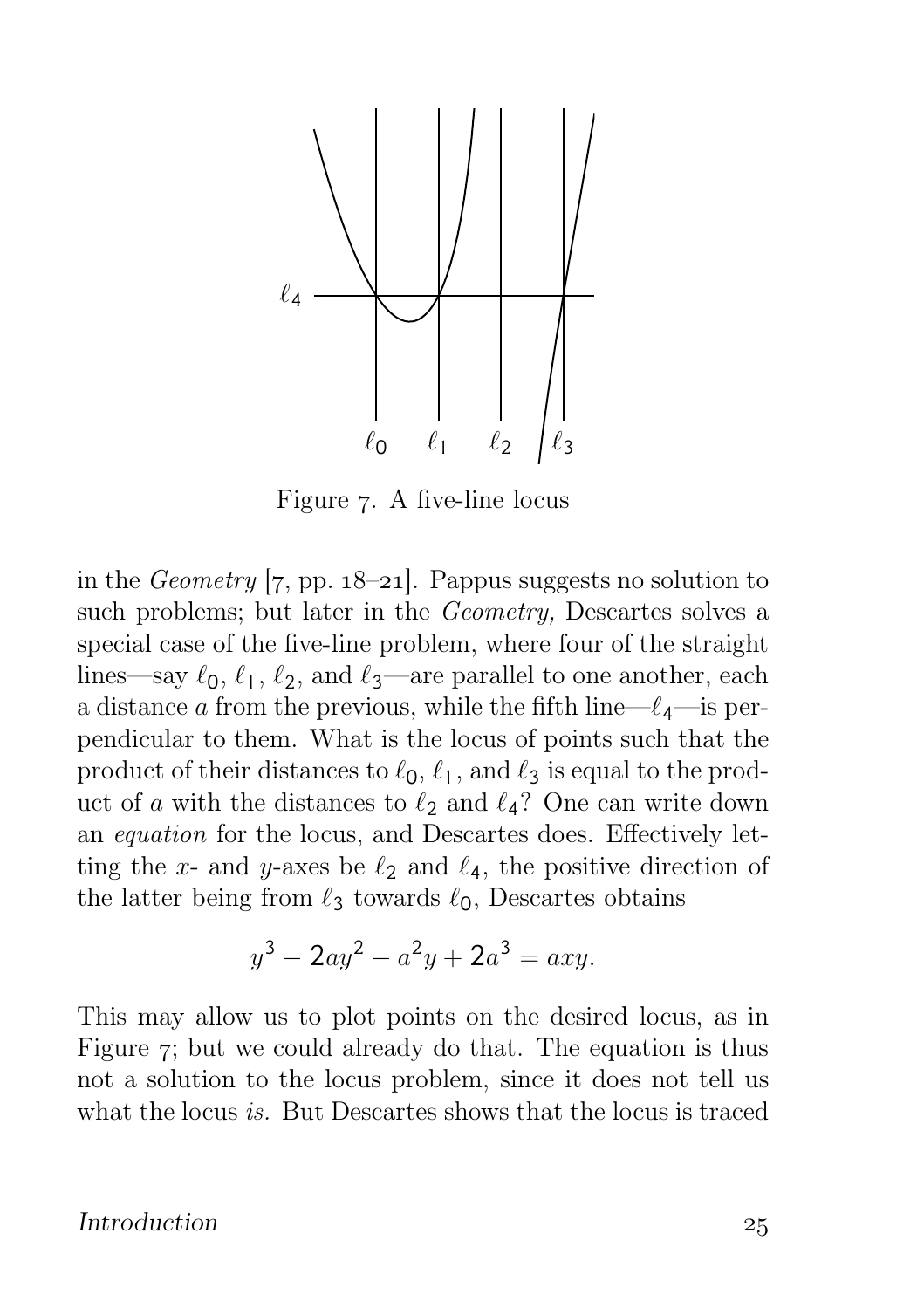

Figure 8. Solution of the five-line locus problem

by the intersection of a moving parabola with a straight line passing through one fixed point and one point that moves with the parabola. See Figure 8. The parabola has axis sliding along  $\ell_2$ , and a is its *latus rectum*.<sup>2</sup> The straight line passes through the intersection of  $\ell_0$  and  $\ell_4$  and through the point on the axis of the parabola whose distance from the vertex is  $\overline{a}$ .

Descartes's solution is apparently one that Pappus would recognize as such. Thus Descartes's algebraic methods would seem to represent an advance, and not just a different way of doing mathematics.

 ${}^{2}$ See my article "Abscissas and Ordinates" [24] for more than you ever imagined wanting to know about the term latus rectum.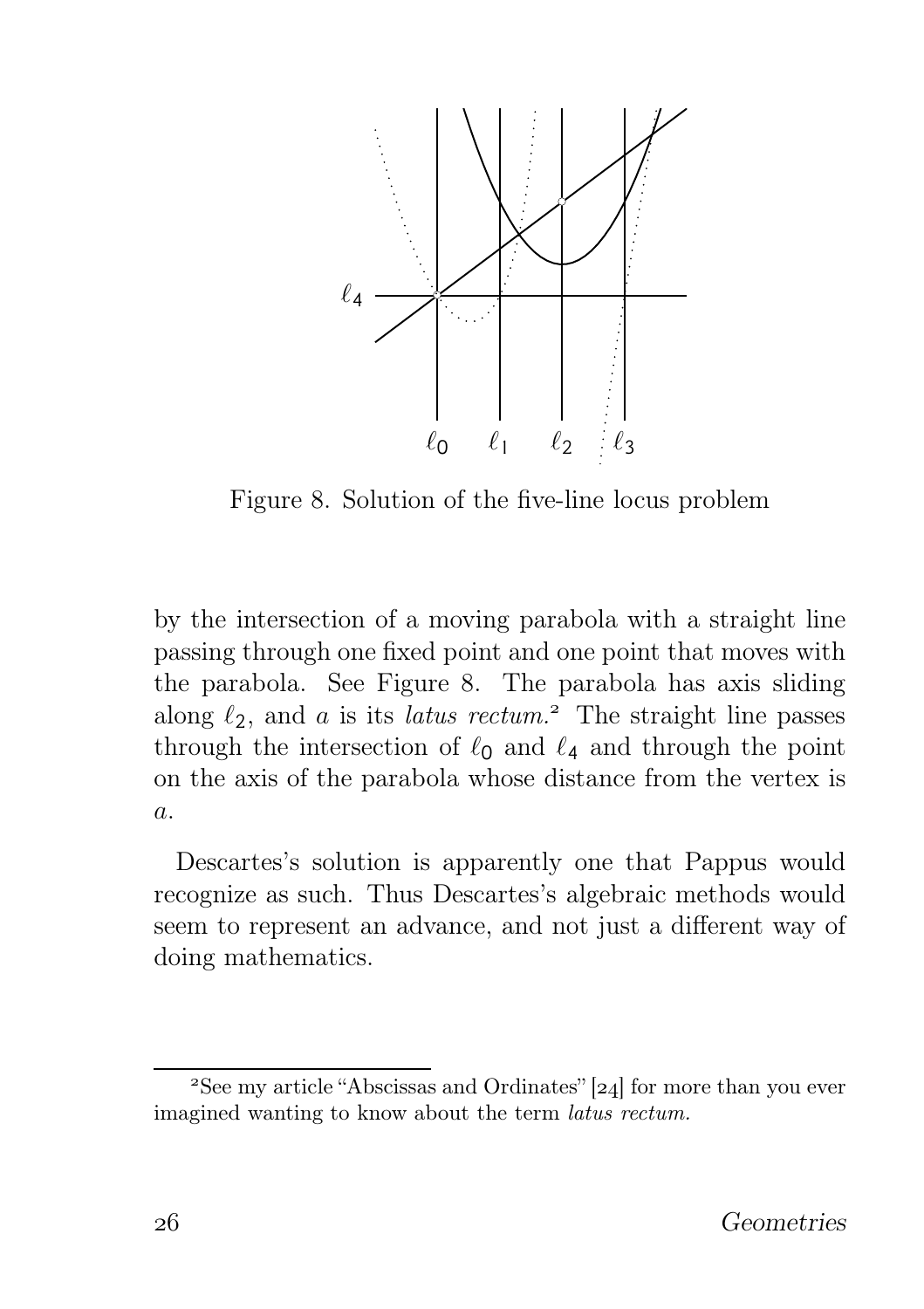#### Ancients and moderns

Modern mathematics is literal in the sense of relying on the letters that might appear in a diagram, rather than the diagram itself. The diagram is an integral part of ancient proofs. Pappus may put points of a diagram in a list, without giving all of their relations. For example, the enunciation of Lemma I of our text is,

| "Έστω καταγραφή              | Let the diagram be                          |
|------------------------------|---------------------------------------------|
| ή ABΓΔEZH,                   | ΑΒΓΔΕΖΗ,                                    |
| καὶ ἔστω                     | and let it be that                          |
| ώς ή ΑΖ πρός την ΖΗ,         | as AZ is to ZH,                             |
| ούτως ή ΑΔ πρός την ΔΓ,      | so is $A\Delta$ to $\Delta\Gamma$ ;         |
| καὶ ἐπεζεύχθω ἡ ΘΚ·          | and let $\Theta K$ have been joined;        |
| ὄτι                          | [I say] that                                |
| παράλληλός έστιν ή ΘΚ τῆ ΑΓ. | $\Theta K$ is parallel to $\overline{AF}$ . |

Reconstruct the diagram from that! One needs to know, first of all, that ΑΖΗ∆Γ are on a straight line. ΑΒΕ are also on a straight line, and one needs to know that  $\Lambda$  is to be on this line when ΖΛ is constructed parallel to Β∆. We can infer the locations of Θ and Κ from Pappus's assertion that, as ΕΒ is to ΒΛ, so are ΕΚ to ΚΖ and ΕΘ to ΘΗ; but still we must understand that each ratio involves collinear points. In his diagrams, Hultsch gives five possible configurations meeting these conditions; my translation gives a sixth, as in Figure , where ΒΕΚΘ is emboldened to indicate that the lemma is a version of the Quadrangle Theorem where one of the six straight lines through the vertices of the quadrangle is parallel to a straight line cutting the others.

Netz observes that Greek mathematics never simply declares what letters in a diagram stand for  $[17, pp. 24-5]$ :

Introduction 27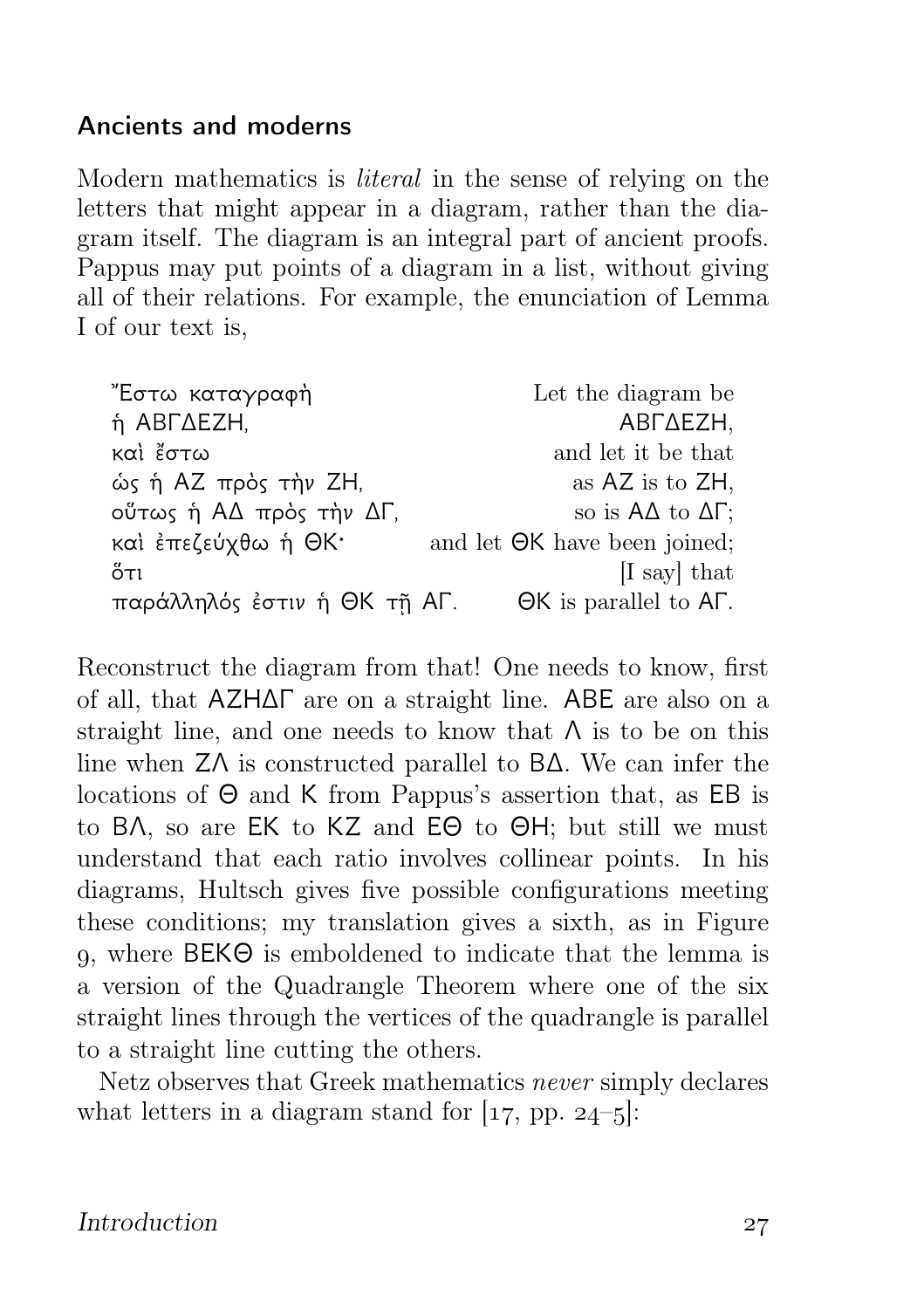

Figure 9. A diagram for Lemma I of Pappus

Nowhere in Greek mathematics do we find a moment of specification per se, a moment whose purpose is to make sure that the attribution of letters in the diagram is fixed.

It may well be Descartes, he says, who first fixes such attributions. I note an early passage in La Géométrie  $[q, p, 2]$ :

Mais souvent on n'a pas besoin de tracer ainsi ces lignes sur le papier, et il suffit de les désigner par quelques lettres, chacune par une seule. Comme pour ajouter la ligne BD à GH, je nomme l'une a et l'autre b, et écris  $a + b$ ; et  $a - b$ pour soustraire b de a; et ab pour les multiplier l'une par l'autre . . .

We have already seen how Descartes's abbreviations make solutions to ancient unsolved problems possible.

Nonetheless, it it possible to take cleverness with notation too far. The third proof of Pappus's Theorem given in the course is taken from Coxeter  $[5, p. 236]$ , and it may appeal to modern Cartesian sensibilities; but it gives less sense of why the theorem is true than the second proof, which involves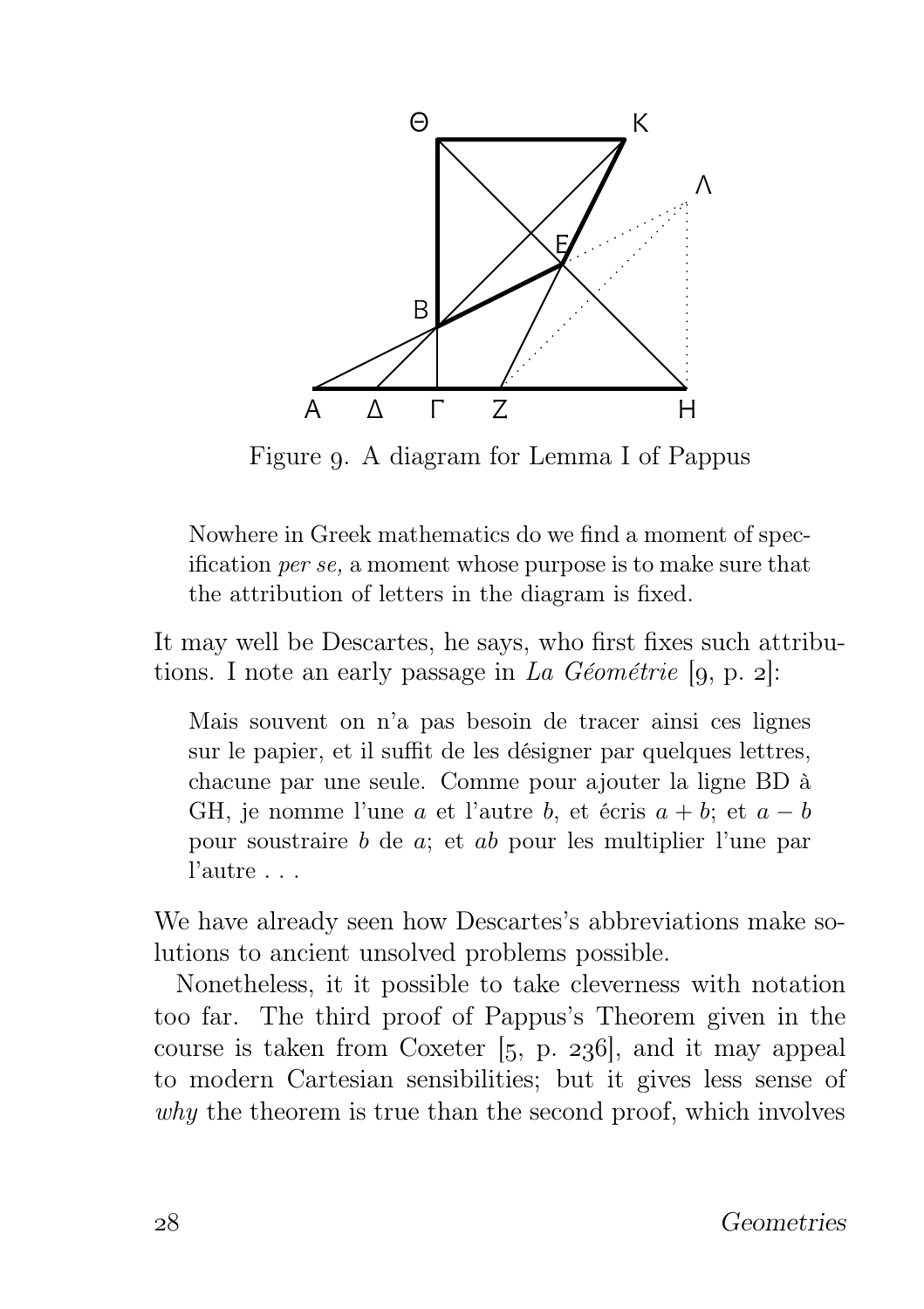

Figure 10. Pappus's Theorem in modern notation

passing to a third dimension and projecting, starting from the diagram of Lemma VIII. Coxeter's diagram for Pappus's Theorem is labelled as in Figure 10; it allows us to observe, once for all, that  $A_i B_i C_k$  is straight whenever  $\{i, j, k\} = \{1, 2, 3\}.$ If one is going to be this clever, it seems to me, one might as well go all the way and let the indices be  $0, 1$ , and  $2$ , so that one can use for the set of them the notation 3.

I do not know whether Pappus (or Euclid) recognized a single theorem lying behind Lemmas VIII, XII, and XIII. He may have recognized a similarity between the lemmas, but not a satisfactory way to prove the lemmas once for all. He may have thought it important to treat each case individually.

There is a point of view that blurs the distinctions between the three conic sections; but it not necessarily the best point of view. When Omar Khayyam used conic sections to solve what we should call cubic equations, he had to consider several cases, depending on what we should call the signs of the coefficients of the equations  $[15, pp. 556-60]$ . For example, for the case where "a cube and sides are equal to squares and numbers," we can write the problem as the equation

$$
x^3 + b^2x = cx^2 + b^2d,
$$

#### Introduction 29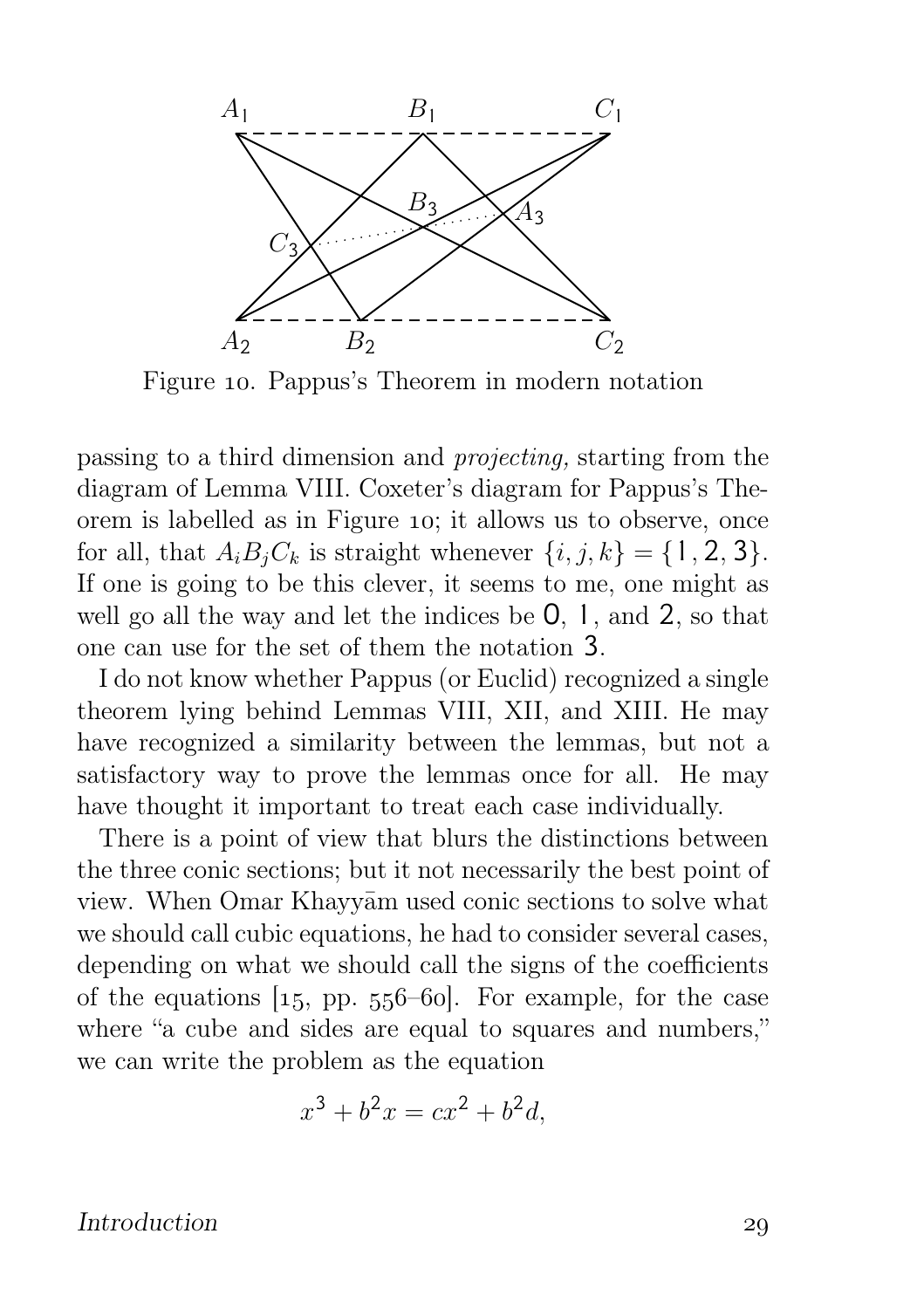which we manipulate into

$$
\frac{x^2}{b^2} = \frac{d-x}{x-c}.
$$

We can define  $y$  in terms of a solution so that

$$
\frac{x}{b} = \frac{y}{x - c} = \frac{d - x}{y}.
$$

Thus we solve the original equation by finding the intersection of the two conics given by

$$
x^{2} - cx = by
$$
,  $y^{2} + (x - c) \cdot (x - d) = 0$ .

These are normally a parabola and a circle; however, if we have allowed negative coefficients, then we may have had to let b be imaginary. This matters if we want to construct real solutions.

In Rule Four of the posthumously published Rules for the Direction of the Mind  $[8, 373, p. 17]$ , Descartes writes of a method that is

so useful . . . that without it the pursuit of learning would, I think, be more harmful than profitable. Hence I can readily believe that the great minds of the past were to some extent aware of it, guided to it even by nature alone . . . This is our experience in the simplest of sciences, arithmetic and geometry: we are well aware that the geometers of antiquity employed a sort of analysis which they went on to apply to the solution of every problem, though they begrudged revealing it to posterity. At the present time a sort of arithmetic called "algebra" is flourishing, and this is achieving for numbers what the ancients did for figures.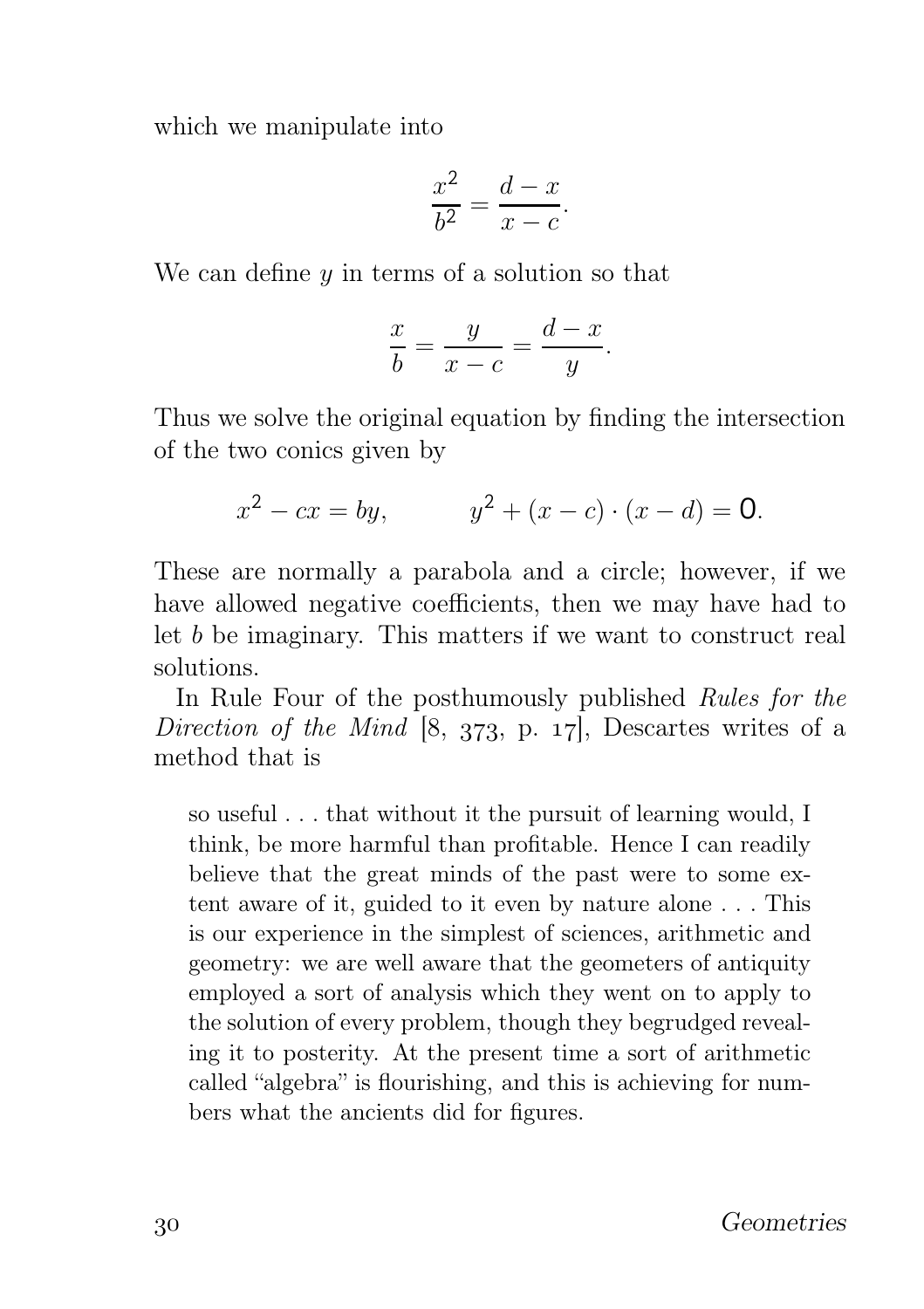We have already observed that Book VII of Pappus's Collection concerned the Treasury of Analysis. The term "treasury" is a modern flourish; but our word "analysis" is a transliteration of the Greek of writers like Pappus. It means freeing up, or dissolving. As Pappus describes it, mathematical analysis is assuming what you are trying to find, so that you can work backwards to see how to get there. We do this today by giving what we want to find a name  $x$ .

Today we think of conic sections as having axes: one for the parabola, and to each for the ellipse and hyperbola. The notion comes from Apollonius; but for him, an axis is just a special case of a diameter. A diameter of a conic section bisects the chords of the section that are parallel to a certain straight line. This straight line is the tangent drawn at a point where the diameter meets the section. Apollonius shows that every straight line through the center of an ellipse or hyperbola is a diameter in this sense; and every straight line parallel to the axis is a diameter of a parabola. As far as I can tell, it is difficult to show this by the method's of Descartes's analytic geometry. Like Euclid's and Pappus's proofs, Apollonius's proofs rely on areas. There are areas of scalene triangles and non-rectangular parallelograms. Earlier I discussed a locus problem in terms of distances from several given straight lines. For Pappus, what is involved is not distances as such, but the lengths of segments drawn to the given lines at given angles, which are not necessarily right angles. The apparently greater generality is trivial. This is why Descartes can solve a five-line problem using algebra. But if one is going to prove that a straight line parallel to the axis of a parabola is a diameter, one cannot just treat all angles as right. Apollonius may have had a secret weapon in coming up with his propositions about conic sections; but I don't think it was Cartesian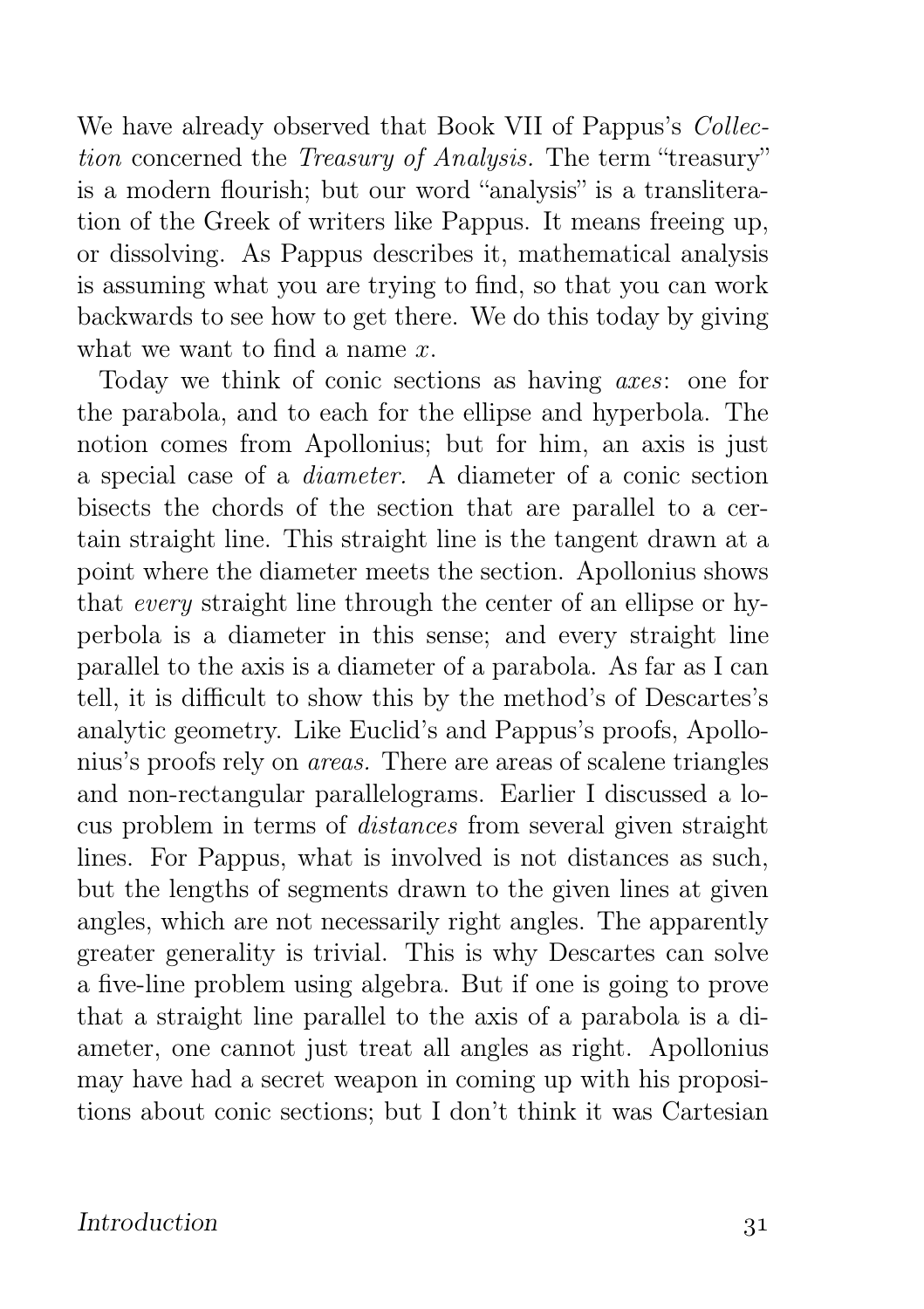analysis. Such at least was my impression when going through Apollonius for my course in Sirince, in 2008.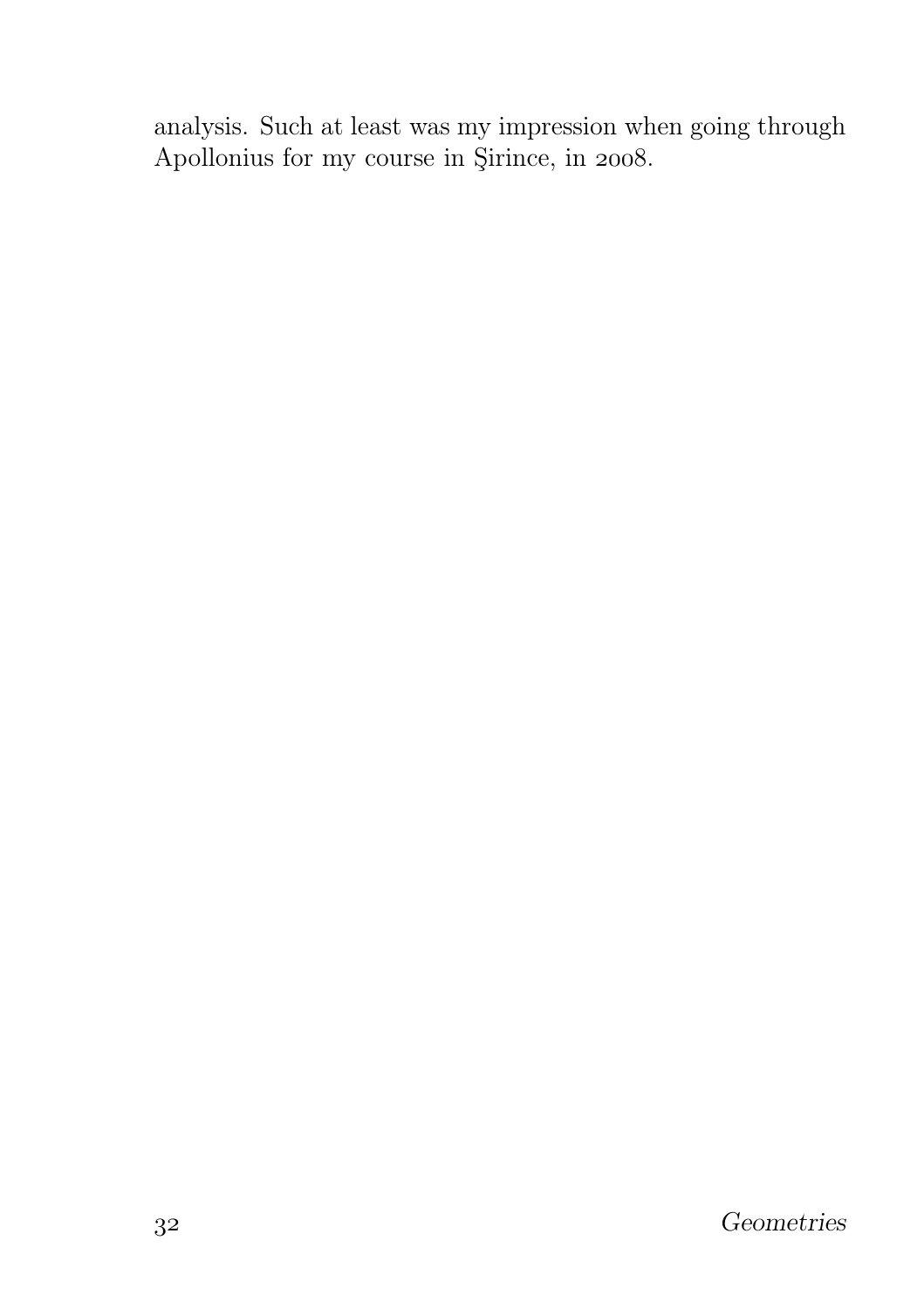# Monday, September 12, 2016

#### Statement of the Quadrangle Theorem

Suppose five points, A through  $E$ , fall on a straight line as in Figure 11a, and  $F$  is a random point not on the straight line. Join  $FA$ ,  $FB$ , and  $FD$ . Now let G be a random point on  $FA$ , as in Figure 11b, and join  $GC$  and  $GE$ . Supposing these two straight lines cross  $FB$  and  $FD$  at  $H$  and  $K$  respectively, join  $HK$  as in Figure 12. If this straight line crosses the original straight line  $AB$  at  $L$ , then  $L$  depends only on the original five points, not on  $F$  or  $G$ . Let us call this result the **Quadrangle** Theorem. It is about how the straight line AB crosses the six straight lines that pass through pairs of the four points  $F, G$ ,  $H$ , and  $K$ . Any such collection of four points, no three of which are collinear, together with the six straight lines that they



Figure 11. The Quadrangle Theorem set up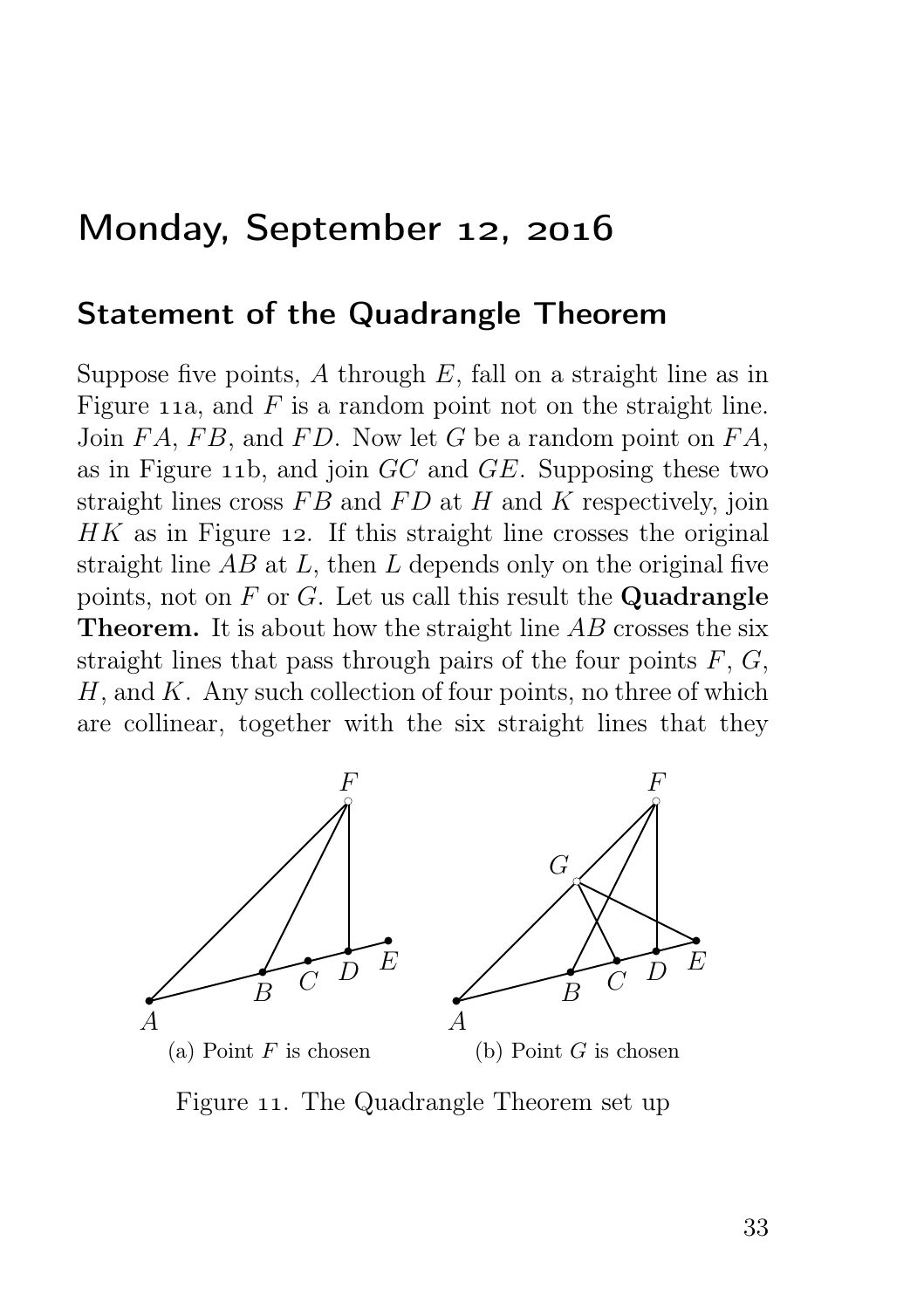

Figure 12. The Quadrangle Theorem

determine, as in Figure 13a, is called a **complete quadrangle**  $(tam\,d\ddot{o}rtaen)$ . Similarly, any collection of four straight lines, no three passing through the same point, together with the six points at the intersections of pairs of these six straight lines, as in Figure 13b, is a **complete quadrilateral**  $(tam\ d\ddot{o}rtkenar)$ .

As stated, the Quadrangle Theorem is a consequence of Lemma IV of our text of Pappus. Lemmas I, II, V, VI, and VII treat other cases, such as when  $HK$  in Figure 12 is parallel to AE.

# Statement of Desargues's Theorem

There is an alternative proof of the Quadrangle Theorem based on Desargues's Theorem. Desargues was a contemporary of Descartes, and the theorem named for him is that, if the straight lines through corresponding vertices of two triangles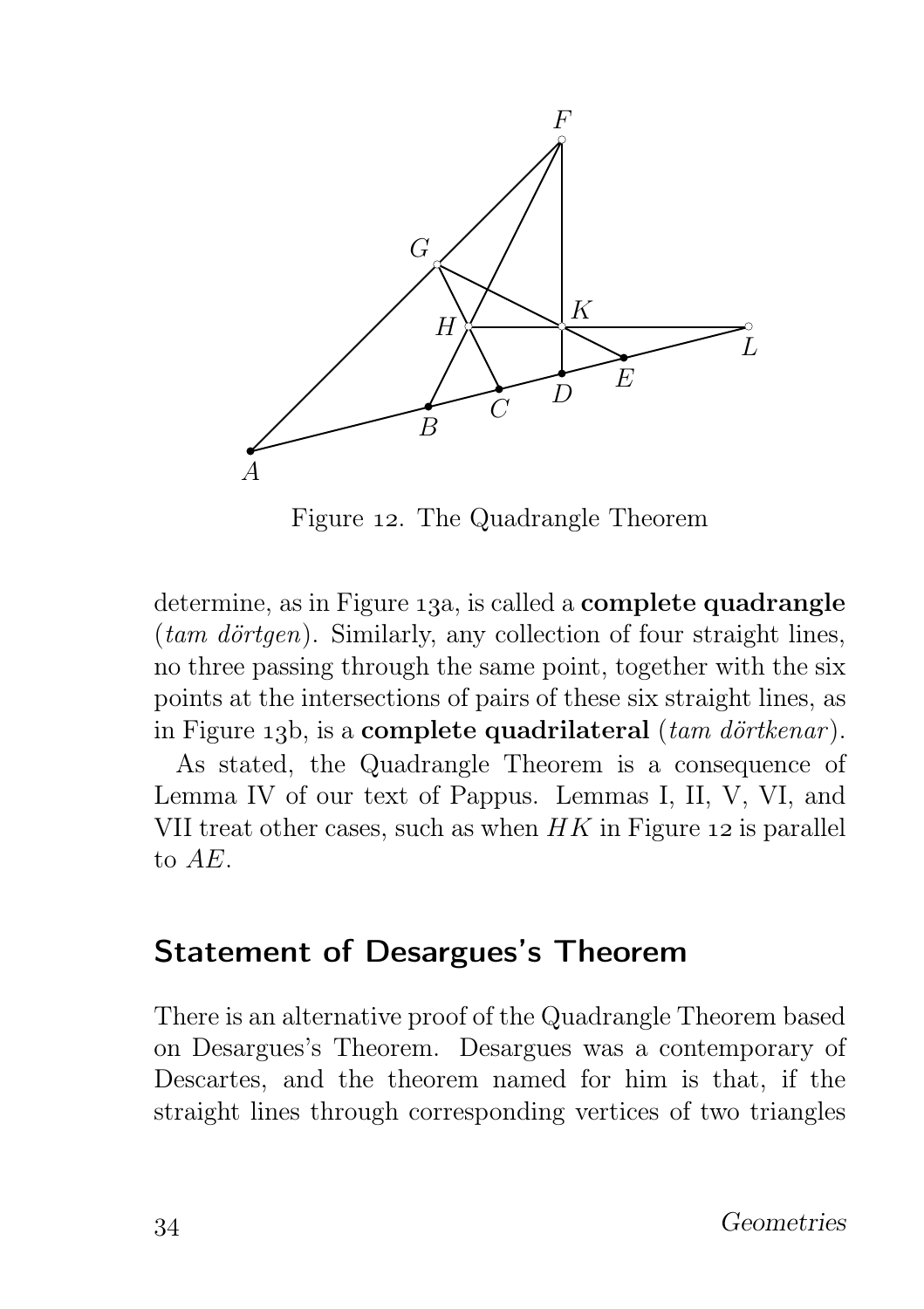

Figure 13. "Complete" figures

intersect at a common point, as AD, BE, and CF meet at  $H$  in Figure 14, then the intersection points of corresponding sides of the triangles lie in a single straight line. If two pairs of corresponding sides are parallel, this means the third pair must be parallel as well.

### Statement of Pappus's Theorem

We shall prove Desargues's Theorem by means of **Pappus's** Hexagon Theorem. This is the theorem that if the vertices of a hexagon lie alternately on two straight lines, as do the vertices of  $ABCDEF$  in Figure 15, then the points of intersection, as  $G, H$ , and  $K$ , of the three pairs of opposite sides of the hexagon also lie on a straight line. Again there are other cases, as when two of the pairs of opposite sides are parallel; here the third pair must be parallel as well.

Pappus's Theorem is Lemmas VIII, XII and XIII in our text. In the proofs of XII and XIII, Lemmas III, X, and XI are used. Lemma VIII needs only the theorem of Euclid (namely I.37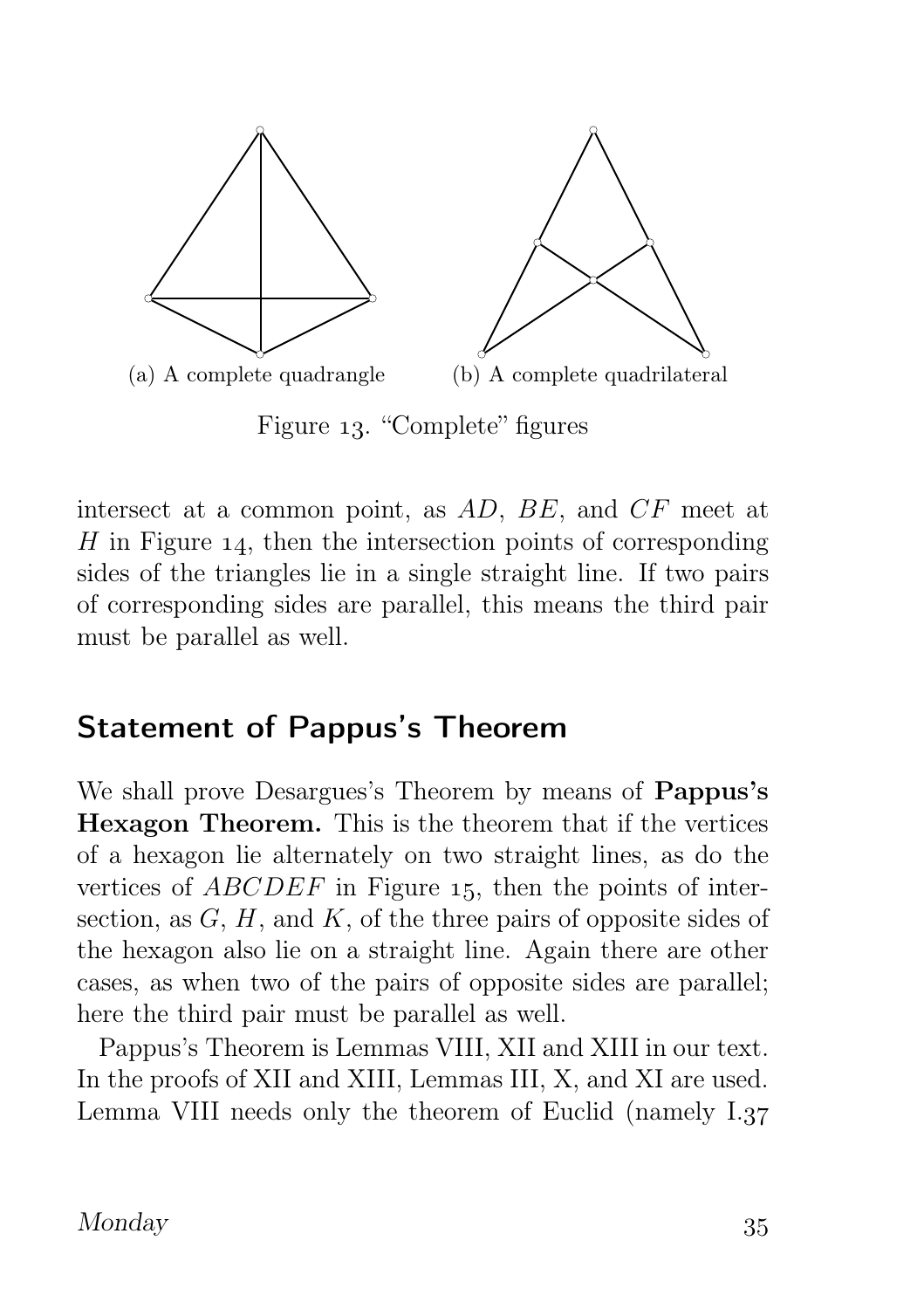

Figure 14. Desargues's Theorem



Figure 15. Pappus's Hexagon Theorem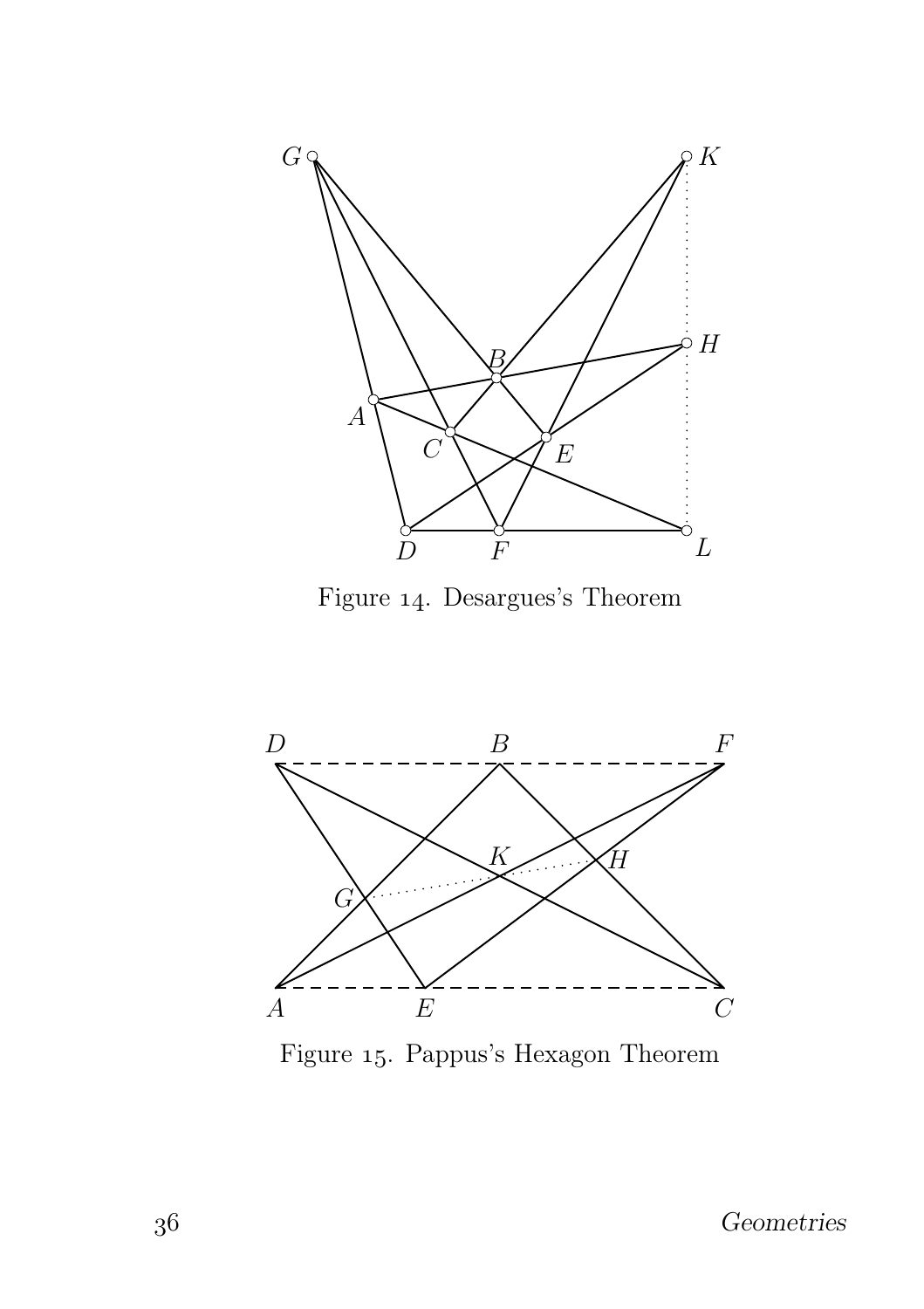

Figure 16. Triangles on the same base

and 39 of the *Elements*  $[11]$  that when two triangles have the same base, as in Figure 16, then the triangles are equal to one another just in case the straight line joining the apices of the triangles is parallel to their common base.

### Equality and sameness

Equality of triangles means not congruence of the triangles, but sameness of their areas. In fact Euclid's proof that parallelograms on the same base and in the same parallels are equal is by cutting the parallelograms into congruent pieces, as in Figure 17, where parallelograms  $ABDC$  and  $ABFE$  are equal, because, when  $CH = DG$  and  $FL = EG$ , while CK and FM are both equal to  $DE$ , then triangles  $CHK$  and  $MLF$  are congruent to one another (and to  $DGE$ ), and the pentagons AGDKH and BLMEG are congruent to one another. Being half of equal parallelograms, triangles ABC and ABE are now equal to one another.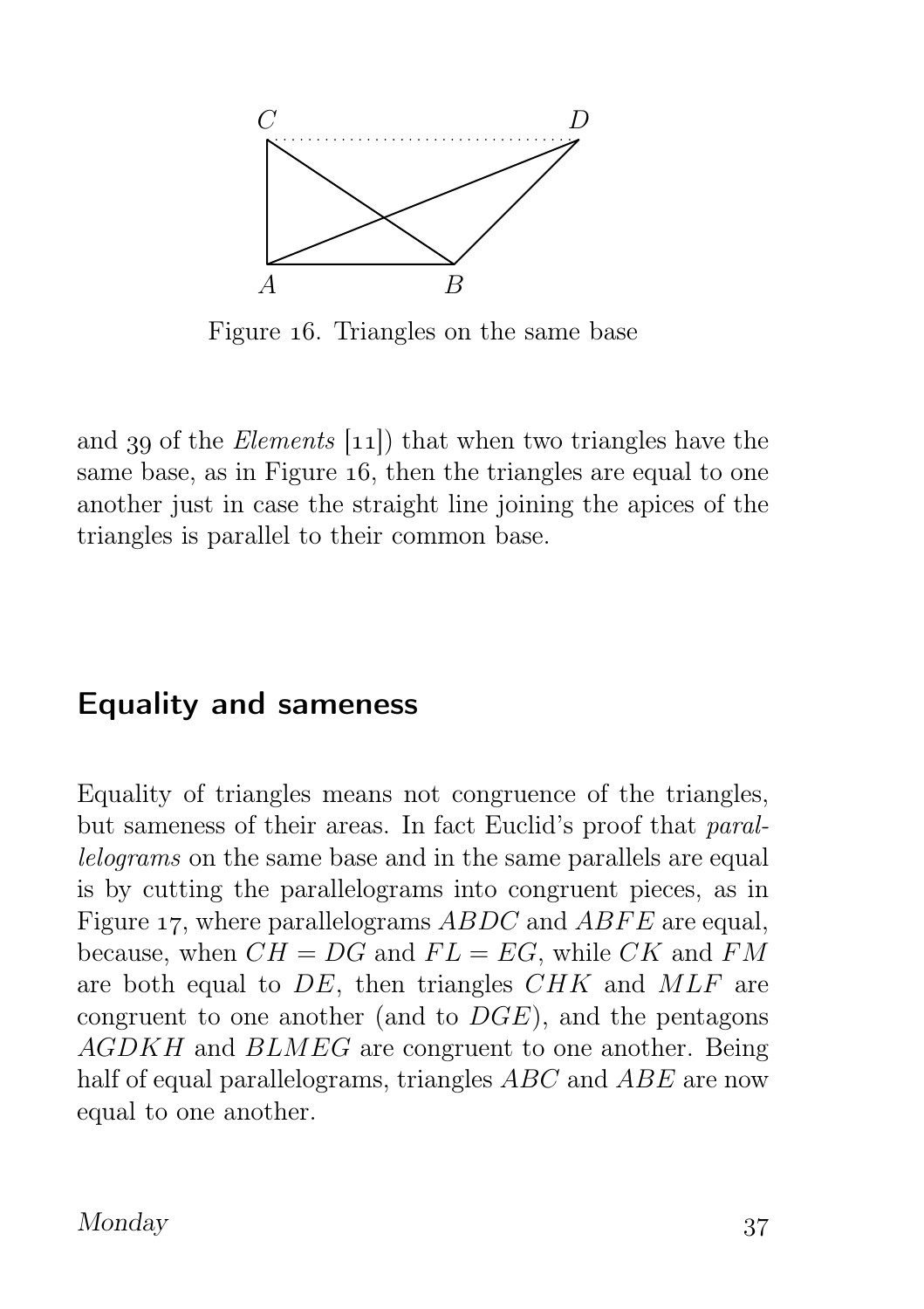

Figure 17. Equal parallelograms

# Statement of Thales's Theorem

After Lemma VIII, Pappus's proofs of other cases of the Hexagon Theorem use what is known as Thales's Theorem. This is that if the straight line  $DE$  cuts the sides of triangle  $ABC$ as in Figure 18, then

$$
DE \parallel BC \iff AD : DB :: AE : EC. \tag{12}
$$



Figure 18. Thales's Theorem

Geometries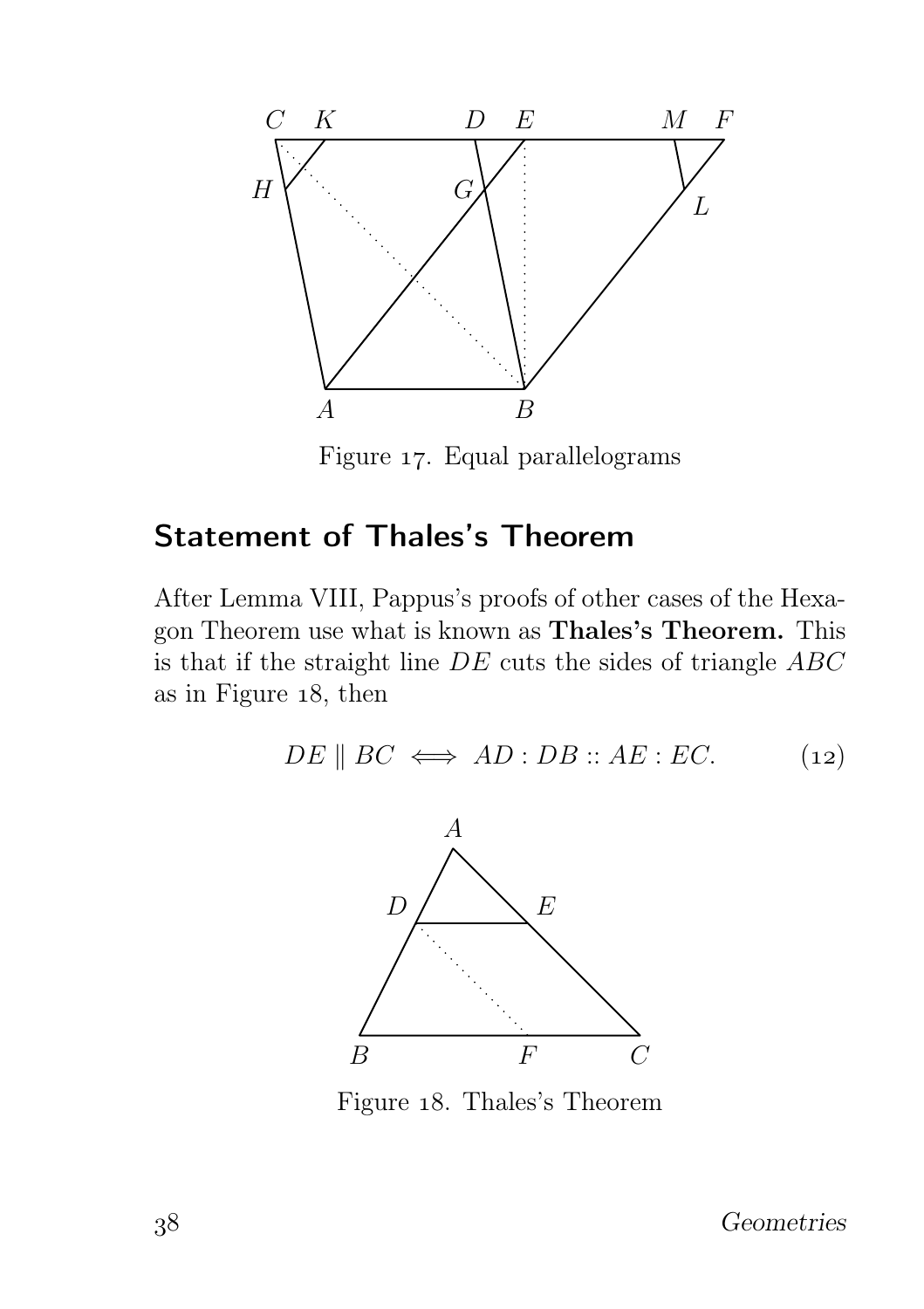We obtain the alternative formulation

 $DE \parallel BC \iff AD : AB :: DE : BC$ 

by drawing  $DF$  parallel to  $AC$  and using a rule like

$$
a:b::c:d \iff a+b:b::c+d:d
$$

The proportion  $AD : DB :: AE : EC$  is an expression not of the *equality* of the ratios  $AD : DB$  and  $AE : EC$ , but of their sameness. An equation of bounded straight lines, like  $CH =$ DG earlier, says that the *lengths* of the straight lines are the same. But the length of a line cannot be drawn in a diagram; it is an abstraction from the line itself. Equality of bounded straight lines is an equivalence relation, and for the sake of having a formal definition, we can understand the length of CH as the corresponding equivalence class, consisting of all of the straight lines that are equal to  $CH$ . Similarly, the ratio of two straight lines is abstract and cannot be drawn in a diagram. We shall discuss proportions later today and more formally on Wednesday.

## Thales himself

There is little evidence that Thales knew, in full generality, the theorem named for him. I have learned this while preparing for the Thales Meeting to be held on Saturday, September  $24$ , in Thales's home town of Miletus. Thales supposedly measured the heights of the Pyramids by considering their shadows; but he may have done this just when his own shadow was as long as a person is tall, since in this case the height of the pyramid would be the same as the length of its own shadow (as measured from the center of the base of course).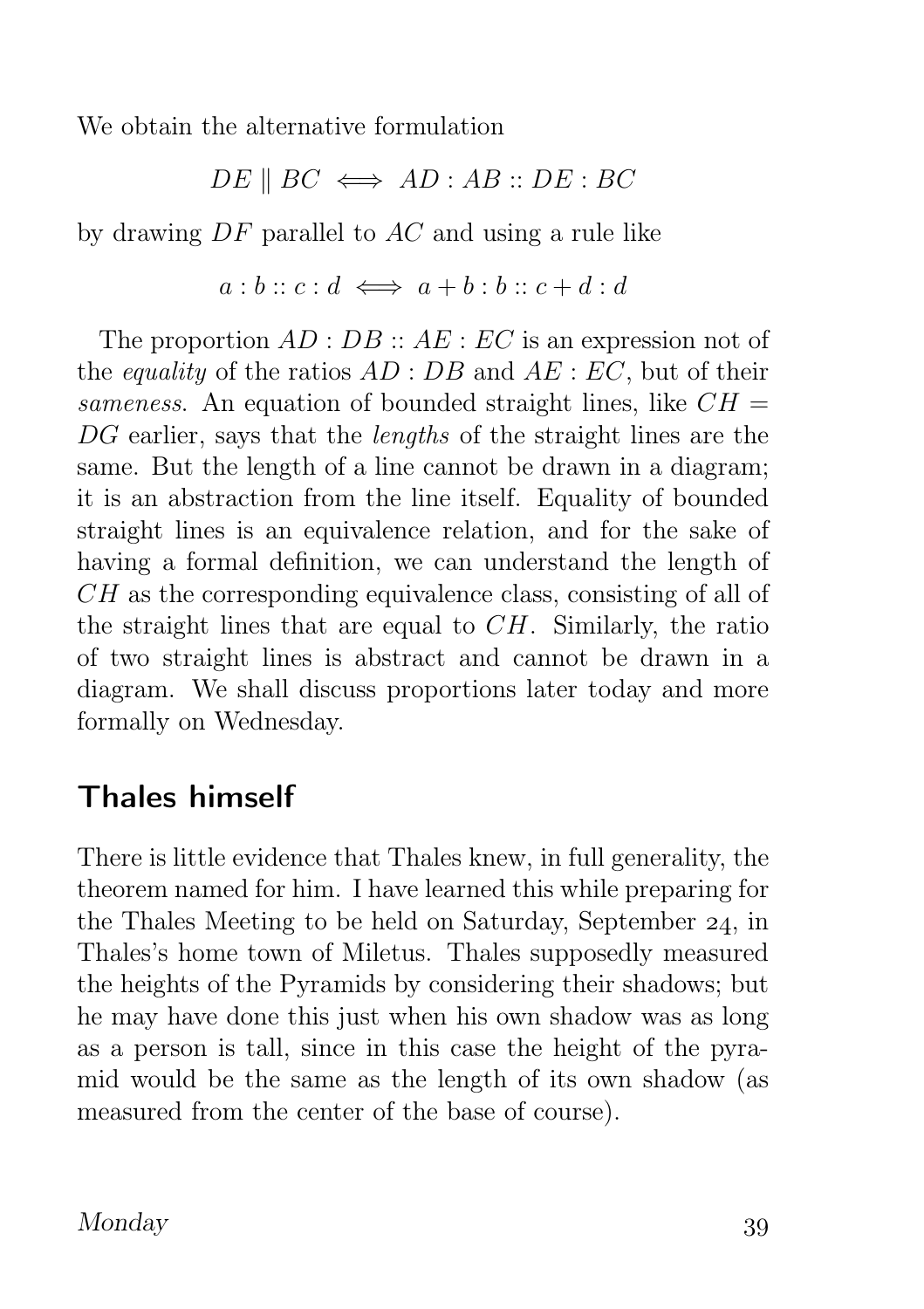| 585 B.C.E. | Thales            |
|------------|-------------------|
| 300        | Euclid            |
| 250 C.E.   | Diogenes Laërtius |
| 340        | Pappus            |
| 450        | Proclus           |

Figure 10. Dates of some ancient writers and thinkers

Thales may have recognized that two triangles are congruent if they have two angles equal respectively to two angles and the common sides equal. (This is the so-called Angle-Side-Angle or ASA Theorem.) According to Proclus, who wrote a commentary on the Book I of Euclid's *Elements* [26]. Thales also knew the following three theorems found in that book:

- ) the diameter of a circle divides the circle into two equal parts,
- ) vertical angles formed by intersecting straight lines are equal to one another;
- ) the base angles of an isosceles triangle are equal to one another.

According to Diogenes Laërtius  $[10, 1.24-5]$  (who wrote biographies of philosophers, starting with Thales), Thales also knew that

) the angle inscribed in a semicircle is right.

Dates of activity for the persons we have named are roughly as in Figure 19. All four of the listed theorems can be understood to be true by symmetry. For example, the equation

$$
\angle ABC = \angle CBA
$$

basically establishes the equality of vertical angles. Also, suppose we complete the diagram of an angle inscribed in a semicircle as in Figure 20. Here the quadrilateral  $BCDE$  has four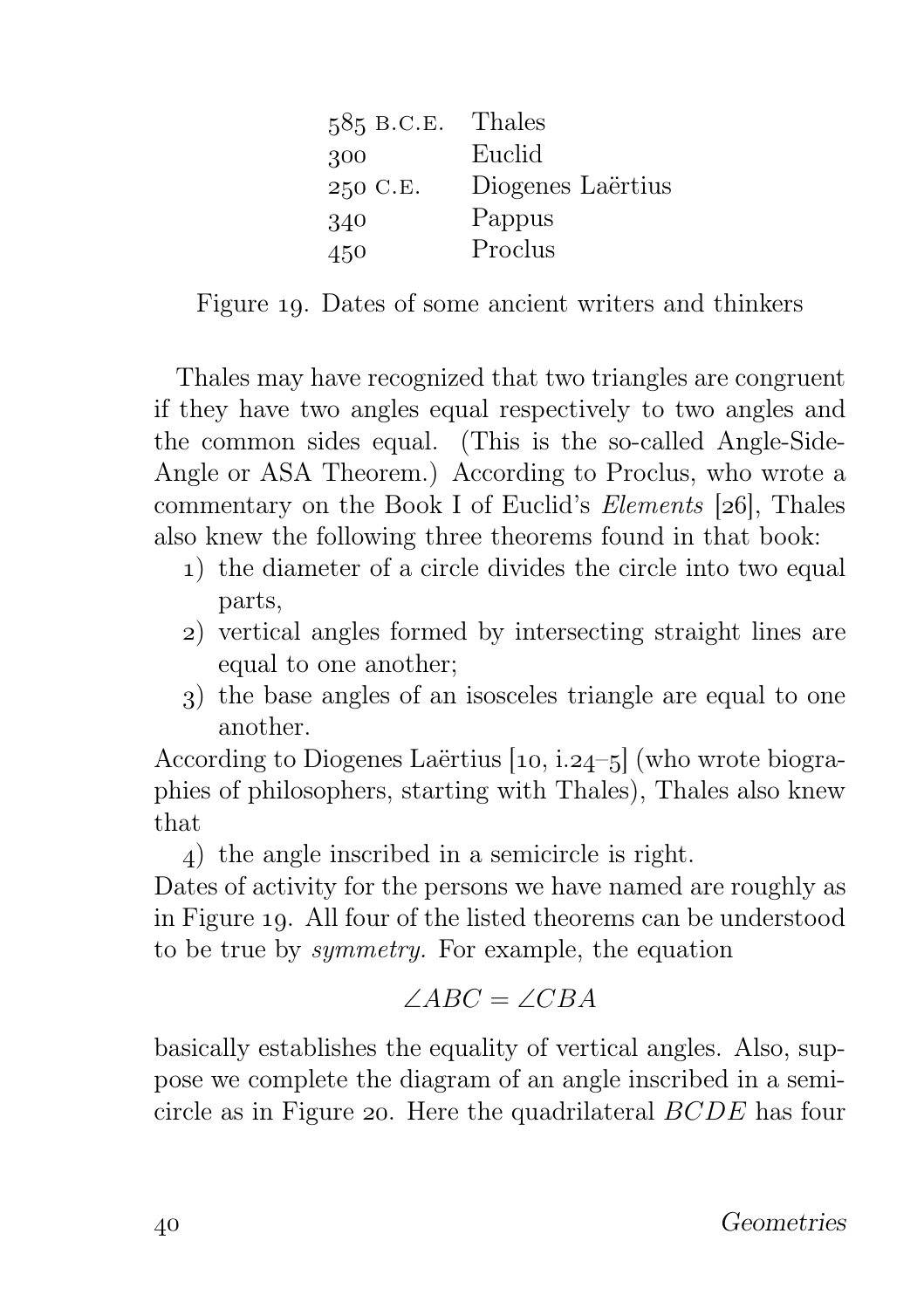

Figure 20. The angle in a semicircle

equal angles. If it follows that those angles must be right, then the theorem of the semicircle is proved.

Those four equal angles are right in Euclidean geometry. Here, by Euclid's fifth postulate, if the angles at DCB and CBE are together less then two right angles, then CD and BE must intersect when extended. In that case, for the same reason, they intersect when extended in the other direction; but this would be absurd.

### Non-Euclidean planes

In Lobachevski's geometry, Euclid's fifth postulate is denied. In this case, if  $AB$  is perpendicular to  $AC$  as in Figure 21, there will be an angle ABD, less than a right angle, such that  $BD$  never intersects  $AC$ , no matter how far extended, though straight lines through B making with BA an angle less than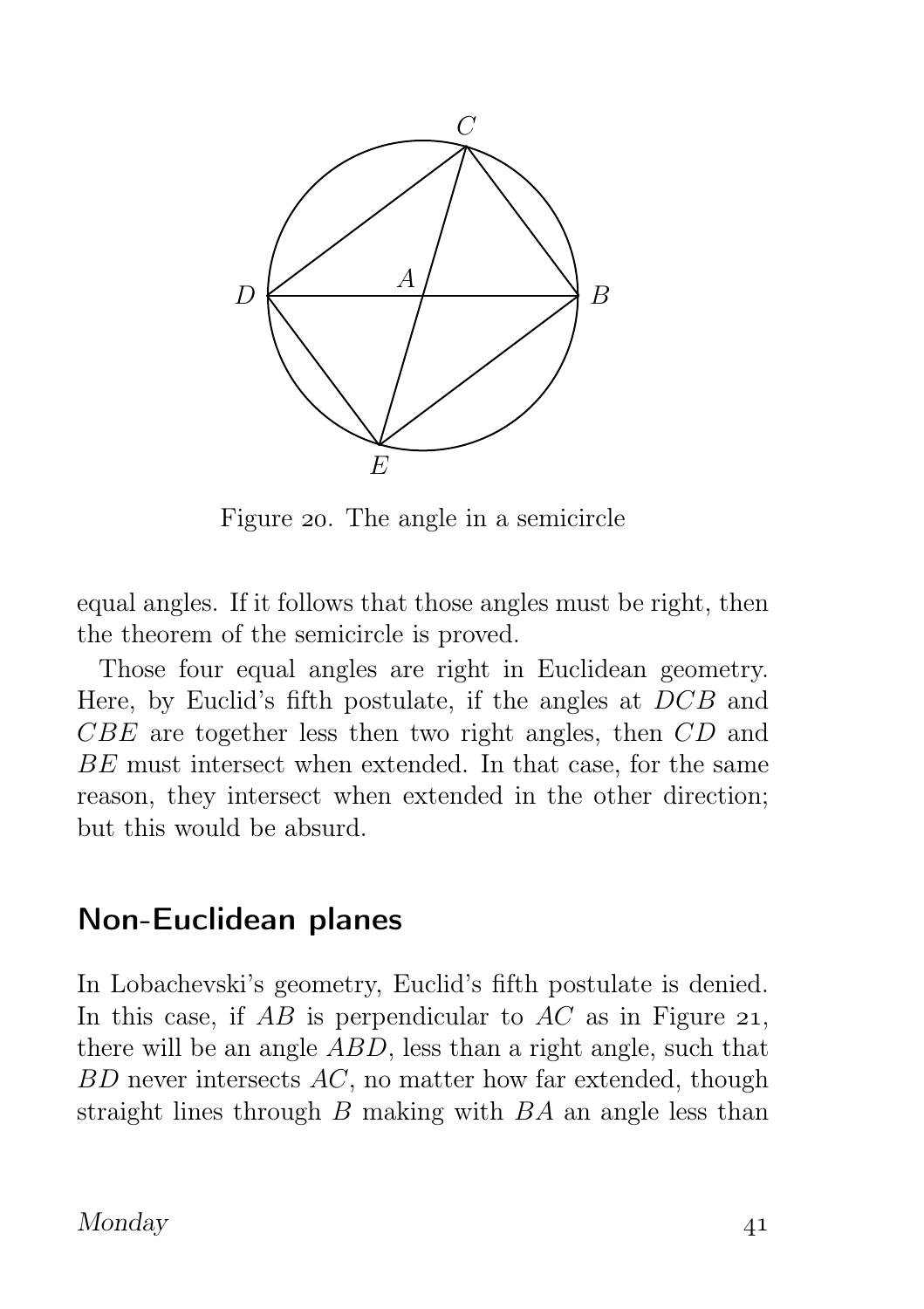

Figure 21. Straight lines in the hyperbolic plane

ABD will meet AC. If  $EBA = ABD$ , then BE too will never meet AC, though BE and BD are different straight lines.

Lobachevski's geometry may be understood as taking place in the hyperbolic plane. We can understand Pappus's geometry as taking place in the projective plane. Here the several cases of (for example) the Hexagon Theorem can be given a single expression, because formerly parallel straight lines are now allowed to intersect "at infinity." We obtain the projective plane from the Euclidean plane by adding,

- ) for each family of parallel straight lines, a new point common to all of them, namely their point at infinity, and
- ) a new straight line, the straight line at infinity, which consists precisely of all of the points at infinity.

In the projective plane,

- ) any two distinct points lie on a single straight line, as in Euclidean geometry; but now also
- ) any two distinct straight lines intersect at a single point (which could be at infinity).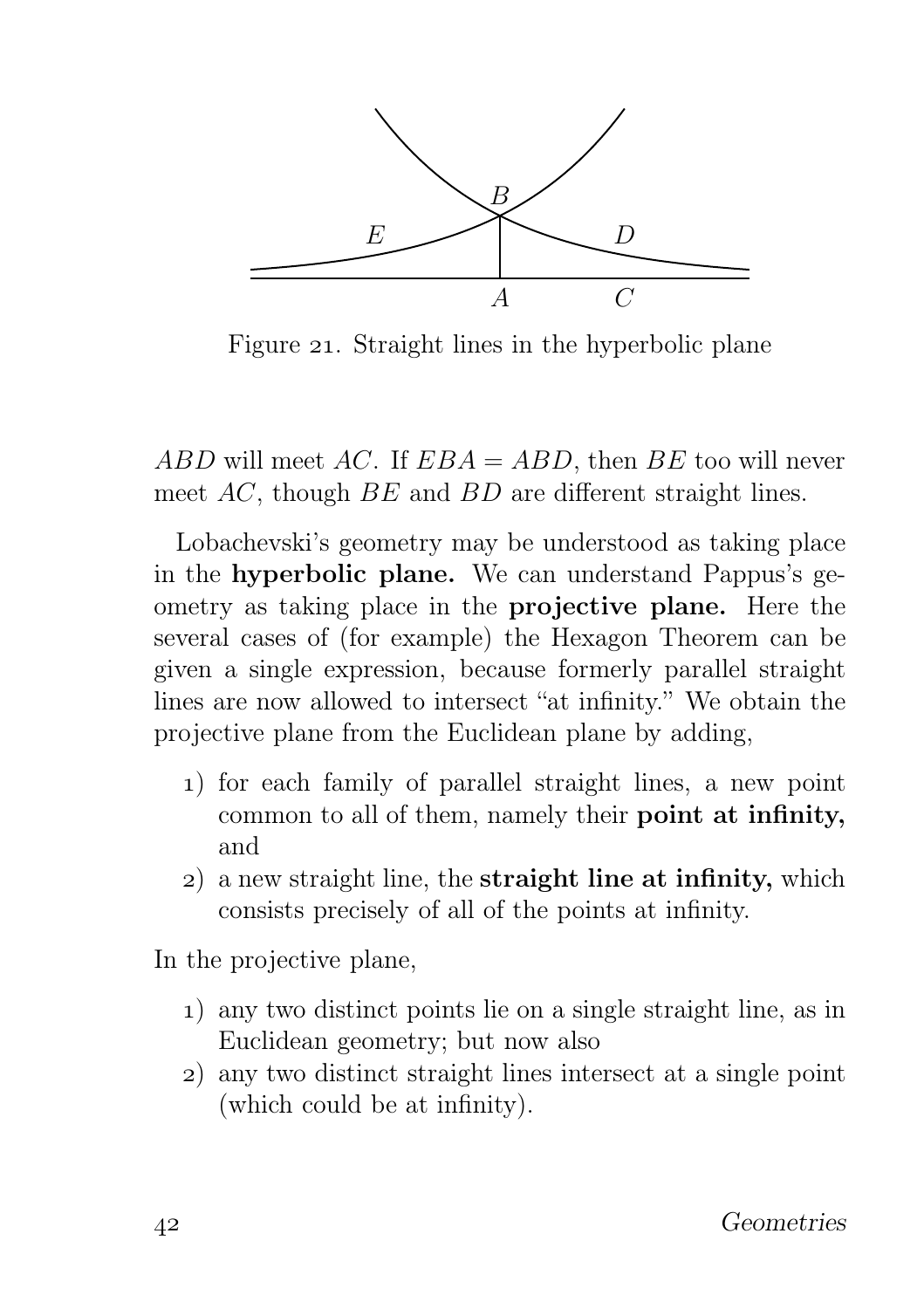

Figure 22. For a definition of proportion

# Proportions

We said that Pappus's proof of the Hexagon Theorem used Thales's Theorem. How can we prove Thales's Theorem? We first have to define proportions. One approach is to say that, by definition, in Figure 22, where angles  $ABC$  and  $ADE$  are right, we have

 $AB: BC::AD: DE$ .

But then, if  $BF = BC$  and  $DG = DE$ , and  $BF$  is parallel to  $DG$ , we want to show that  $AFG$  is a straight line. This is a consequence of Desargues's Theorem. Indeed, in place of the assumption that  $DG = DE$ , assume that  $AFG$  is straight. Since  $BC \parallel DE$  and  $BF \parallel DG$ , it follows by Desargues that  $CF \parallel EG$ . In that case, since in triangle  $BCF$  the angles at C and  $F$  are equal to one another, the same is true of the angles at  $E$  and  $G$  in triangle  $DEG$ . (This uses the consequence of Euclid's fifth postulate that parallel straight lines make equal angles with the same straight line.) As a result,  $DE = DG$ . Thus, if this equation is true by construction, then  $AFG$  must be straight.

Monday 43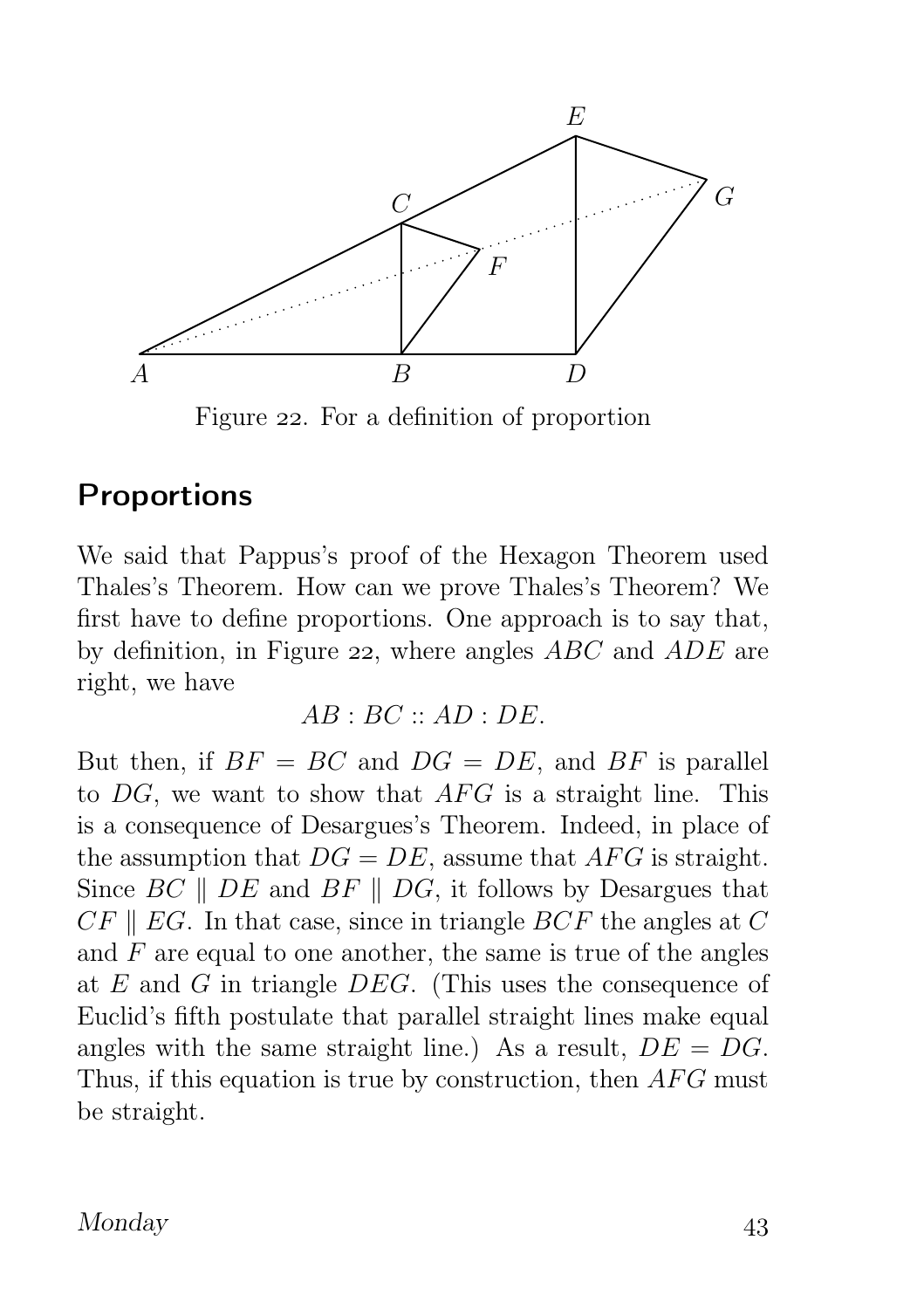

Figure 23. A circle of implications

In the end, we shall have the implications in Figure  $23$ , at least with the assumption of a certain part of Book I of Euclid's Elements.

In fact the theorems of Desargues, Pappus, and Thales are all simply true in the full geometry of Book I of Euclid's *Elements*. We shall show this for Thales's Theorem on Wednesday.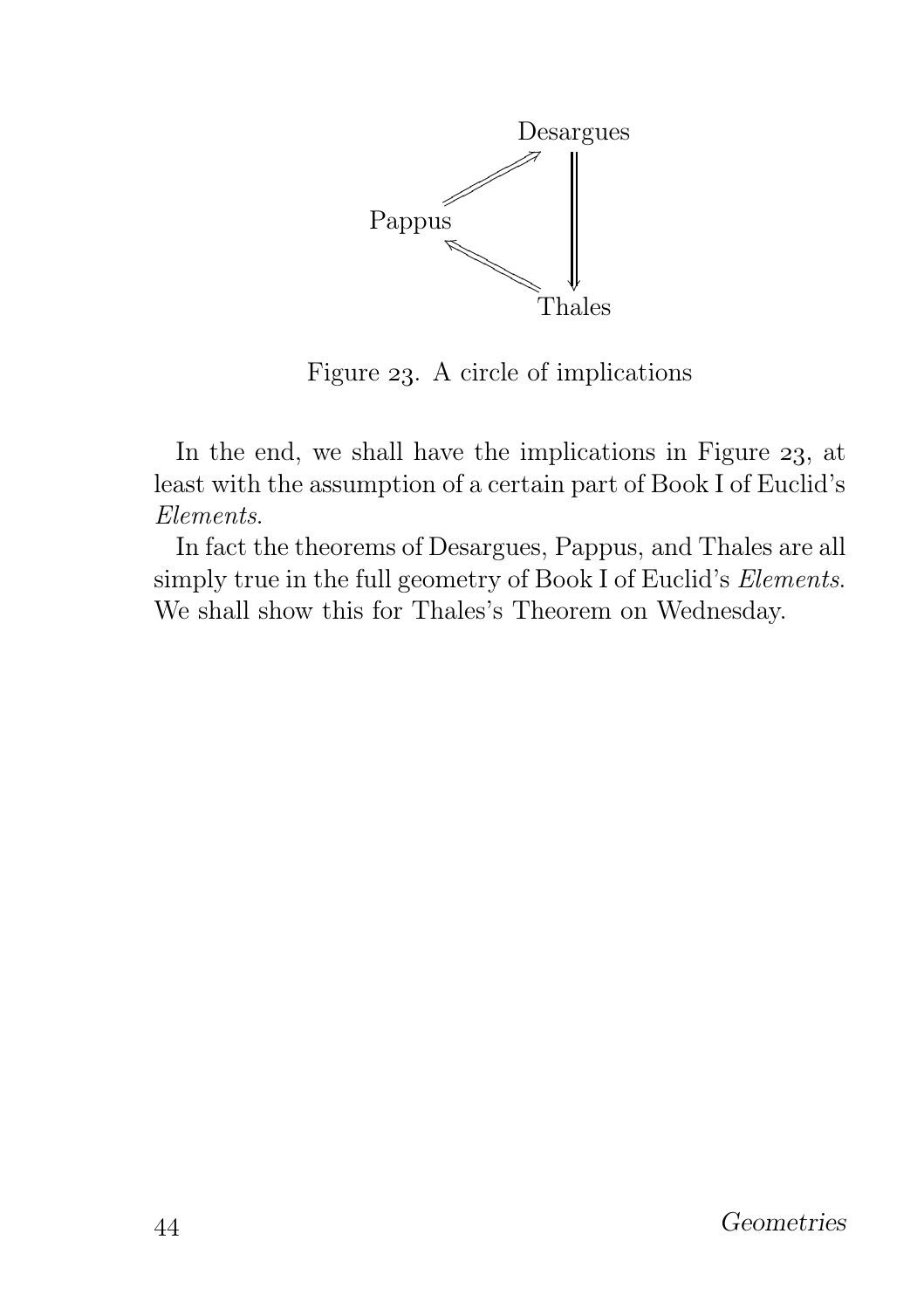# Tuesday, September 13, 2016

## The parallel case of Pappus's Theorem

We can understand Pappus's Theorem (or the Hexagon Theorem) as having the six cases depicted in Figure  $24$ . In each case, the vertices of hexagon ABCDEF lie alternately on two straight lines; but these may be parallel or not, and of the pairs  $(AB, DE)$  and  $(BC, EF)$  of opposite sides of the hexagon, two, one, or none may be parallel.

Pappus's Lemma VIII is the case where the two straight lines intersect, and the two pairs of opposite sides of the hexagon are parallel. In particular, letting the hexagon be ΒΓΗΕ∆Ζ in Figure  $25a$ , we suppose

$$
B\Gamma \parallel \Delta E, \qquad \qquad HE \parallel ZB.
$$

We prove  $\Gamma$ Η  $\Delta$  Z using several equations of triangles:

| 1)               | $\Delta BE = \Delta \Gamma E$ , | [ <i>Elements</i> I.37, since $\textsf{B}\Gamma \parallel \Delta \textsf{E}$ ] |
|------------------|---------------------------------|--------------------------------------------------------------------------------|
| 2)               | $ABE = \Gamma \Delta A$ ,       | [add $\Delta$ AE]                                                              |
| $\left(3\right)$ | $BZE = BZH$ ,                   | <i>Elements</i> I.37, since $BZ \parallel E H$                                 |
| (4)              | $ABE = AHZ$ ,                   | subtract ABZ                                                                   |
| (5)              | $AT\Delta = AHZ$ ,              | steps 2 and $4$                                                                |
| 6)               | $\Gamma \Delta H = \Gamma Z H$  | [add ATH]                                                                      |
| $\mathcal{L}$    | $\Gamma H \parallel \Delta Z.$  | [Elements I.39]                                                                |

In fact, if Pappus's figure were more like those in Figure  $24$ , it might be as in Figure  $25b$ ; and then the proof would have to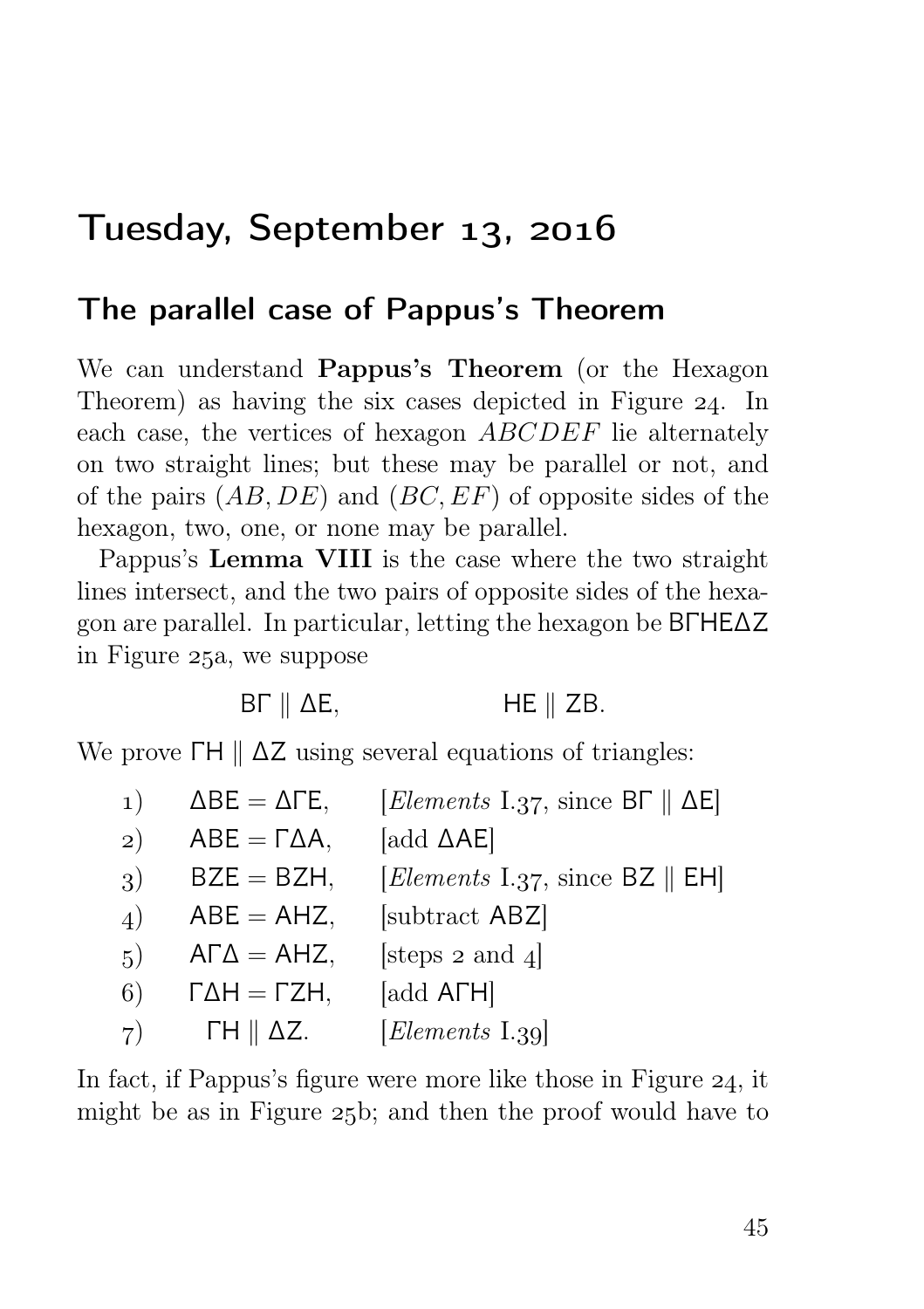

Figure 24. Cases of Pappus's Theorem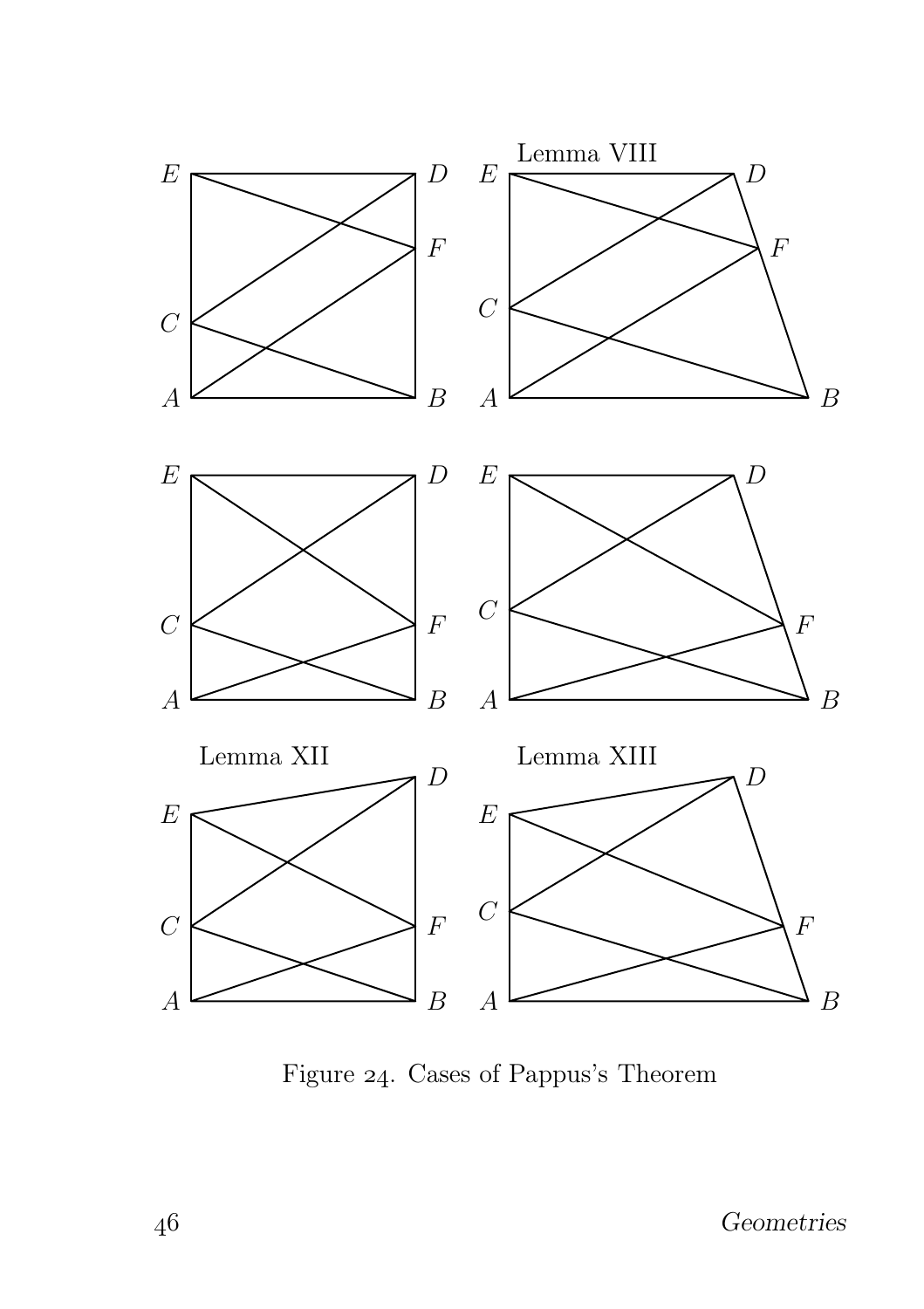

(b) Another version of Lemma VIII

Figure 25. A case of Pappus's Theorem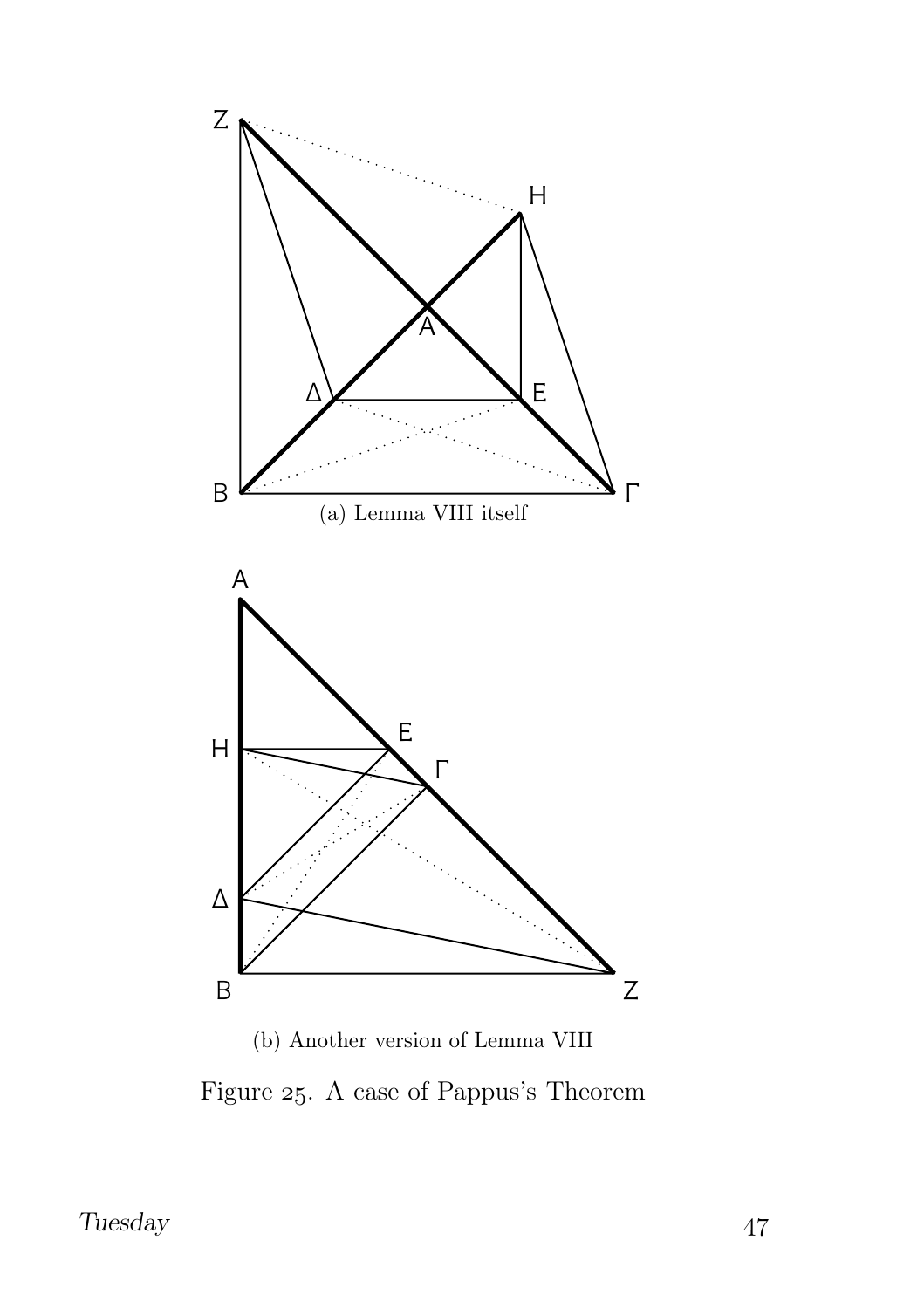

Figure 26. Lemma IV

be adjusted by, for example, subtracting ΒΖΕ and ΒΖΗ from  $ABZ$  in step 4.

# Pappus's proof of the Quadrangle Theorem

Lemma IV is that if, as in Figure 26, the given points A, B, Γ, ∆, Ε, and Ζ along a straight line satisfy the proportion

$$
\mathsf{AZ} \cdot \mathsf{B} \Gamma : \mathsf{AB} \cdot \Gamma \mathsf{Z} :: \mathsf{AZ} \cdot \Delta \mathsf{E} : \mathsf{A} \Delta \cdot \mathsf{E} \mathsf{Z}, \tag{13}
$$

then Θ, Η, and Ζ are in a straight line. To prove this, by alternation of  $(1,3)$ , we obtain

$$
\mathsf{AZ} \cdot \mathsf{B} \Gamma : \mathsf{AZ} \cdot \Delta \mathsf{E} :: \mathsf{AB} \cdot \Gamma \mathsf{Z} : \mathsf{A} \Delta \cdot \mathsf{EZ}. \tag{14}
$$

Geometries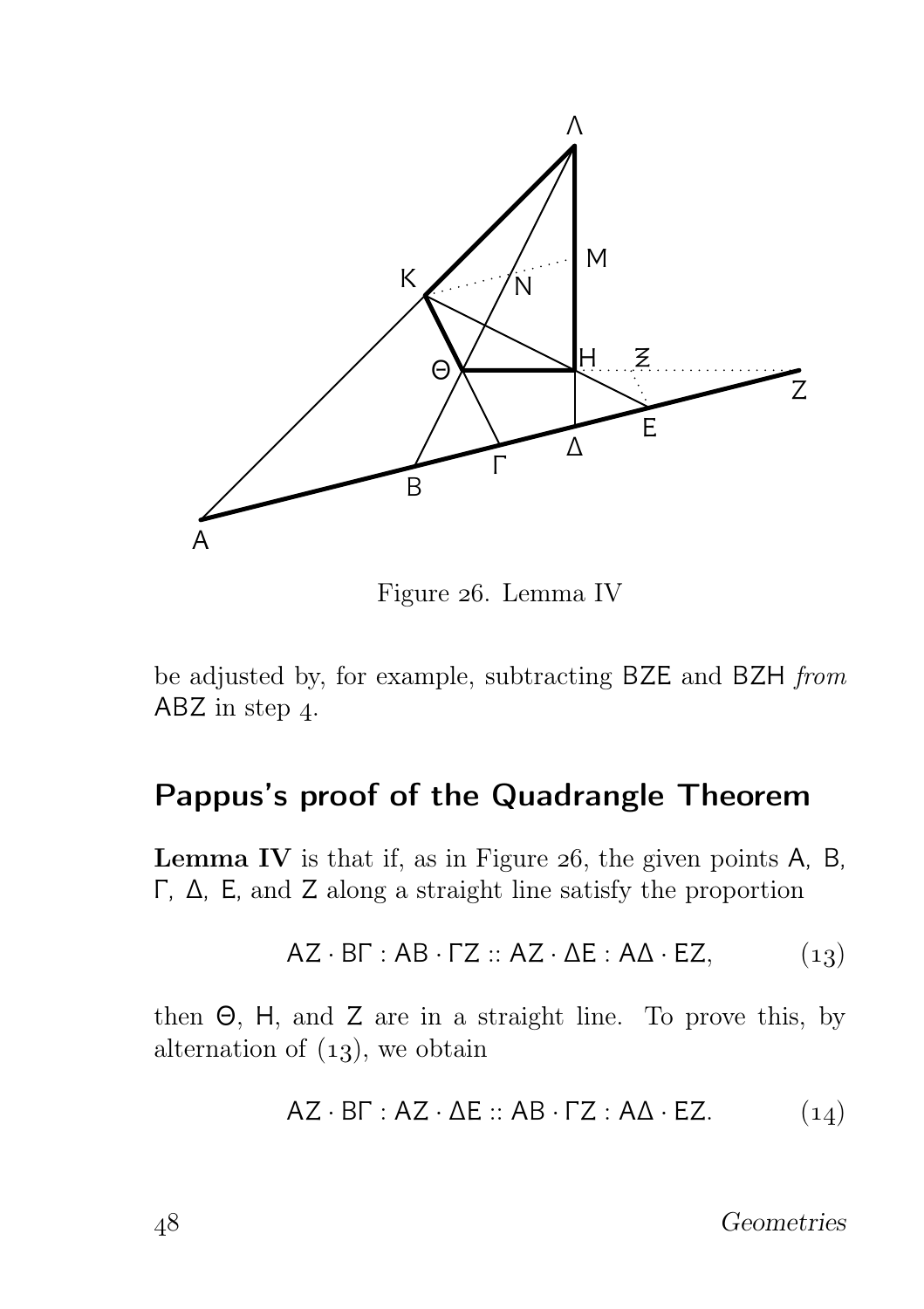Considering first the left-hand member, we have by simplification

$$
\mathsf{AZ}\cdot\mathsf{B}\Gamma:\mathsf{AZ}\cdot\Delta E::\mathsf{B}\Gamma:\Delta E,
$$

and we write the latter ratio as a composition of three ratios:

ΒΓ : ∆Ε :: ΒΓ : ΚΝ & ΚΝ : ΚΜ & ΚΜ : ∆Ε.

Now we analyze the right-hand member of  $(14)$  as a composite:

$$
AB \cdot \Gamma Z : A \Delta \cdot EZ :: BA : A \Delta \& \Gamma Z : Z E.
$$

Assuming ΚΜ is drawn parallel to ΑΖ, by Thales's Theorem we have

$$
NK:KM::BA:A\Delta.
$$

Eliminating this common ratio from either member of  $(14)$ , and reversing the order of the new members, we obtain

$$
\Gamma Z : ZE :: B\Gamma : KN \& KM : \Delta E,
$$

and therefore, by Thales's Theorem applied to each ratio in the compound,

$$
\Gamma Z : ZE :: \Theta \Gamma : K\Theta \& KH : HE. \tag{15}
$$

Pappus says now that ΘΗΖ is indeed straight. Although he provides a reminder, he may expect his readers to know, as some students today know from high school, the generalization of Thales's Theorem known as Menelaus's Theorem whose diagram is in Figure 27.<sup>3</sup> Here **EZ**  $\parallel$  ΘΓ, and ΘΗ is extended

<sup>&</sup>lt;sup>3</sup>Menelaus's *Sphaerica* survives in Arabic translation  $[13, p. 261]$ ; but we also have Menelaus's Theorem in Ptolemy, where I read it as a student at St John's College, just before Toomer's  $1984$  translation [28] came out;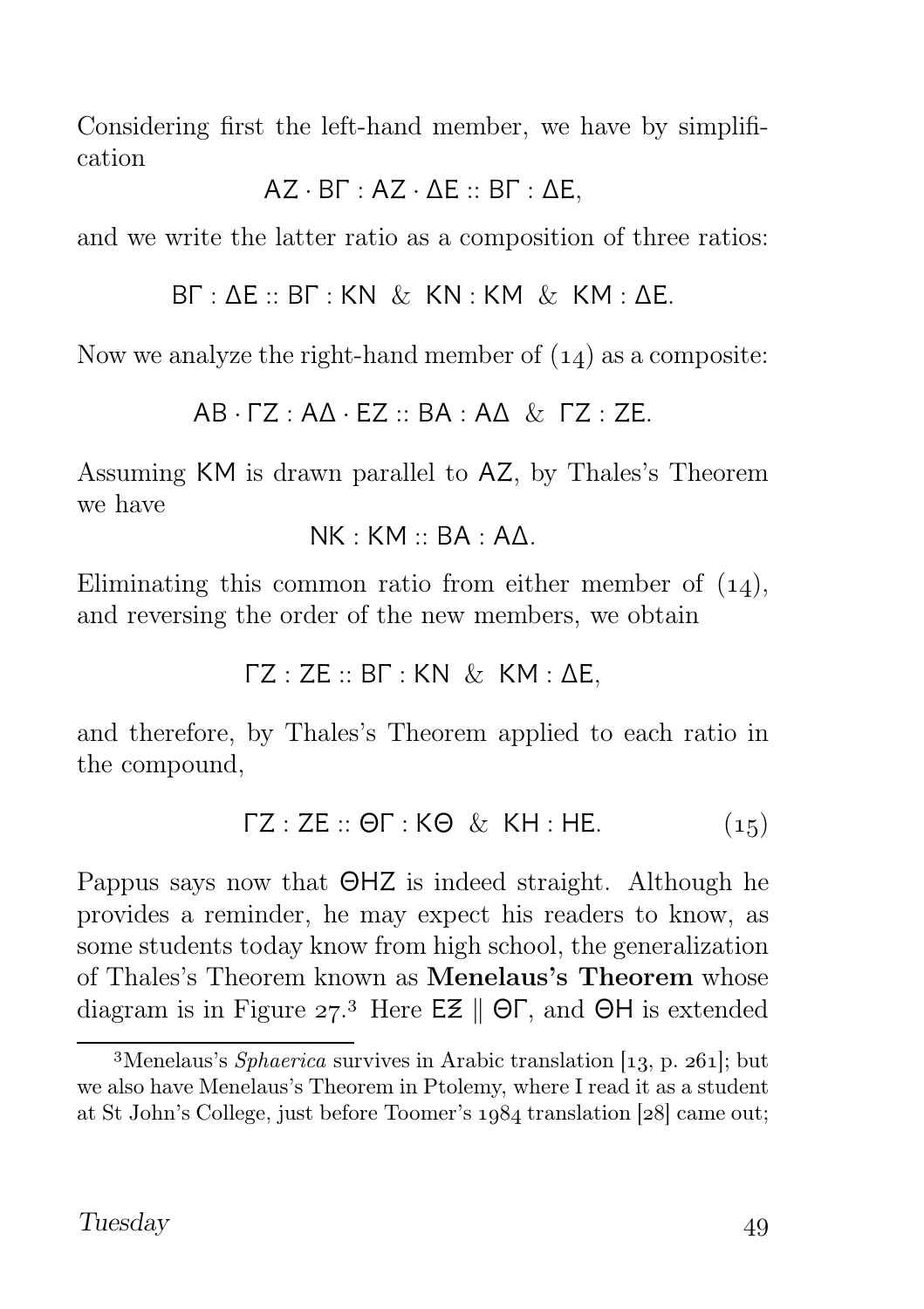

 $\Gamma Z : ZE :: \Gamma \Theta : \Theta K \& K H : HE \iff \Theta HZ$  is straight

Figure 27. Lemma from Lemma IV

to  $\mathsf{Z}$ . Then from  $(15)$  we have

## ΓΖ : ΖΕ :: ΘΓ : ΚΘ & ΚΘ : ΕΞ :: ΘΓ : ΕΞ.

we used the translation that Taliaferro had made for the College  $[27, 1.13,$ p. 26. Thomas also puts Menelaus's Theorem in his anthology [30, pp. 445 ff.]. In the commentary for their translation of Desargues, Field and Gray remark that Pappus's Lemma IV is proved by "chasing ratios much in the fashion Desargues was later to use. In this case collinearity could have been established by appealing to the converse of Menelaus' theorem, but when Pappus reached that point he missed that trick and continued to chase ratios until the conclusion was established—in effect, proving the converse of Menelaus' theorem without saying so"  $[12, pp. 10-1]$ . I would add that the similarity of "fashion" in Pappus and Desargues is probably due to the latter's having studied the former. Moreover, Pappus seems not to have "missed the trick," since he asserts the desired collinearity at a point when it can be recognized only by somebody who knows Menelaus's Theorem.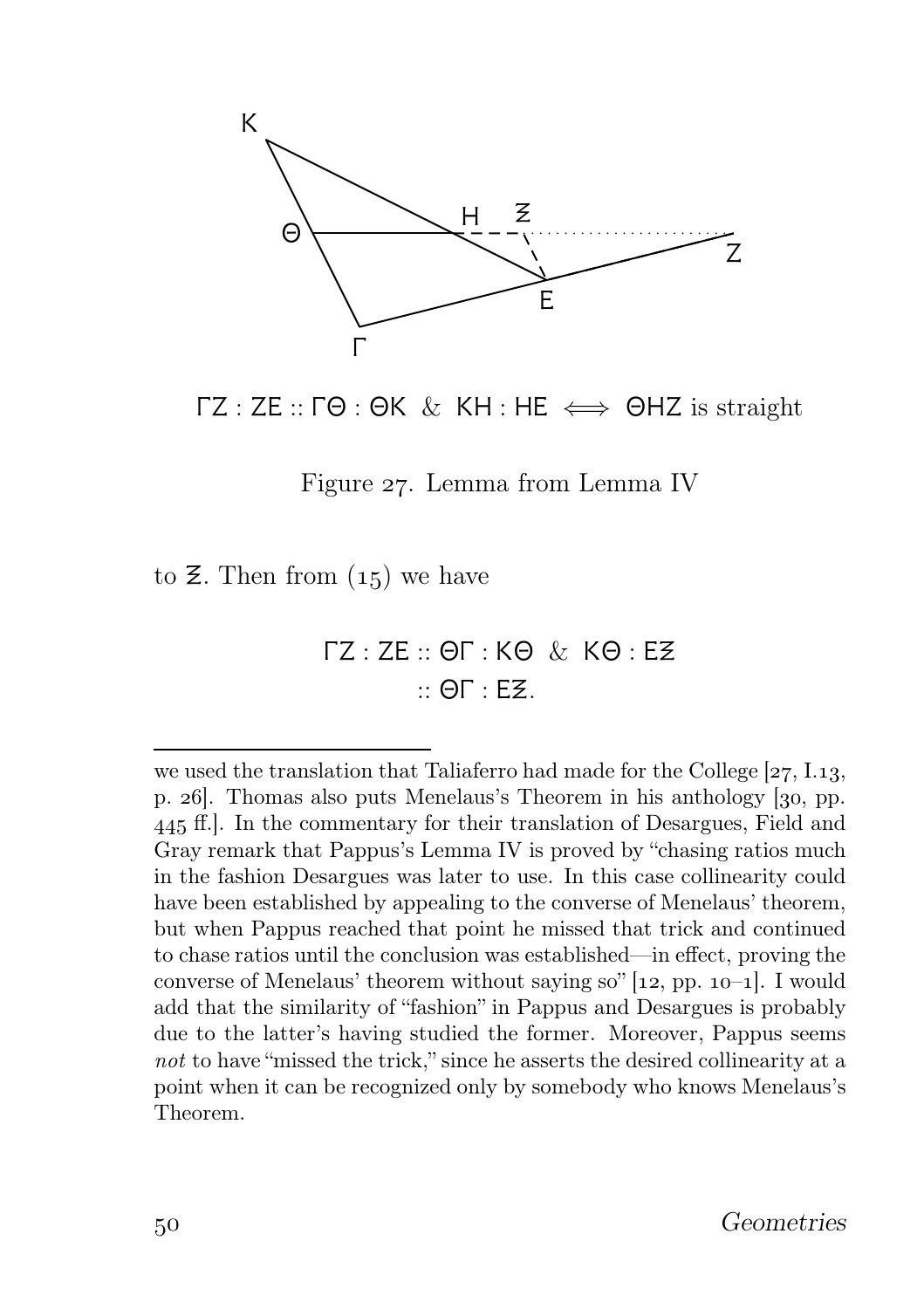

Figure 28. The Quadrangle Theorem

By Thales's Theorem again, the points  $\Theta$ ,  $\Xi$ , and  $\Xi$  must be collinear, and therefore the same is true for Θ, Η, and Ζ. This completes the proof of Lemma VIII.

The steps of the proof are reversible. Thus, if we are given the complete quadrangle  $H\Theta K\Lambda$  of Figure 26 and the points Α, Β, Γ, ∆, Ε, and Ζ where its sides cross a given straight line, the proportion  $(1, 3)$  must be satisfied. Therefore if five sides of another complete quadrangle, as  $\Pi$ PΣT in Figure 28, should pass through the points Α, Β, Γ, ∆, and Ε, then the sixth side must pass through Ζ. This is the Quadrangle Theorem.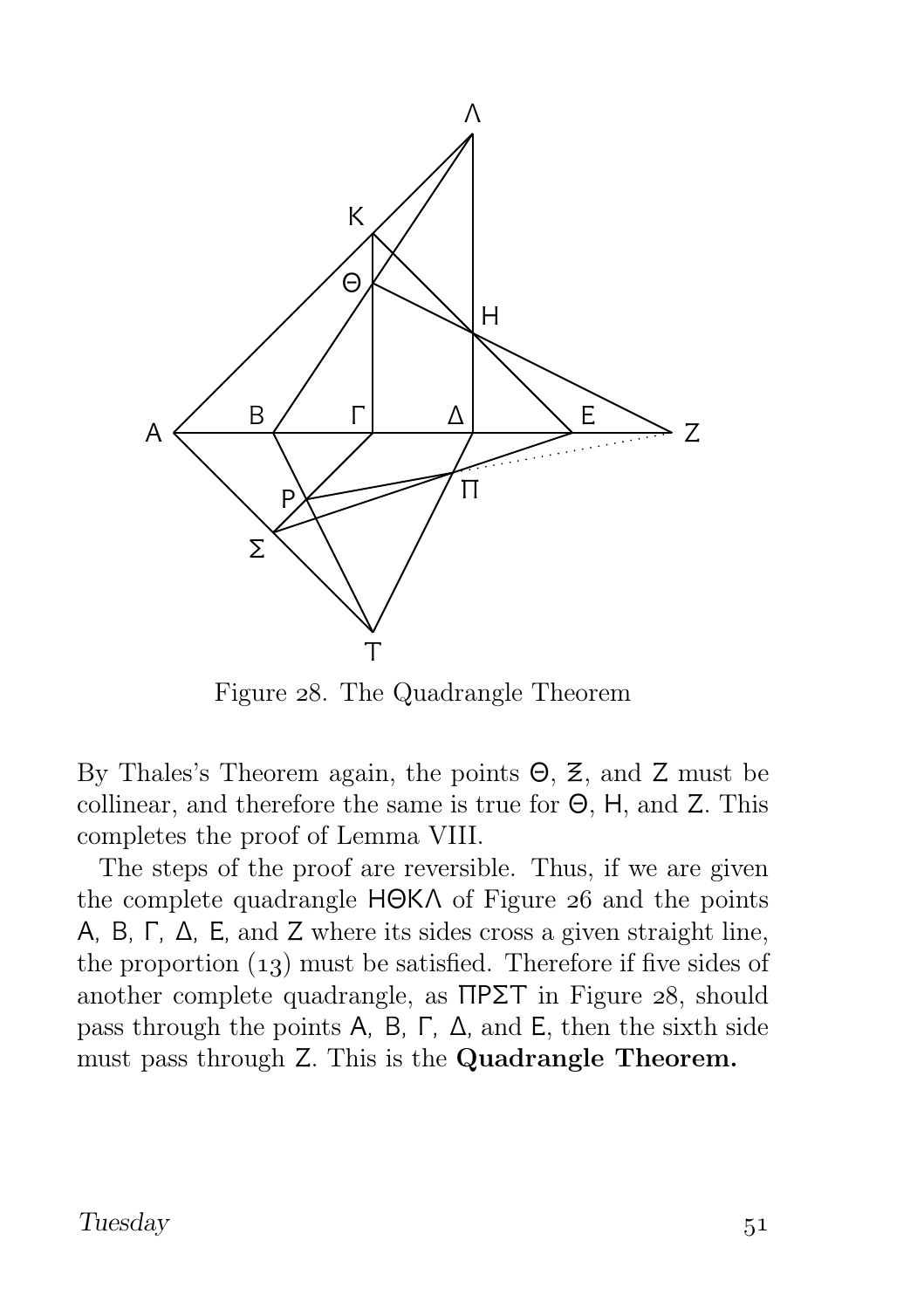# Wednesday, September 14, 2016

### Euclid's proof of Thales's Theorem

Suppose in Figure 29, DE | BC. Then  $\triangle DEB = \triangle DEC$ , so

 $AD \cdot DB \cdot \wedge ADE \cdot \wedge DBE$  $\therefore \triangle ADE : \triangle ECD :: AE : EC.$ 

Conversely, if  $AD : DB :: AE : EC$ , then

 $\triangle ADE \cdot \triangle DBC - AD \cdot DB$  $:: AE: EC::\triangle ADE:\triangle BCE,$ 

and so  $\triangle BCD = \triangle BCE$ , which gives us DE || BC. This is Euclid's proof of Thales's Theorem.

In any proportion, any of the four terms, be it a straight line, a plane figure, or a solid, can be replaced by a term of



Figure 29. Thales's Theorem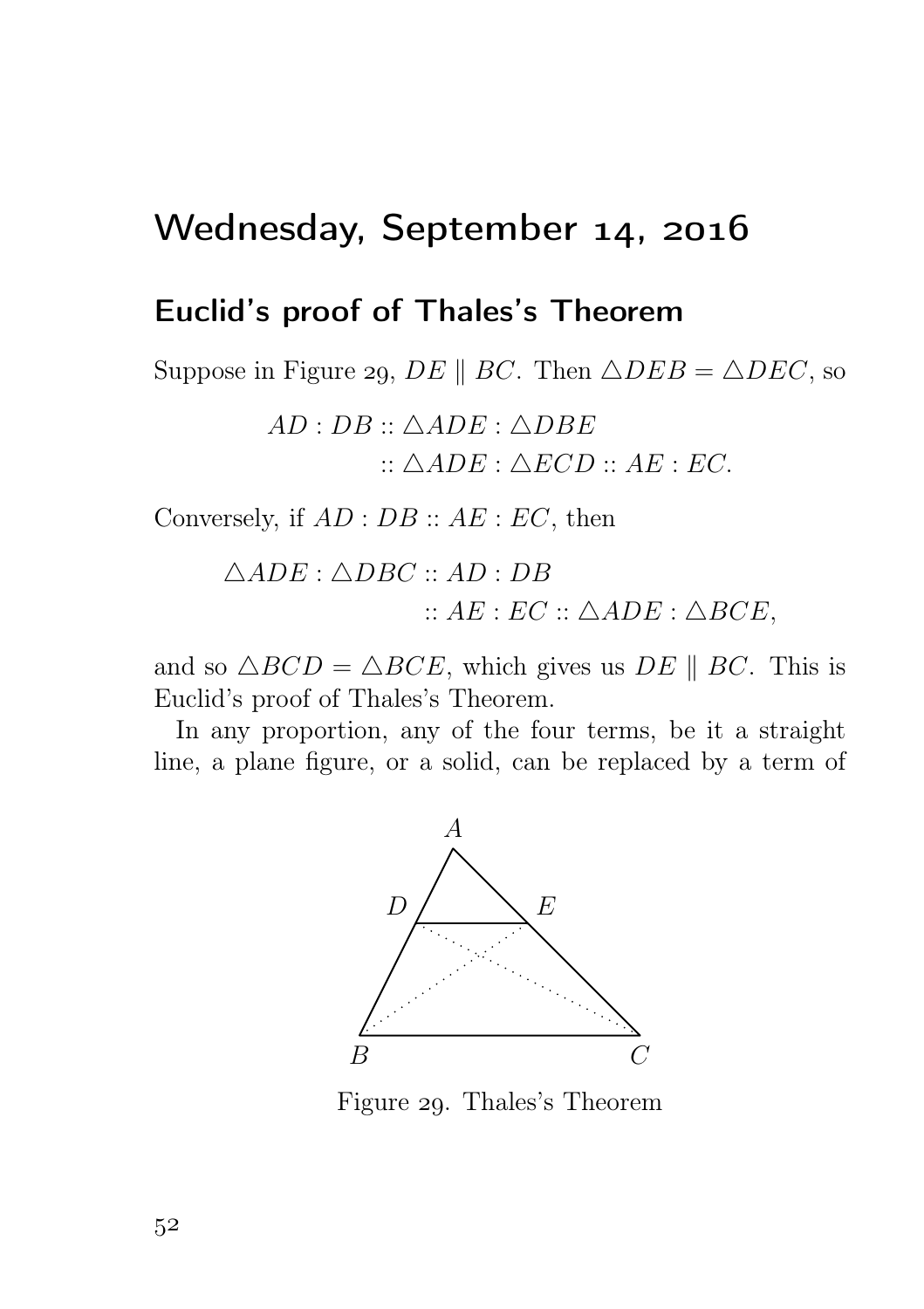

Figure 30. A proportion of lengths and areas

the same kind. Beyond this, the foregoing proof relies on two properties of proportions:

1. If  $a$  and  $b$  are bounded straight lines, and  $c$  and  $d$  are plane figures, then the proportion

$$
a:b::c:d
$$

is true if and only if there is a rectangle as in Figure 30.

. Sameness of ratio is indeed an equivalence relation. In particular, it is transitive.

These properties follow from Euclid's definition of proportion, found in Book V of the *Elements*. But this definition relies on the Archimedean Axiom, that for any two magnitudes that have a ratio, some multiple of either of them must exceed the other.

### A simple definition of proportion

We can avoid using the Archimedean Axiom by, first of all, letting Property 1 above be a definition. Moreover, if  $a, b, c$ ,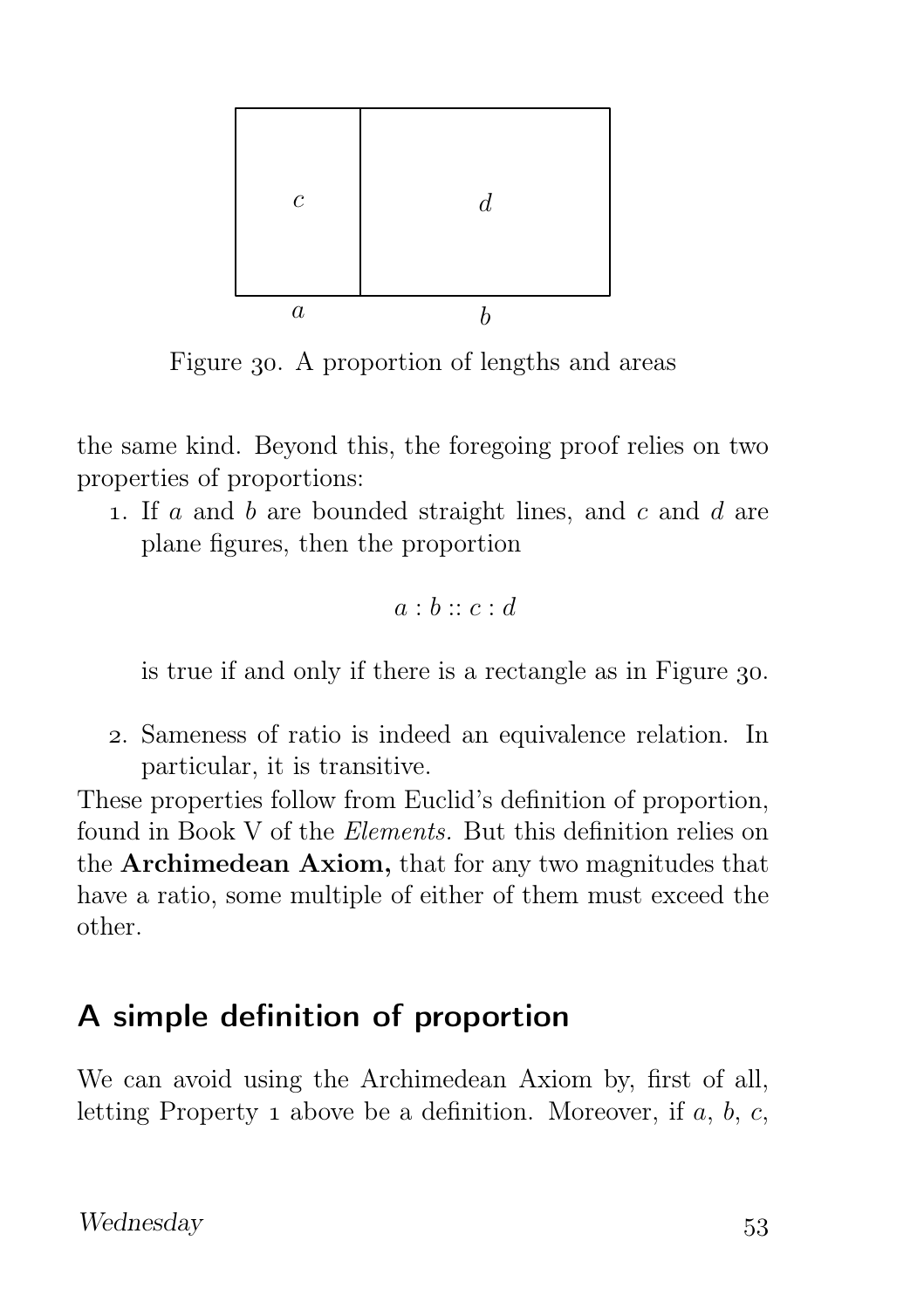and d are all straight lines, we define

$$
a:b::c:d
$$

if, for some plane figures  $e$  and  $f$ ,

$$
a:b::e:f,
$$
  $c:d::e:f.$ 

But we must check the following. Suppose this condition is met, and also q and h are plane figures such that

$$
a:b::g:h.
$$

Does it follow that  $c : d :: g : h$  ? It does, as is shown in Figure  $31a$ , which can be completed as in Figure  $31b$ . Here the line across the big parallelogram (which may not be a rectangle) really is straight, so that the the smaller parallelograms are equal in pairs, as shown.

#### Cross ratio in Pappus

In Lemma III, the straight lines ΘΕ and Θ∆ cut the straight lines AB, ΓΑ, and  $\Delta A$  as in Figure 32. The diagram is completed by making

ΚΛ || ΖΓΑ, ΛΜ || ΔΑ.

We first have

$$
EZ: ZA :: EO : \Theta A,
$$
  

$$
AZ: ZH :: \Theta A : \Theta M;
$$
 (16)

so ex aequali,

$$
EZ: ZH :: E\Theta : \Theta M,
$$

$$
\Theta E \cdot HZ = EZ \cdot \Theta M.
$$

Geometries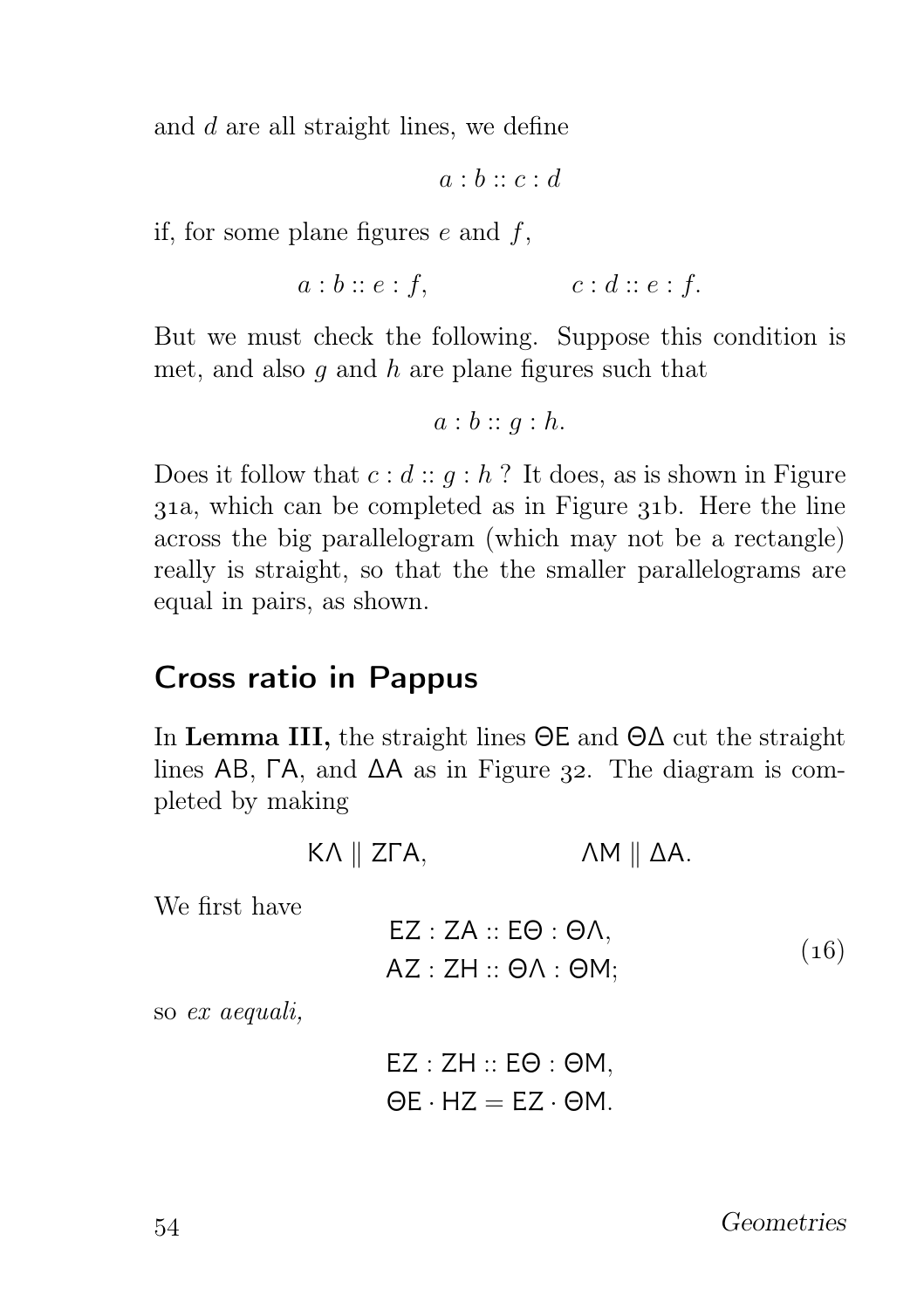

Figure 31. A definition of proportion  $% \mathcal{N}$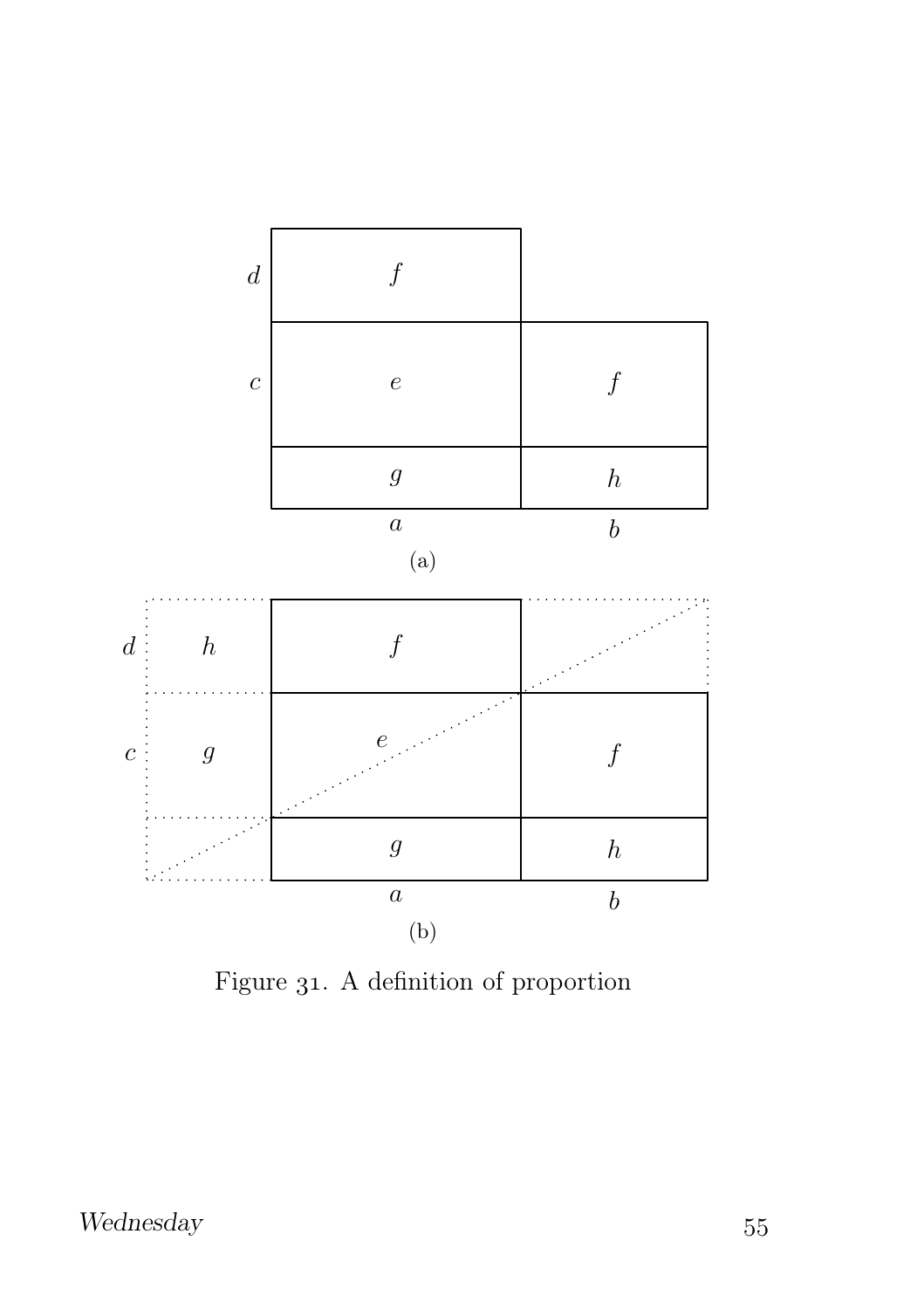

Figure 32. Lemma III

Being equal, these areas have the same ratio to ΕΖ · ΘΗ, and so

$$
\Theta E \cdot HZ : EZ \cdot \Theta H :: EZ \cdot \Theta M : EZ \cdot \Theta H
$$

$$
:: \Theta M : \Theta H
$$

$$
:: \Lambda \Theta : \Theta K. \tag{17}
$$

The ratio ΛΘ : ΘΚ is independent of the choice of the straight line through  $\Theta$  that cuts the three straight lines that pass through Α. In particular, we can conclude immediately

ΘΕ · ΗΖ : ΕΖ · ΘΗ :: ΘΒ · ∆Γ : ΒΓ · Θ∆,

which is the theorem.

The ratio ΘΕ · ΗΖ : ΕΖ · ΘΗ can be called the cross ratio  $(capraz \, oran)$  of the points  $\Theta$ , E, Z, and H. By the lemma, if four straight lines in a plane intersect at a point, then the cross ratio of the four points where some other straight line crosses the lines is always the same. We can see this using Figure 33.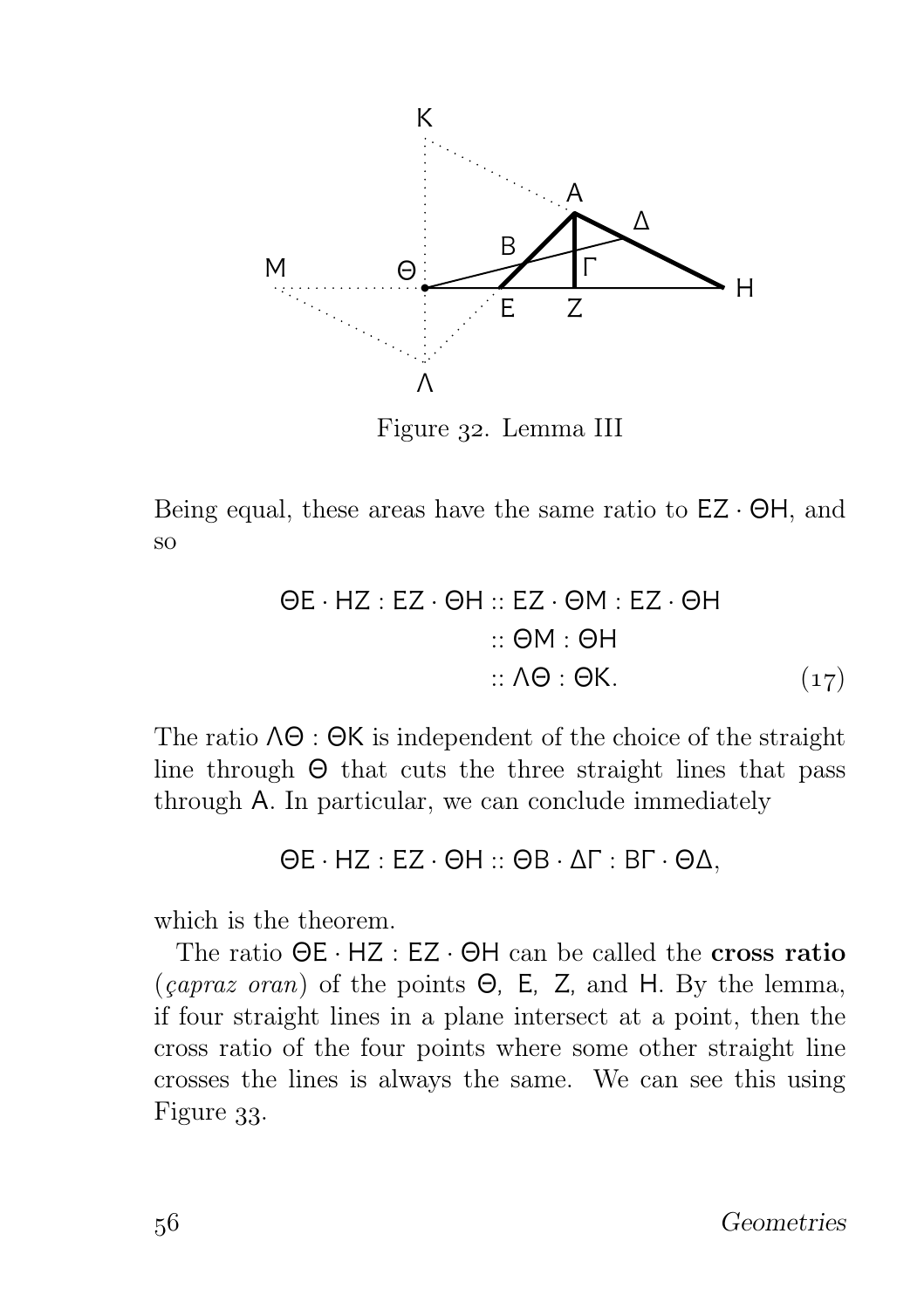

Figure 33. Invariance of cross ratio in Pappus



Figure 34. Lemma  $\mathbf X$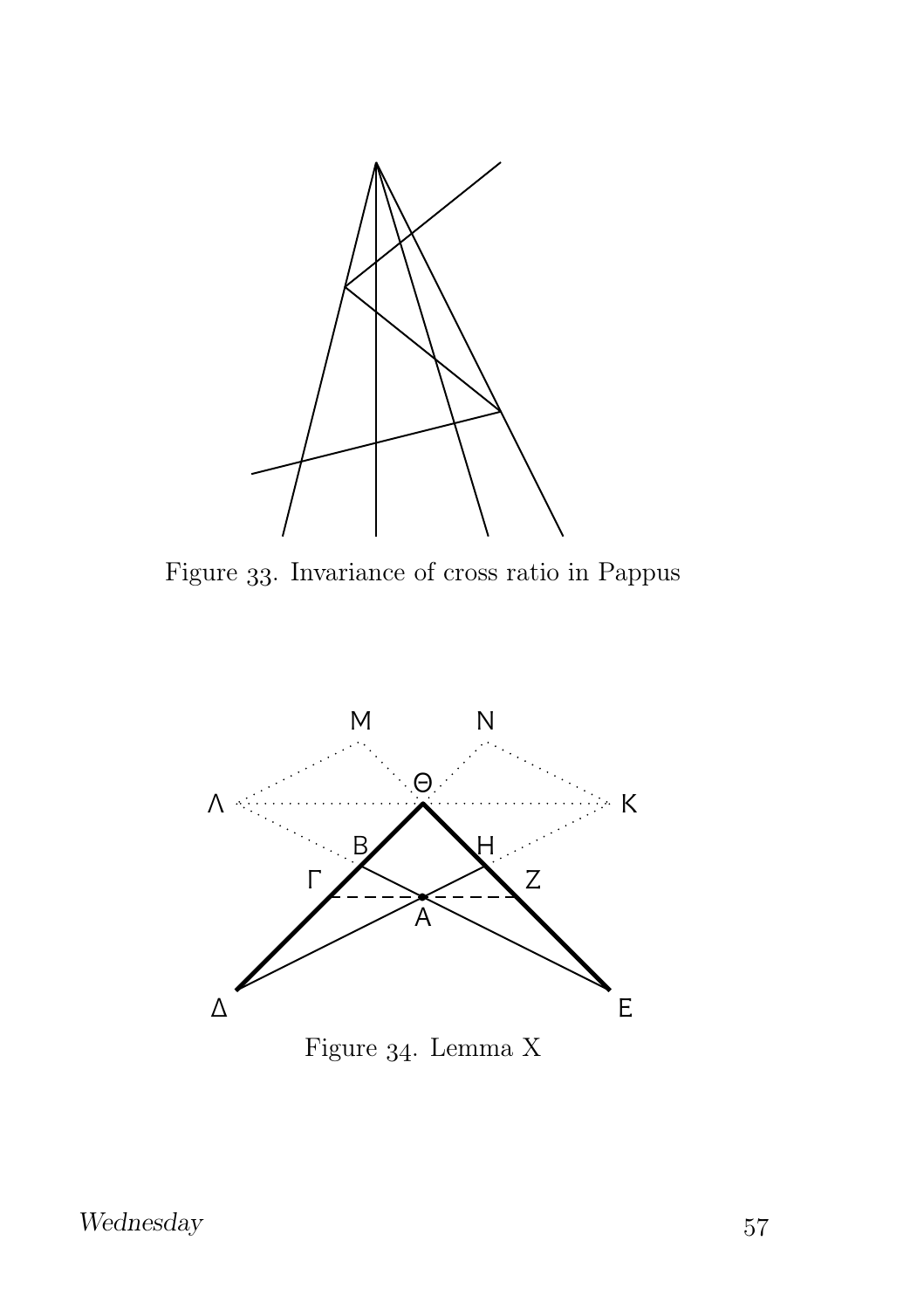

Figure 35. Lemma III reconfigured

**Lemma X** is a converse to Lemma III. The diagram is as in Figure  $34$ , where the hypothesis is

$$
\Theta \Delta \cdot \text{B} \Gamma : \Delta \Gamma \cdot \text{B} \Theta :: \Theta \text{H} \cdot \text{ZE} : \Theta \text{E} \cdot \text{ZH.} \tag{18}
$$

We make ΚΛ parallel to ΓΑ, and then extend ΑΒ and Α∆ to meet  $K\Lambda$  at two points, which Pappus writes as K and  $\Lambda$ , though today we might say this is the wrong order. We ensure  $\Lambda$ M || AΔ and KN || AB, with EΘ extended to M, and  $\Delta$ Θ to Ν. Now we repeat part of the proof of in Lemma III, at least in the configuration of Figure 35, with two of the three concurrent straight lines interchanged. That is, using only the part of the diagram shown in Figure 36a, we have

$$
\Delta \Theta : \Theta N :: \Delta \Gamma : \Gamma B,
$$

$$
\Delta \Theta \cdot \Gamma B = \Delta \Gamma \cdot \Theta N,
$$

$$
\Delta \Theta \cdot B \Gamma : \Delta \Gamma \cdot B \Theta :: \Gamma \Delta \cdot \Theta N : \Delta \Gamma \cdot B \Theta
$$

$$
:: \Theta N : \Theta B
$$

$$
:: \mathsf{K} \Theta : \Theta \Lambda.
$$

58 Geometries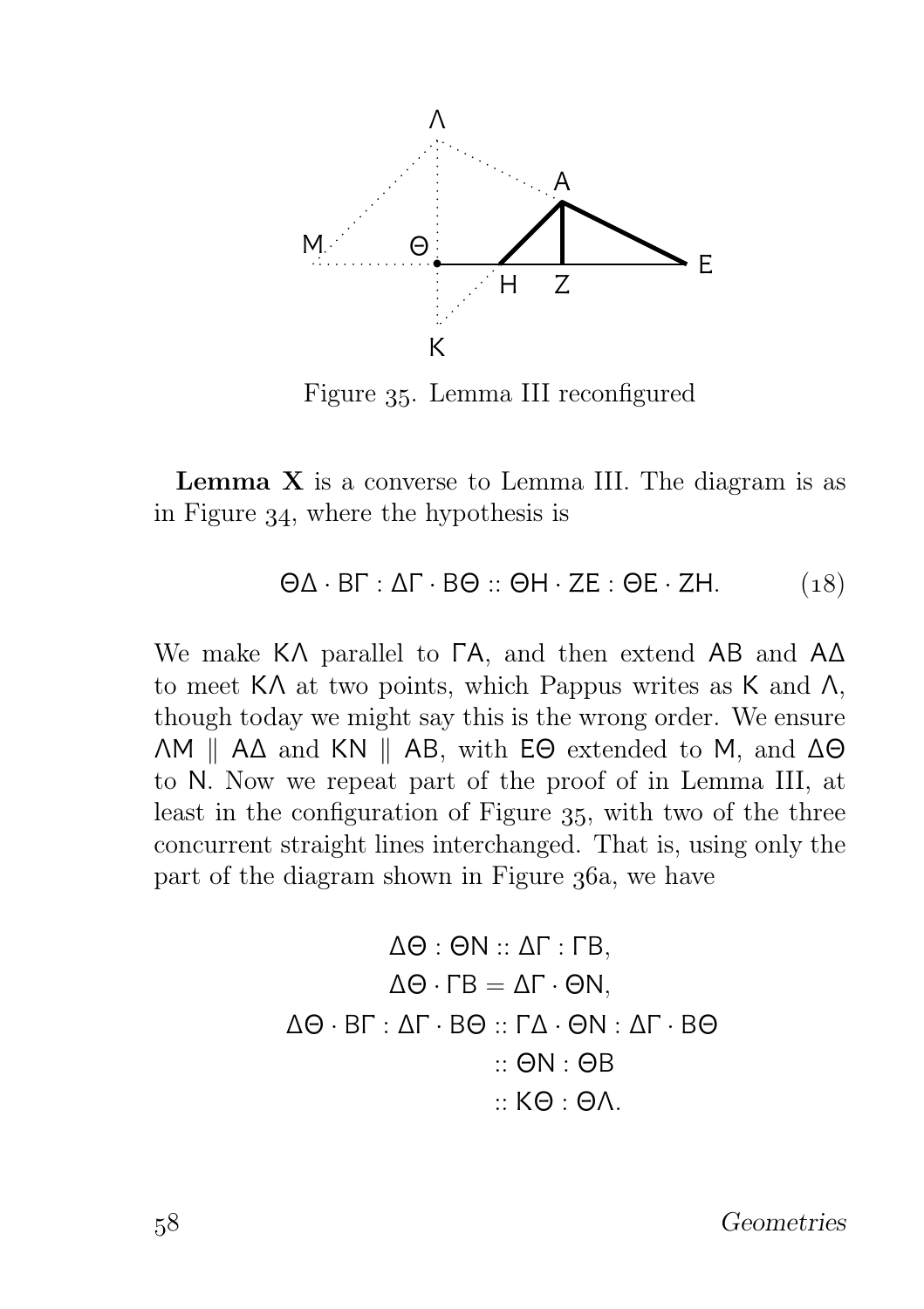

Figure 36. Lemma X: two halves of the proof

Now we move to the part of the diagram shown in Figure 36b, where we have proportions corresponding to the last two:

$$
\mathsf{KO} : \Theta \Lambda :: \mathsf{HO} : \Theta \mathsf{M} \\ :: \Theta \mathsf{H} \cdot \mathsf{ZE} : \Theta \mathsf{M} \cdot \mathsf{ZE}.
$$

In sum, we have shown

∆Θ · ΒΓ : ∆Γ · ΒΘ :: ΘΗ · ΖΕ : ΘΜ · ΖΕ.

But the left member already appears in  $(18)$ . Hence the right members of the two proportions are the same, that is,

$$
\Theta H \cdot ZE : \Theta E \cdot ZH :: \Theta H \cdot ZE : \Theta M \cdot ZE,
$$

$$
\Theta E \cdot ZH = \Theta M \cdot ZE,
$$

$$
\Theta M : \Theta E :: HZ : ZE.
$$

Thus what we did in Figure 36a, we have done in reverse in Figure 36b. It remains to draw the conclusion  $AZ \parallel K\Lambda$ , corresponding to the hypothesis  $AF \parallel K\Lambda$ . Pappus argues as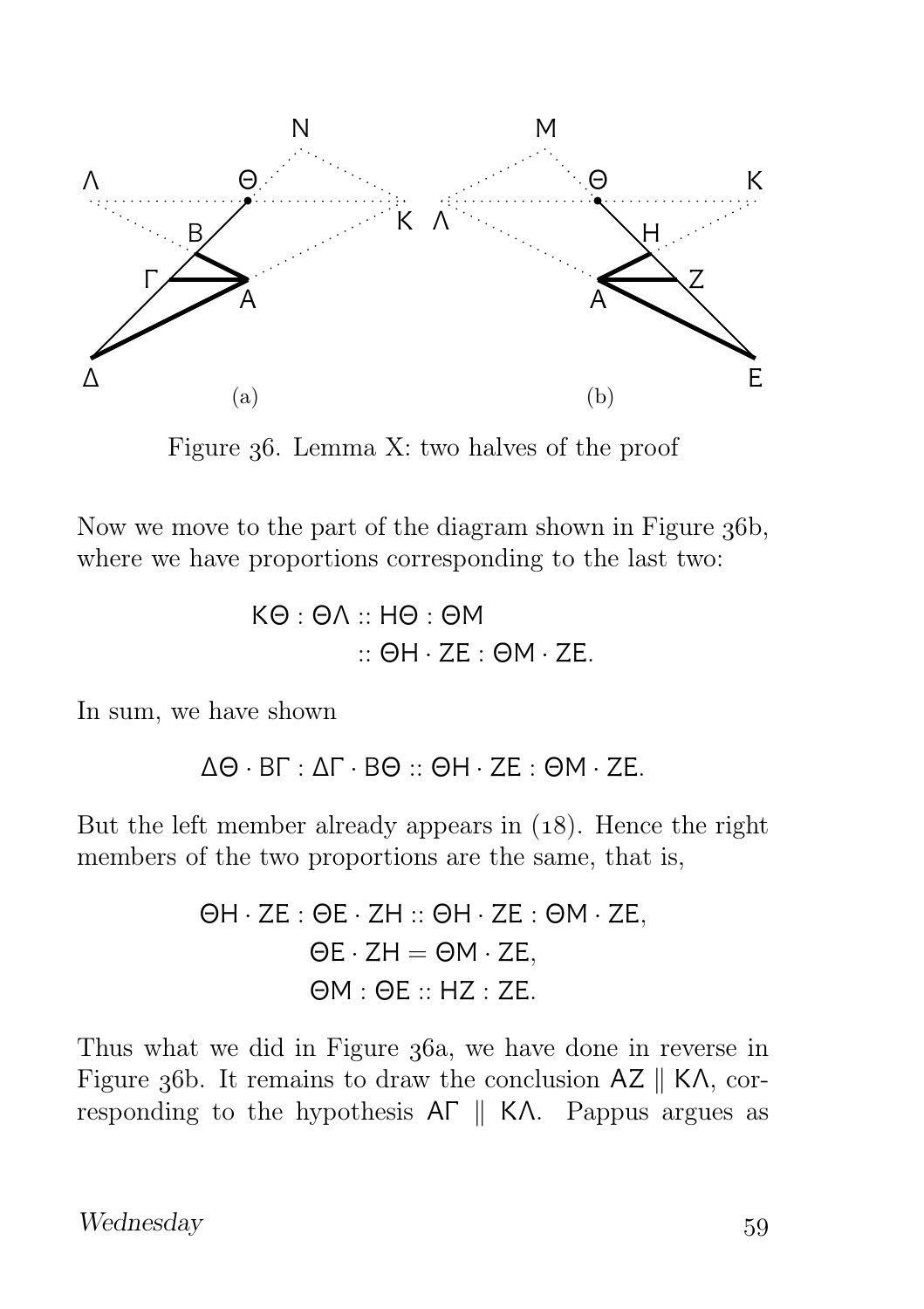follows (the bracketed proportions replaced with a reference to addition and alternation):

$$
\begin{bmatrix} \Theta M + \Theta E : \Theta E :: HZ + ZE : ZE, \\ ME : \Theta E :: HE : ZE, \\ ME : EH :: \Theta E : EZ, \\ \Lambda E : EA :: \Theta E : EZ, \end{bmatrix}
$$

and so  $AZ \parallel K\Lambda$ , which means ΓΑΖ must be straight.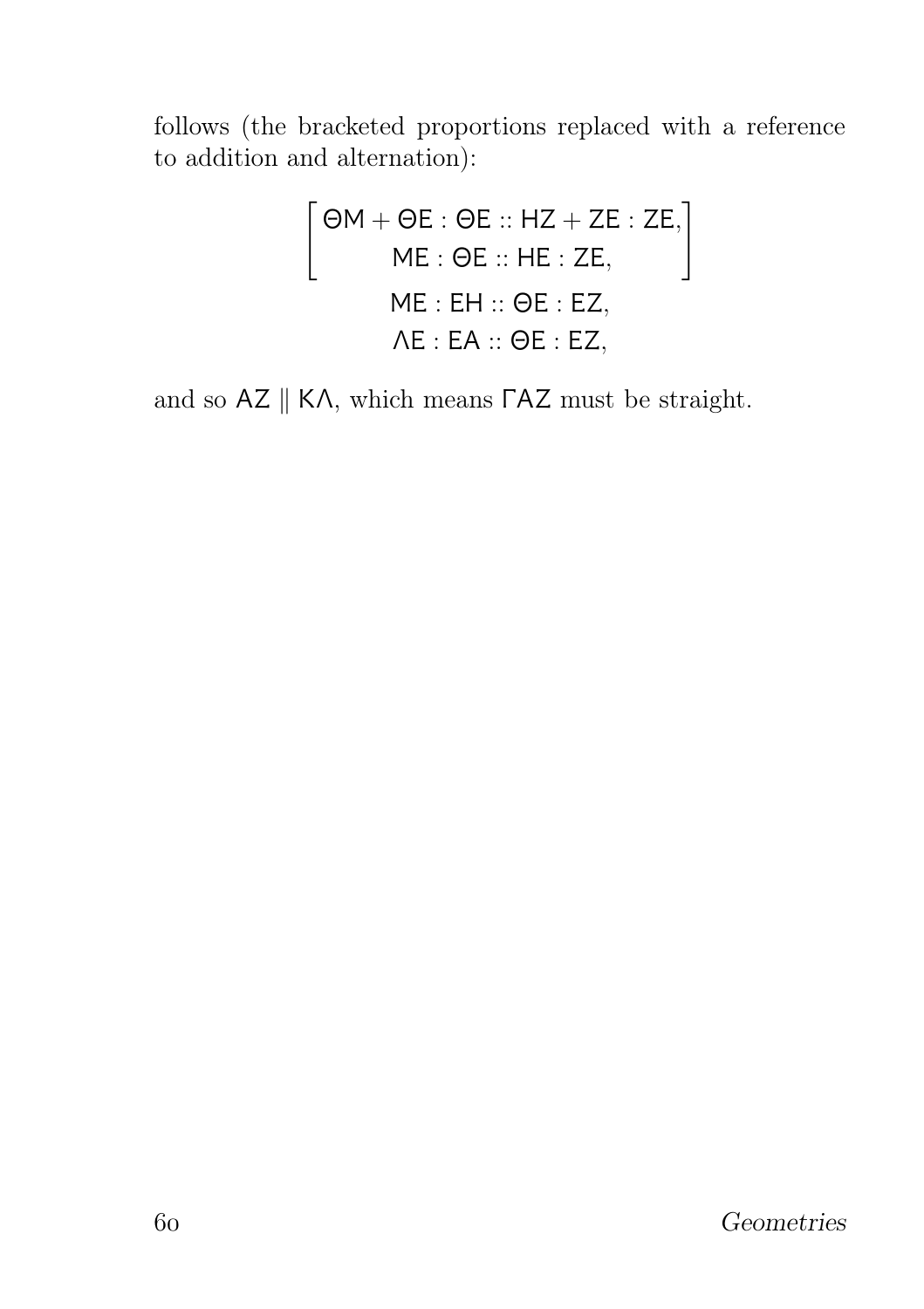# Friday, September 16, 2016

### Addition and multiplication

In Euclid, a bounded straight line (sınırlanmış doğru çizgi) is called more simply a **straight line**  $(dofi>oq^i; q^i; q^i)$ , and more simply still, a "straight"  $(dofi>o\tilde{q}ru)$ . In English, this is usually called a line segment  $(dogru \text{ parças}_i)$ , although for Euclid, and sometimes in English too, a line (çizgi) may be curved. For example, a circle is a certain kind of line. For us though, henceforth lines will always be straight and unbounded.

It is clear how to add the lengths of two line segments: place the segments end to end in one straight line. Thus in Figure 37,

$$
AB + BC = AC.
$$

It is implicit in Euclid and Pappus, and we are making it explicit now, that  $AB$ , for example, can be reversed and placed on itself so that A is on B and B is on A: briefly,  $AB = BA$ . Then

$$
BC + AB = CB + BA = CA = AC,
$$

so addition is commutative.

We can consider addition in another way. We select a point A on a Euclidean unbounded straight line. If B and C are



Figure 37. Addition of line segments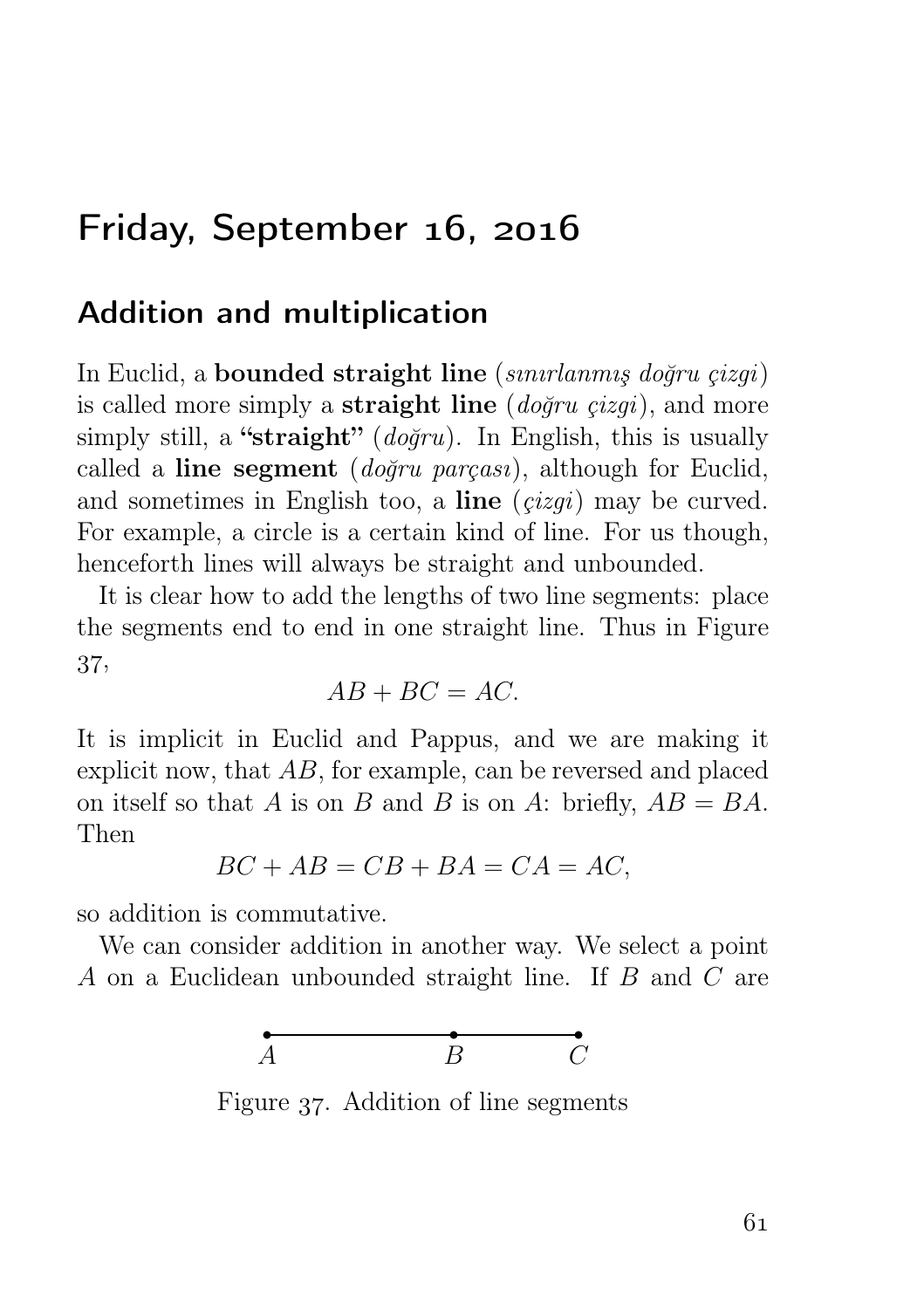

Figure 38. Sum of two points with respect to a third

also points on the line, distinct from one another and from A, then there are two points  $D$  on the line such that

$$
BD=AC,
$$

but for only one of them do we also have

$$
CD = AB.
$$

See Figure 38. We may refer to this D as the sum of B and  $C$  with respect to  $A$ , writing

$$
D = B +_A C = C +_A B.
$$

If B and C are the same point, then  $B + _{A} C$  is the unique point D different from A such that  $AB = BD$ . Finally, if one of B and C is the same as A, then  $B + _{A} C$  is the same as the other. Thus defined, the operation  $+_{A}$  makes the points of the line into an abelian group with neutral element A.

Can we define a multiplication that makes this group into a field? We have already treated the product of two line segments as a rectangle having sides equal to those two segments. But now we should like the product of line segments to be another segment.

If a and b are points on the real number line as studied in calculus, then  $a + b$  and  $a \cdot b$  are also points on that line. The directed segment from a to  $a + b$  is equal to that from **O** to b. But how is  $a \cdot b$  defined?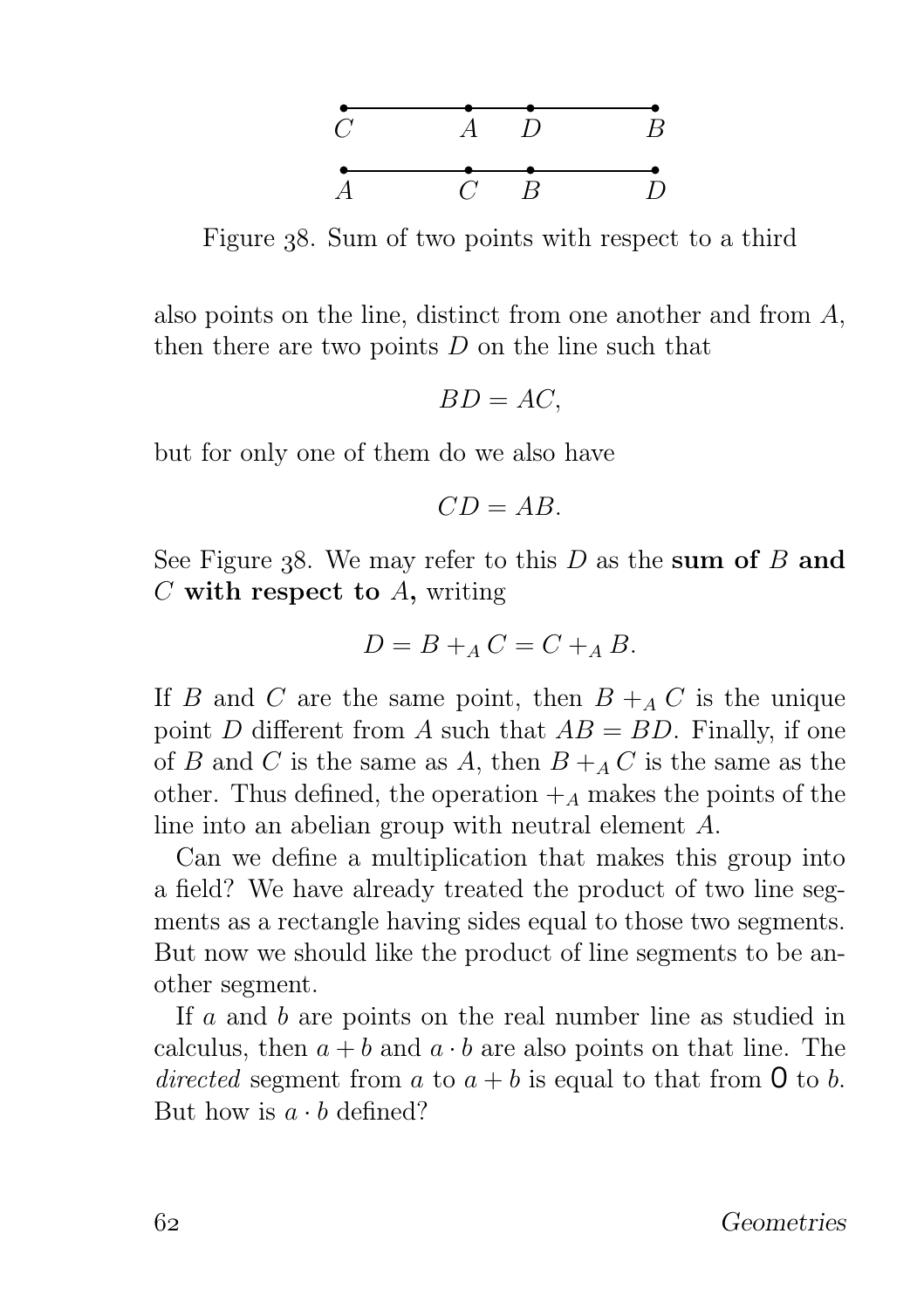

Figure 39. Descartes's definition of multiplication

Descartes showed the way  $[7]$ . The position of 1 on the real line must be known. More generally, on our Euclidean straight line with point A chosen, let us select another point B. We can then denote by 1 the length of AB. If a and b are two lengths, then by the proportion

$$
1 : a :: b : a \cdot b,
$$

we can define the length  $a \cdot b$ . To be more precise, since this length depends on the segment AB, we might write the length as

$$
a \cdot_{AB} b
$$
.

We can construct a line segment having this length by means of Thales's Theorem, as in Figure 39.

Why is the multiplication  $\cdot_{AB}$  commutative? We do know from Thales's Theorem that if  $A, B, C$ , and  $D$  are now arbitrary line segments, and  $A : B :: C : D$ , then  $A \cdot D = B \cdot C$ , where the products are rectangles as before. Since then  $B \cdot C =$  $C \cdot B$ , we obtain  $A : C :: B : D$ . Therefore

$$
1:b::a:a\cdot b,
$$

#### Friday 63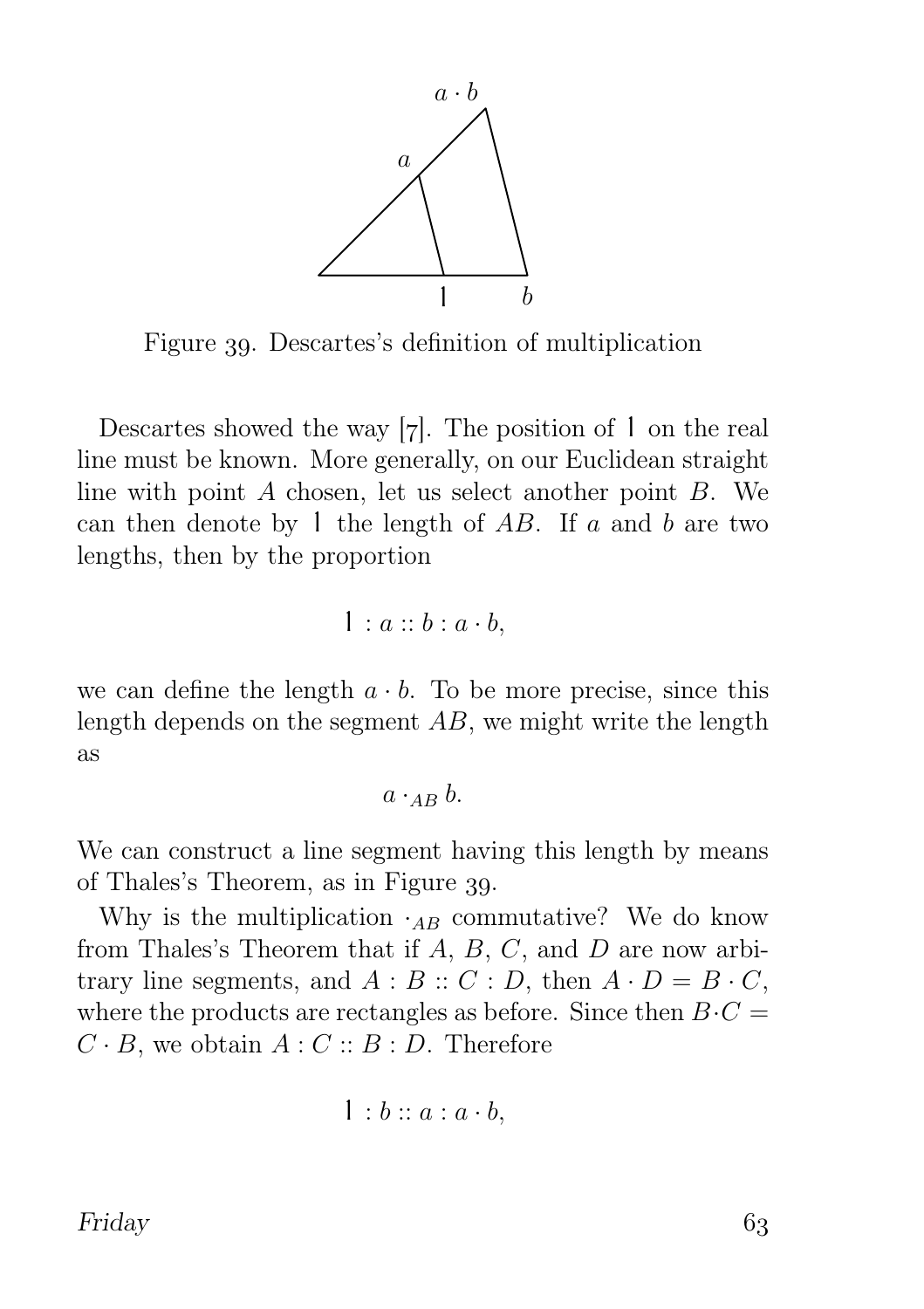

Figure . Commutativity of Descartes's multiplication

and so, by interchanging  $a$  and  $b$ ,

$$
1 : a :: b : b \cdot a,
$$
  

$$
b \cdot a = a \cdot b.
$$

For an alternative proof of commutativity of multiplication, we can apply the case of Pappus's Theorem established in Lemma VIII, as in Figure 40.

We can do Euclidean geometry in the set  $\mathbb{R}^2$  of ordered pairs of real numbers. We can do some geometry in  $\mathbb{K}^2$  for any field  $\mathbb{K}$ . We can even allow  $\mathbb{K}$  to be a non-commutative field (also known as a division ring); but then Pappus's Theorem will not be true in this geometry. We shall see this in more detail tomorrow.

### A non-commutative field

Meanwhile, an example of a non-commutative field is H, the field, or rather skew field, of quaternions, discovered by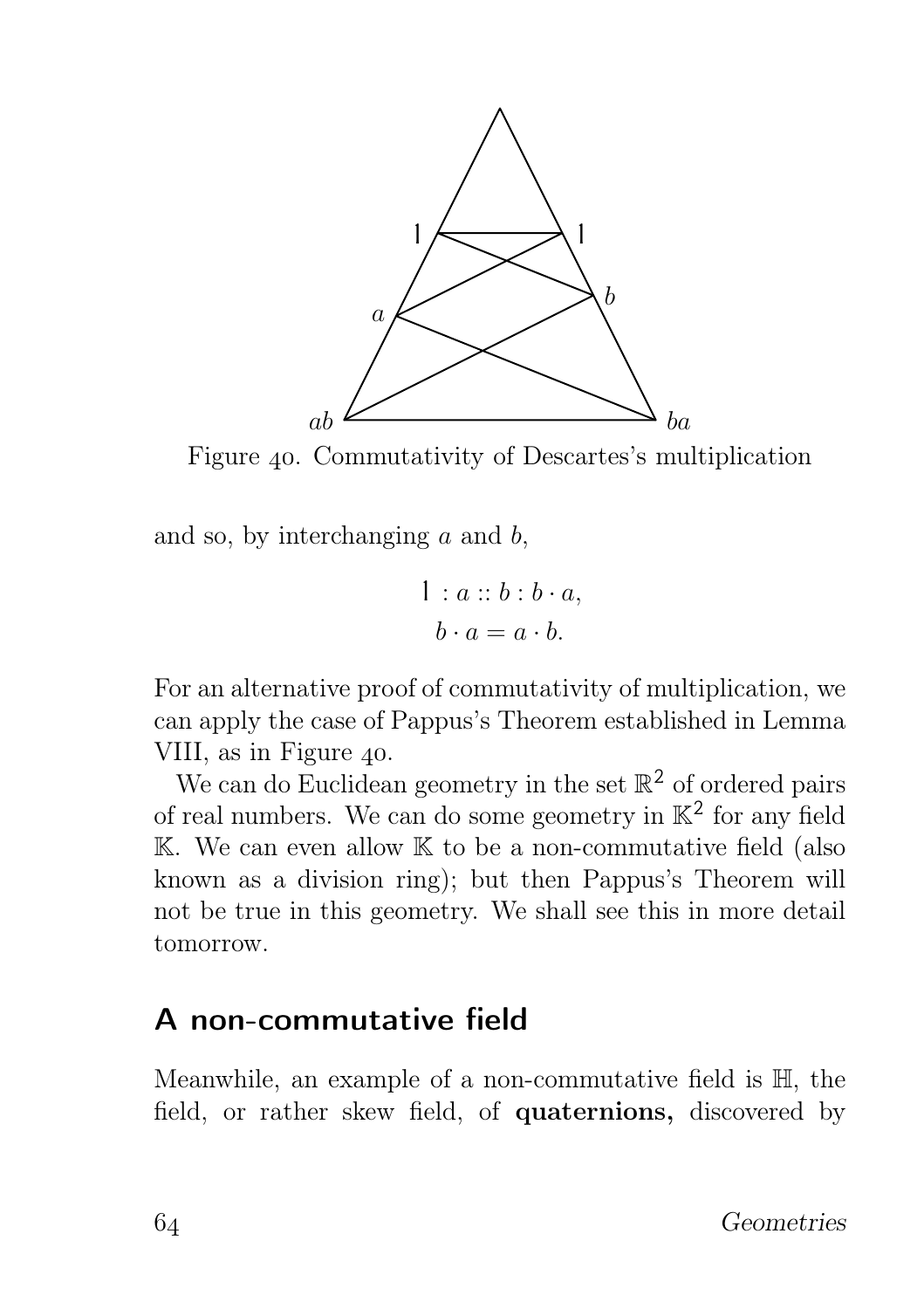Hamilton. We can obtain this field from the field  $\mathbb C$  of complex numbers roughly as  $\mathbb C$  is obtained from  $\mathbb R$ . Indeed, by one definition,

$$
\mathbb{C} = \left\{ \begin{pmatrix} x & y \\ -y & x \end{pmatrix} : x \in \mathbb{R} \& y \in \mathbb{R} \right\}.
$$

We can write x for  $\begin{pmatrix} x & 0 \\ 0 & x \end{pmatrix}$  $\begin{pmatrix} x & 0 \\ 0 & x \end{pmatrix}$  and **i** for  $\begin{pmatrix} 0 & 1 \\ -1 & 0 \end{pmatrix}$ , so

$$
\begin{pmatrix} x & y \\ -y & x \end{pmatrix} = x + y\mathbf{i}.
$$

Now  $\mathbb C$  is a commutative field, and it has the automorphism  $z \mapsto \overline{z}$  given by

$$
\overline{x+y\mathbf{i}} = x-y\mathbf{i}.
$$

We define

$$
\mathbb{H} = \left\{ \begin{pmatrix} z & w \\ -\overline{w} & \overline{z} \end{pmatrix} : z \in \mathbb{C} \& w \in \mathbb{C} \right\}.
$$

One shows that this is an additive abelian group and is closed under multiplication, and nonzero elements have multiplicative inverses: it is a division ring. We can write z for  $\left(\frac{z}{0}\right)$  $\left(\begin{smallmatrix} z & 0 \\ 0 & \overline{z} \end{smallmatrix}\right)$ and  $\mathbf{j}$  for  $\begin{pmatrix} 0 & 1 \\ -1 & 0 \end{pmatrix}$ , so

$$
\begin{pmatrix} z & w \\ -w & z \end{pmatrix} = z + w \mathbf{j}.
$$

Then

$$
\mathbf{i}\mathbf{j} = \begin{pmatrix} \mathbf{i} & 0 \\ 0 & -\mathbf{i} \end{pmatrix} \begin{pmatrix} 0 & 1 \\ -1 & 0 \end{pmatrix} = \begin{pmatrix} 0 & \mathbf{i} \\ \mathbf{i} & 0 \end{pmatrix}, \\ \mathbf{j}\mathbf{i} = \begin{pmatrix} 0 & 1 \\ -1 & 0 \end{pmatrix} \begin{pmatrix} \mathbf{i} & 0 \\ 0 & -\mathbf{i} \end{pmatrix} = \begin{pmatrix} 0 & -\mathbf{i} \\ -\mathbf{i} & 0 \end{pmatrix}.
$$

#### Friday 65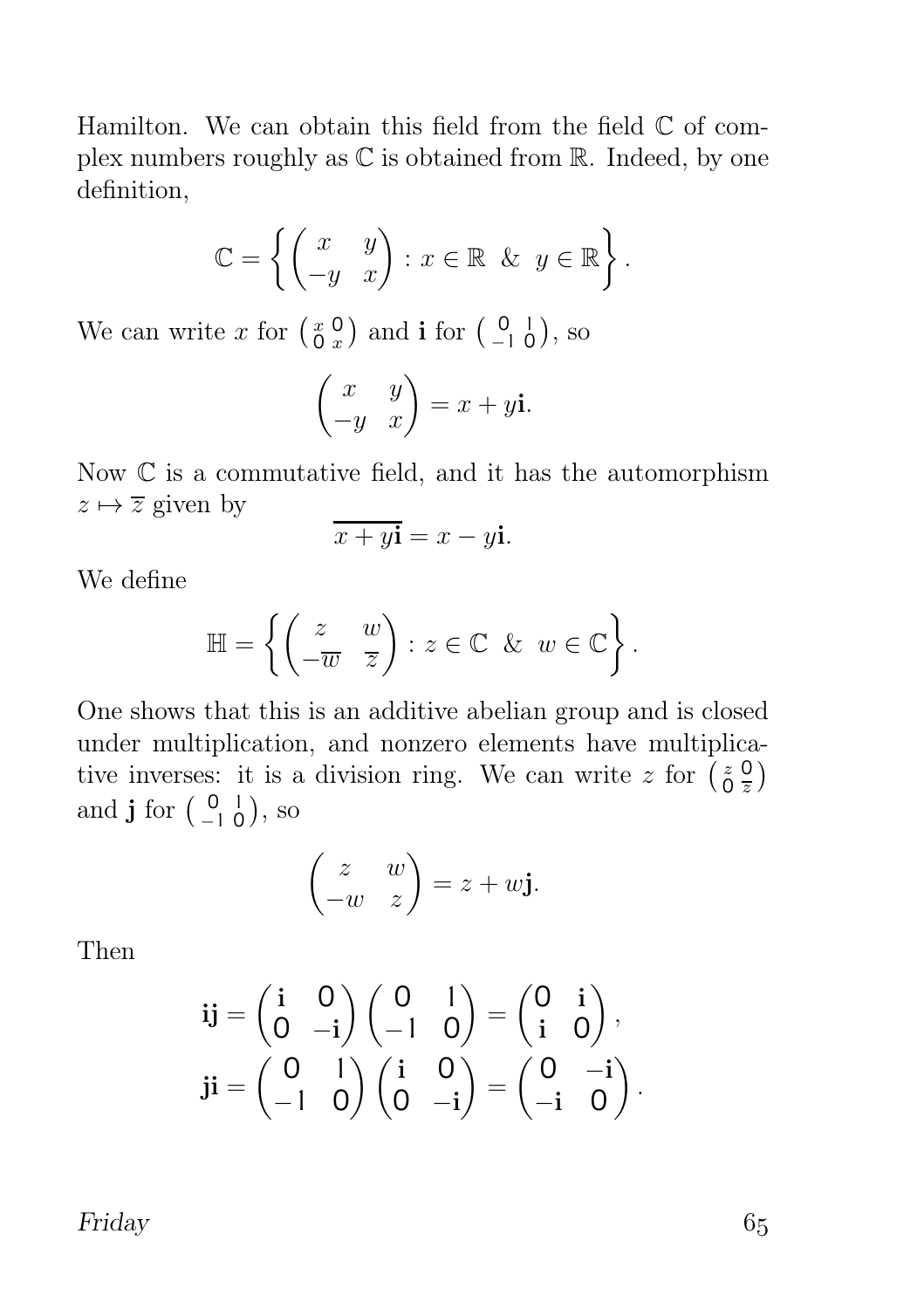

Figure 41. Lemma XI

## Intersecting case of Pappus's Theorem

Pappus's Lemma XI is that, in Figure  $41$ ,

∆Ε · ΖΗ : ΕΖ · Η∆ :: ΓΒ : ΒΕ.

Since ΓΘ is drawn parallel to ΑΕ, we have the two proportions

ΓΑ : ΑΗ :: ΓΘ : ΖΗ, ΓΑ : ΑΗ :: Ε∆ : ∆Η,

and therefore

Ε∆ : ∆Η :: ΘΓ : ΖΗ, Ε∆ · ΖΗ = ΓΘ · ∆Η, Ε∆ · ΖΗ : ∆Η · ΕΖ :: ΓΘ · ∆Η : ∆Η · ΕΖ :: ΓΘ : ΕΖ :: ΓΒ : ΒΕ,

Geometries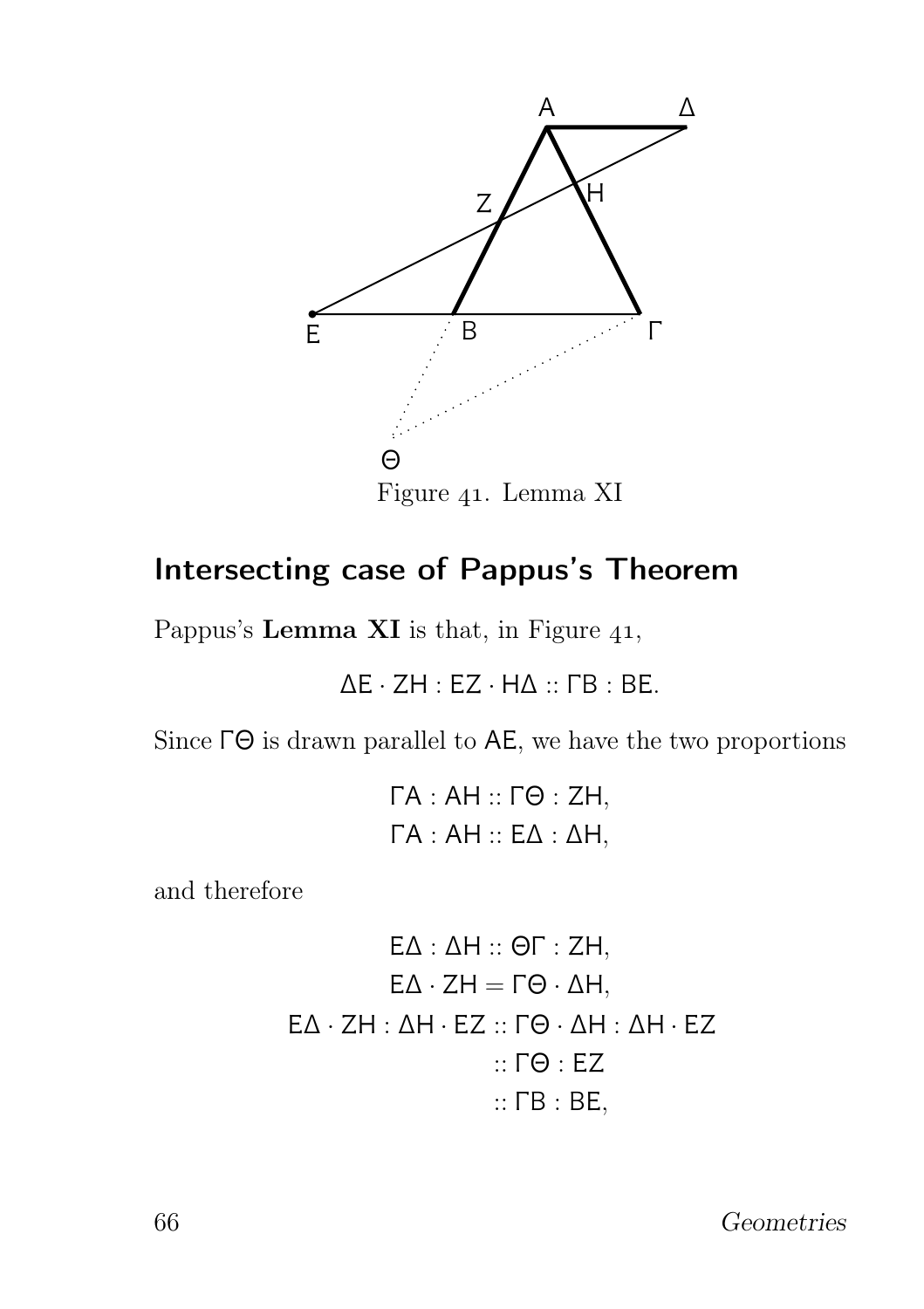

Figure 42. Lemma XI variant

as desired. By Lemma III, if ΕΓ meets Α∆ at a point Κ, then

Ε∆ · ΖΗ : ΕΖ · Η∆ :: ΕΚ · ΓΒ : ΕΒ · ΓΚ :: ΓΒ : ΕΒ & ΕΚ : ΓΚ.

In Lemma XI, the point  $K$  has been sent off to infinity, which means ΕΚ : ΓΚ has become the unit ratio.

Pappus alludes to another case, presumably as in Figure 42. There is no change in the proof.

**Lemma XII** is that, in Figure 43, the points  $H$ , M, and K are on a straight line. The proof considers the parts of the diagram shown in Figure  $44$ . Pappus's argument is:

a) By Lemma XI,

$$
\Delta Z : Z\Gamma :: \Gamma E \cdot H\Theta : \Gamma H \cdot \Theta E. \tag{19}
$$

b) By Lemma XI again, inversion, and  $(19)$ ,

$$
\begin{aligned}\n \Gamma Z: Z\Delta :: \Delta E \cdot \Delta K: \Delta K \cdot \Delta E, \\
\Delta Z: Z\Gamma :: \Delta K \cdot \Delta E: \Delta E \cdot \Delta K, \\
\Gamma E \cdot \text{HO}: \Gamma H \cdot \text{OE} :: \Delta K \cdot \Delta E: \Delta E \cdot K\Delta.\n \end{aligned}
$$

Friday 67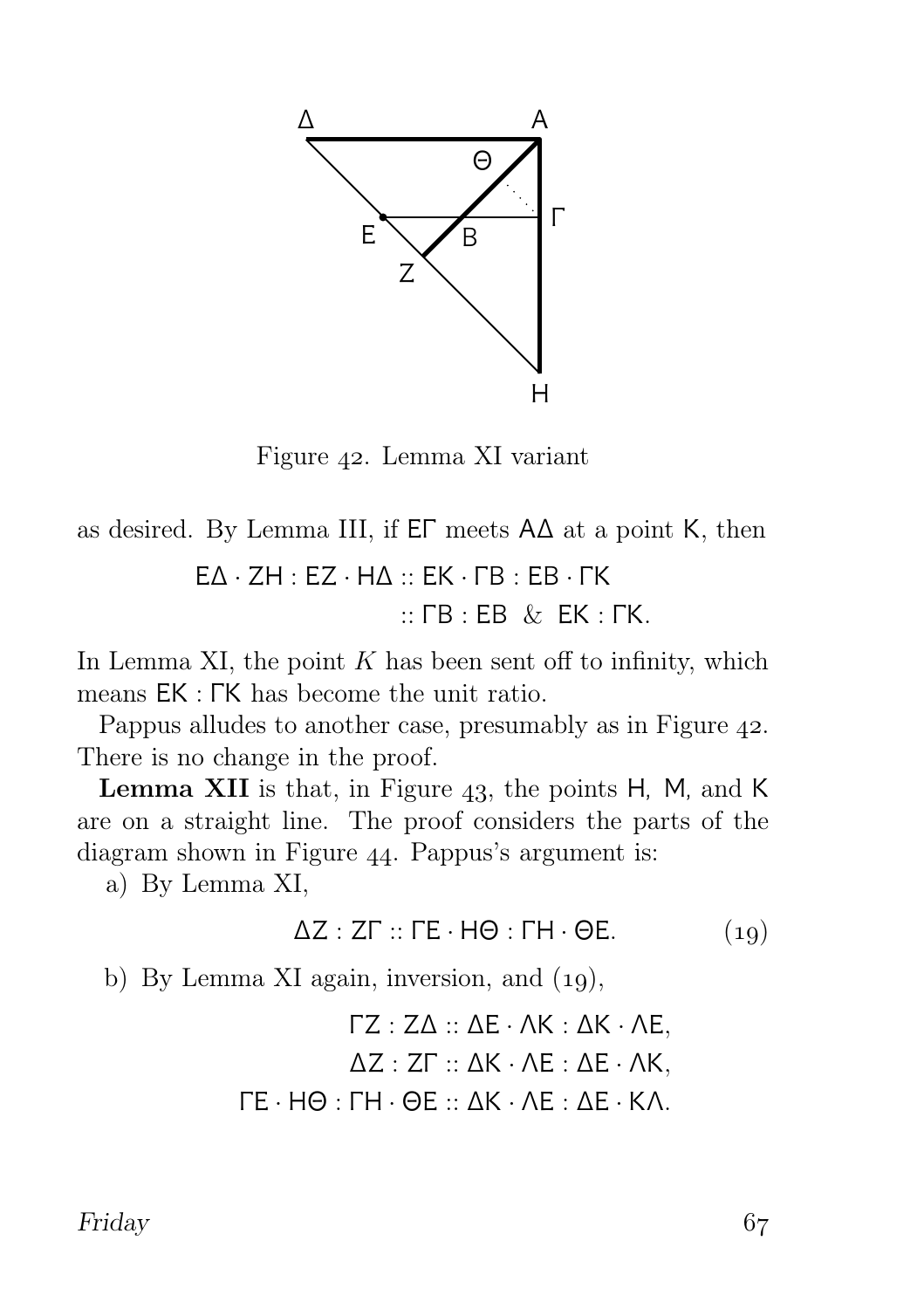

Figure 43. Lemma XII



Figure 44. Steps of Lemma XII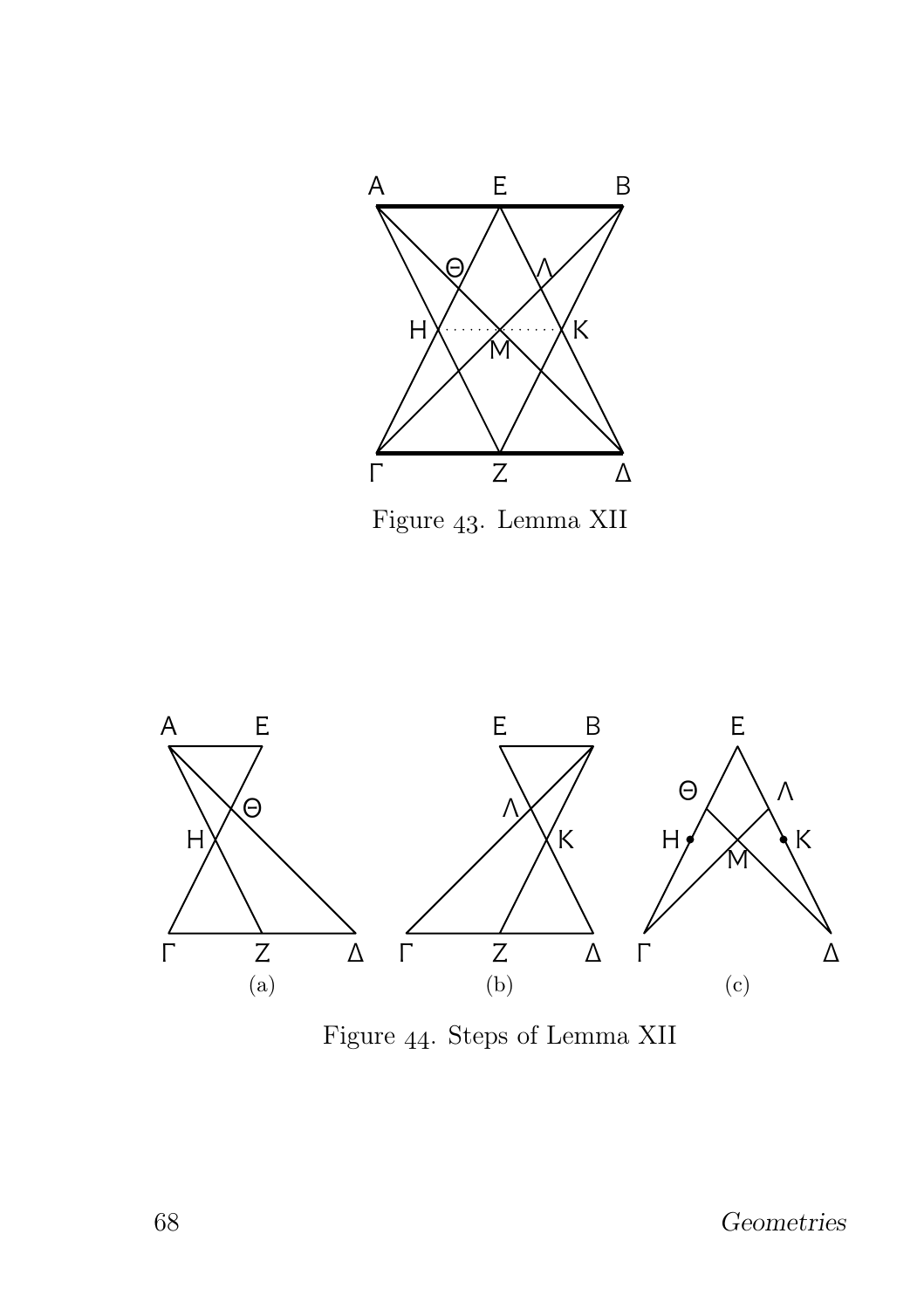c) By Lemma X then, ΗΜΚ is straight.

Lemma XIII is similar, with Lemma III used in place of Lemma XI. This gives us Pappus's Theorem as proved by Pappus, in the three cases labelled in Figure  $24$  on page  $46$ .

# A second proof of Pappus's Theorem

Alternatively, from Lemma VIII, except for the easier case where everything that might be parallel is parallel, all other cases of Pappus's Theorem can be derived by projection.

If a diagram is drawn on a transparent notebook cover, and the cover is raised at an angle to the first page, and a shadow of the diagram is cast on that page, all straight lines will remain straight, but some parallel lines will cease to be so, and some intersecting lines will become parallel.

Specifically, we can choose one straight line in a diagram that will become the line at infinity for a new diagram. Call this line in the original diagram A. All straight lines parallel to A will remain parallel in the new diagram. Also, one line parallel to these in the new diagram will represent the line at infinity of the old diagram. Call this line in the new diagram B. Lines that intersected on A become parallel in the new diagram; lines that were parallel to one another, but not to  $A$ , will intersect on  $B$ . See for example Figure 45.

Tomorrow we shall obtain a third proof of Pappus's Theorem by coordinatizing the projective plane.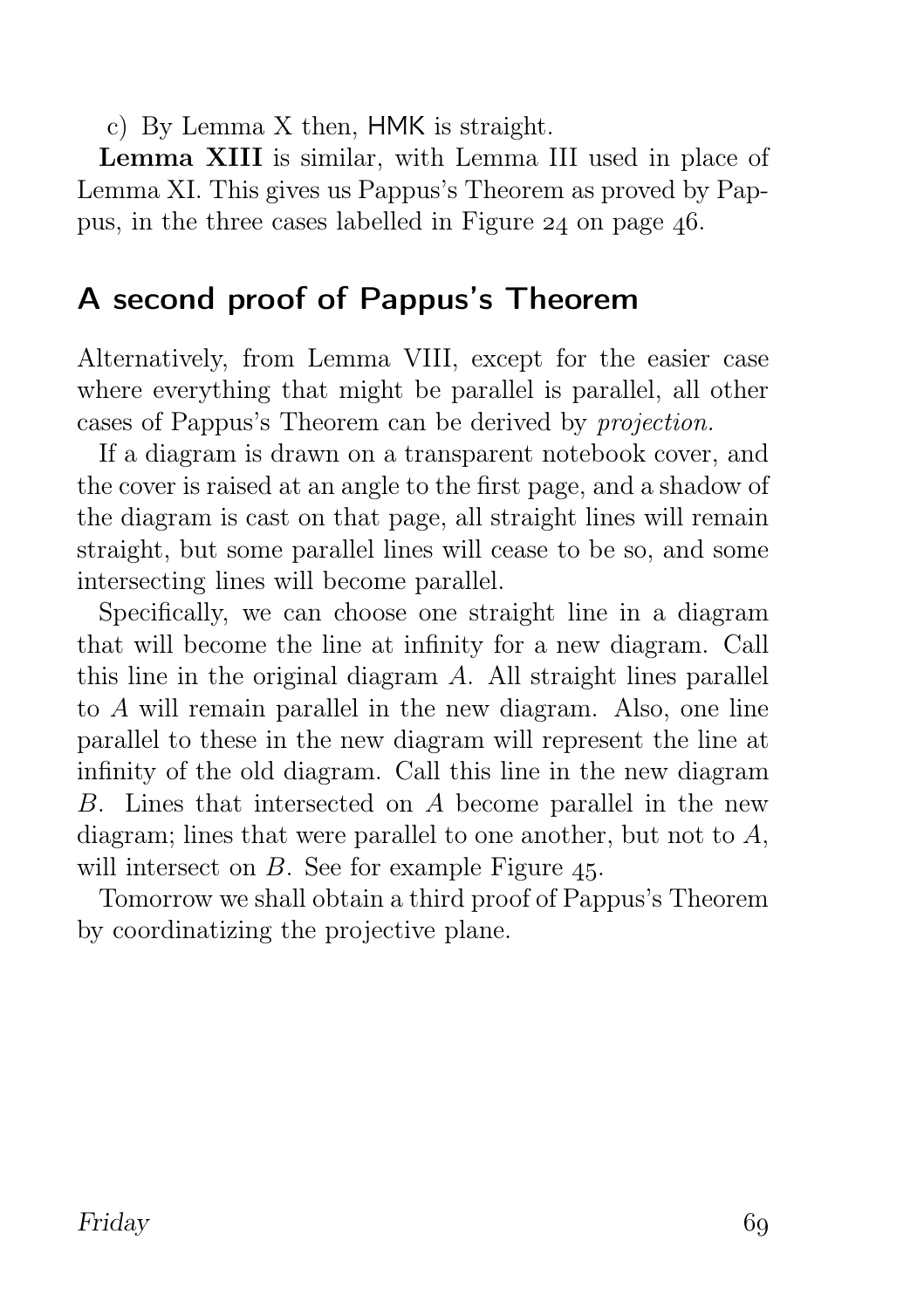

Figure 45. Pappus's Theorem by projection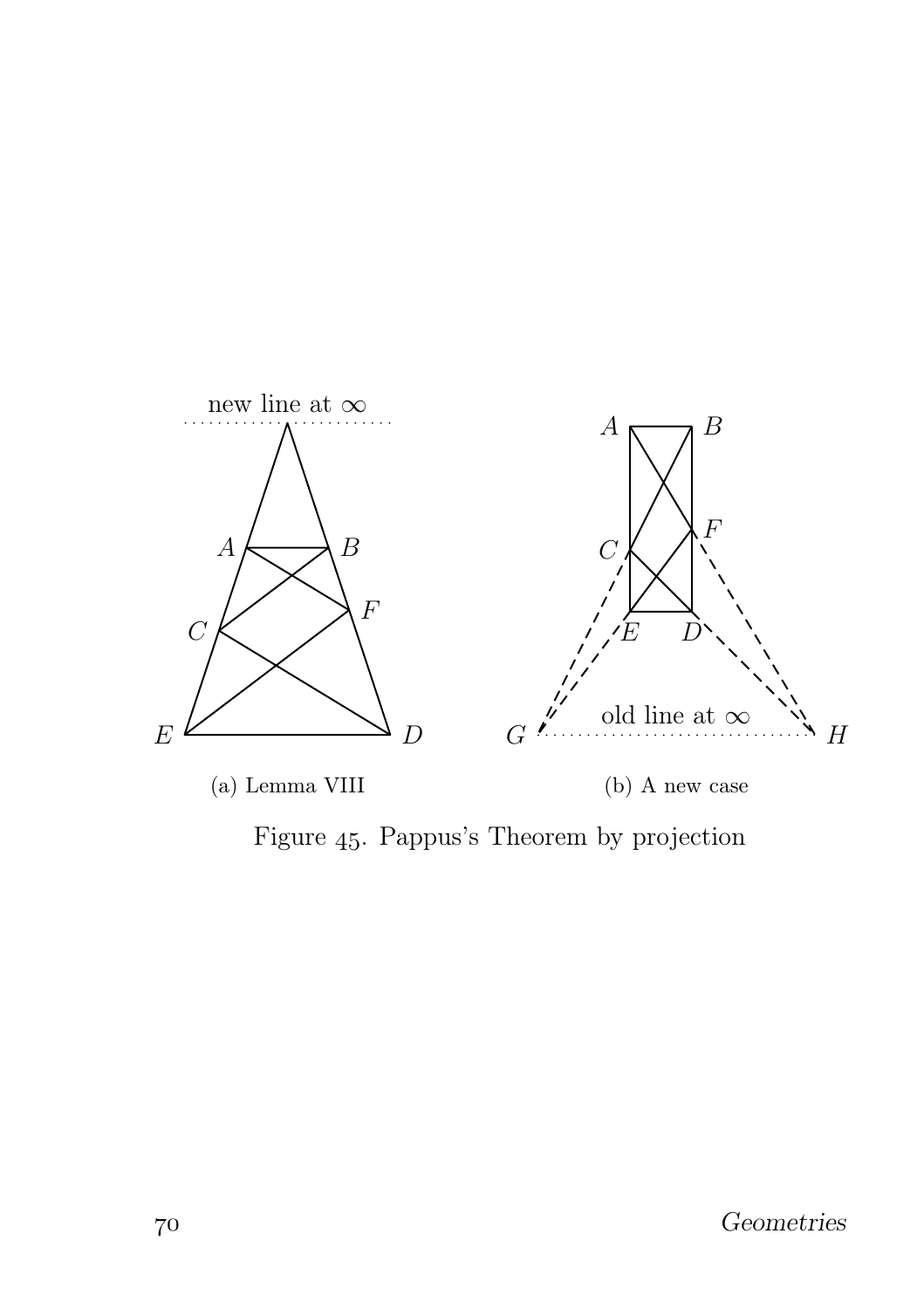# Saturday, September 17, 2016

### Cartesian coordinates

We saw yesterday that by choosing a point  $A$  on an infinite straight line, we could make the points of the line into an abelian group with the addition denoted by  $+_4$ . By choosing another point  $B$  on the line, we obtained a multiplication  $\cdot$ <sub>AB</sub> of lengths. This is not quite a multiplication of points. However, given points  $C$  and  $D$  on the line, we can define

$$
C \cdot_{AB} D = E,
$$

where  $E$  is a point on the line such that, if a and b are the lengths of AC and AD, then  $a \cdot_{AB} b$  is the length of AE, and also A lies between  $B$  and  $E$  just in case it lies between  $C$  and D. Equipped with addition and multiplication so defined, the Euclidean line becomes a field.

We can obtain an isomorphic field by considering ratios of line segments. On Wednesday we defined ratios of line segments and of rectangles. By this definition, any two line segments have the ratio of two rectangles. Conversely, for any two rectangles, we can find line segments that have their ratio. For example, in Figure  $46$ ,

$$
ABFE:DFKH::AB:BC
$$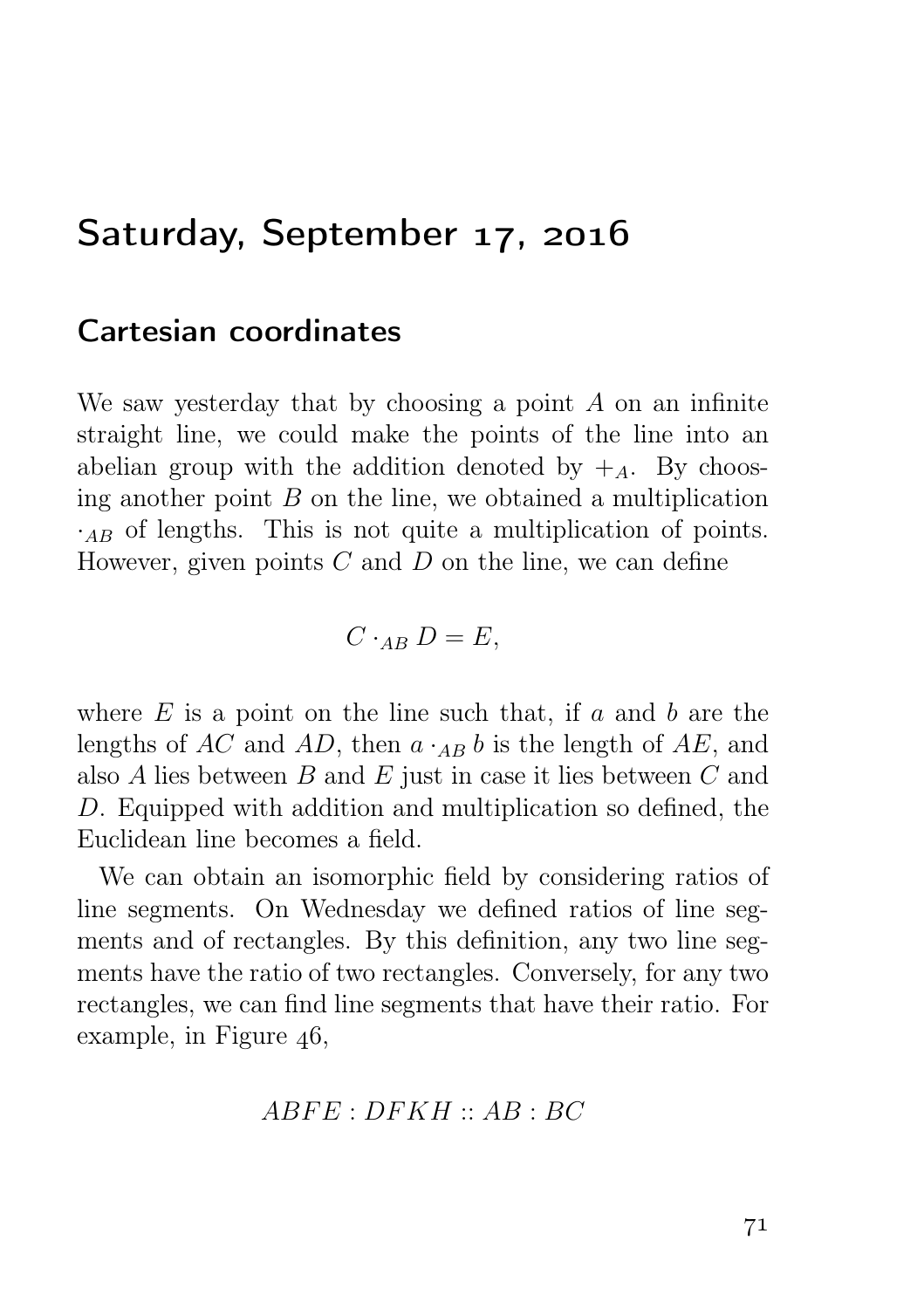

Figure 46. Line segments in the ratio of rectangles

since  $DFKH = BCGF$ . Ratios constitute a group, the operation being composition, since

> $(a : b \& b : c) \& c : d :: a : c \& c : d :: a : d,$  $a : b \& (b : c \& c : d) :: a : b \& b : d :: a : d$ .

Composition is commutative, since if

 $a:b::c:d$ ,

then by Thales's Theorem

$$
ad = bc, \qquad a:c::b:d
$$

(see Figure  $47$ ), so that

 $a : b \& b : c :: a : c$ ,  $b : c \& a : b :: b : c \& c : d :: b : d :: a : c.$ 

We have defined the product of two line segments in two different ways:

) as the rectangle bounded by them, or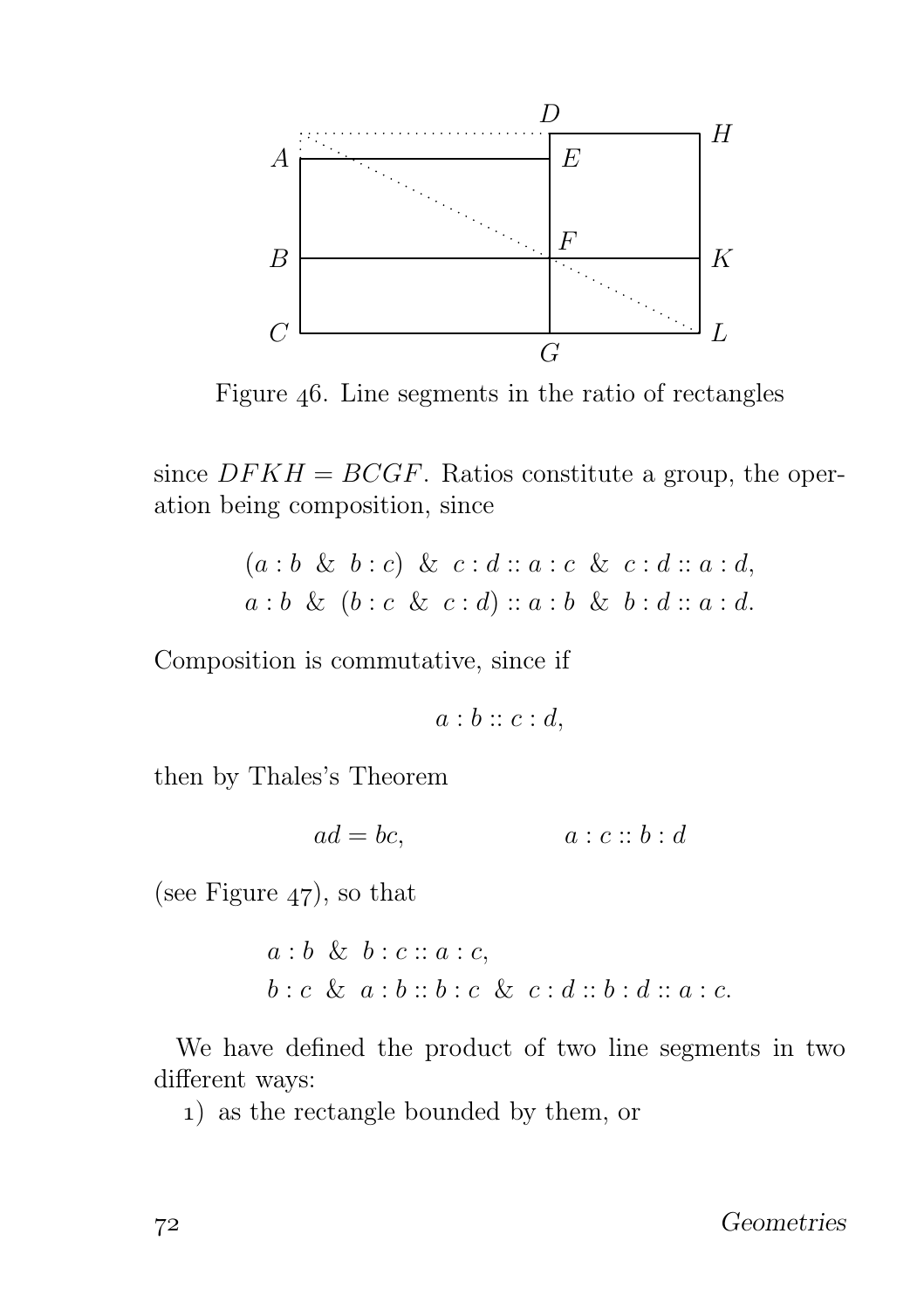

Figure 47. Alternation of ratio

) as the straight line that has the same ratio to one of the two segments that the other one has to some predetermined segment.

In the former case, commutativity is immediate; in the latter case, it follows from the theorems of Thales and Pappus, as we showed. In either case, we can define sums of ratios of line segments, through the usual process of finding a common denominator:

$$
(a:b) + (c:d) = ad + bc : bd.
$$

We get the same result, no matter which multiplication of segments we use.

If we allow negative lengths and a zero length; then the ratios of straight lines compose a field, which we shall call K.

We shall now work in the Euclidean plane: the plane in which the propositions of Book I of the *Elements* are true. If we choose a neutral point  $A$ , we obtain an additive abelian group, as we did on a line. Associativity can be checked as in Figure  $48$ . The group can also be understood as a vector space over the field  $K$  of ratios. Here if s is such an ratio, and  $B$  is a point of the plane different from  $A$ , we define

$$
s \cdot_A B = C,
$$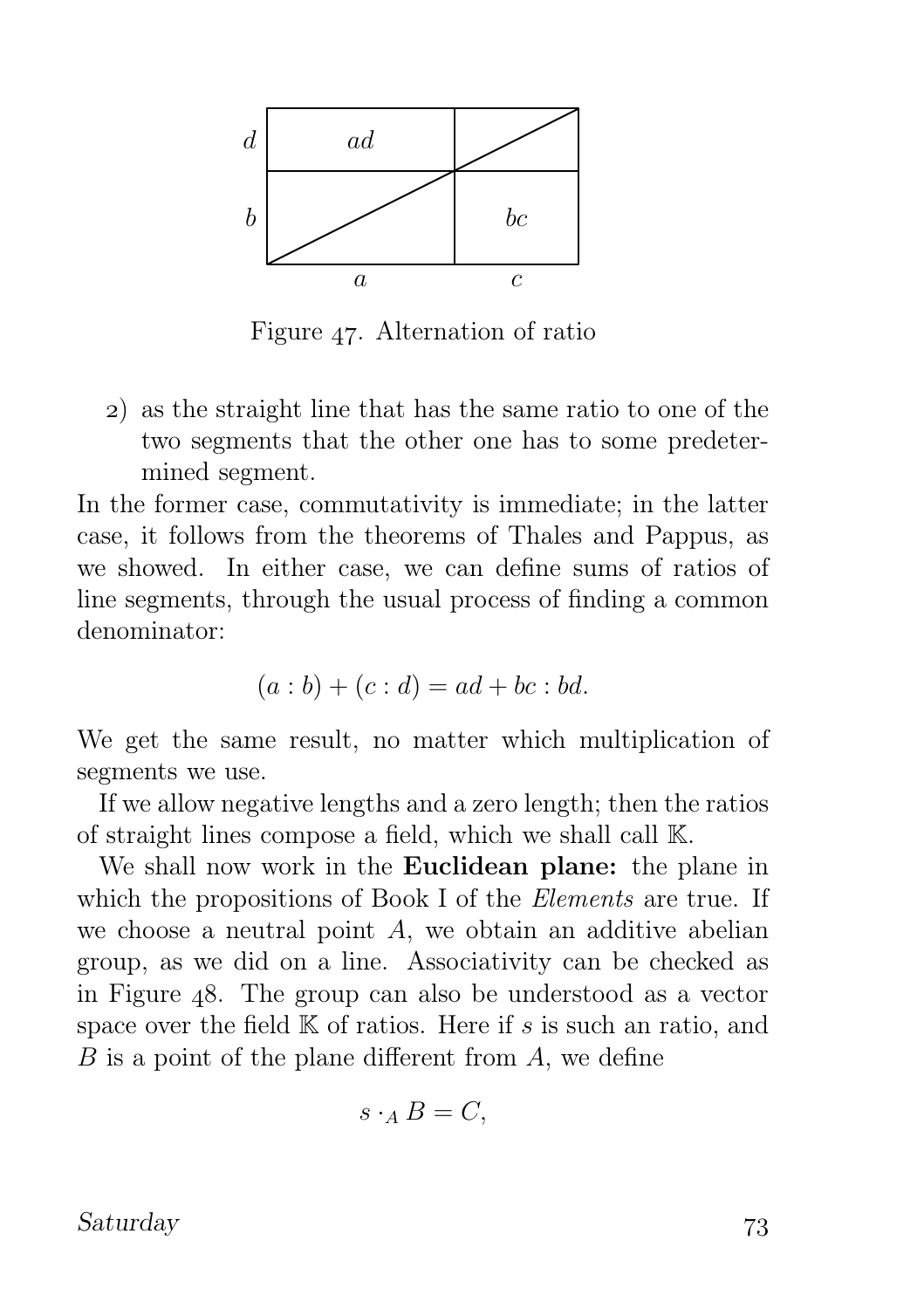

Figure 48. Associativity of addition

where  $C$  is the point on  $AB$  such that

$$
AC:AB=s.
$$

Now suppose  $A, B$ , and  $C$  are vertices of a triangle, that is, none of the three is on the straight line determined by the other two. Then B and C compose a basis of the vector space whose neutral point is  $A$ . In particular, for any point  $D$  of the plane, there is a unique ordered pair  $(s, t)$  of ratios, meaning  $(s, t) \in \mathbb{K}^2$ , such that

$$
D = s \cdot_A B + A t \cdot_A C.
$$

Here  $(s, t)$  is the pair of **Cartesian coordinates** of D with respect to *ABC*. Conversely, every element of  $\mathbb{K}^2$  corresponds to a point of the plane in this way.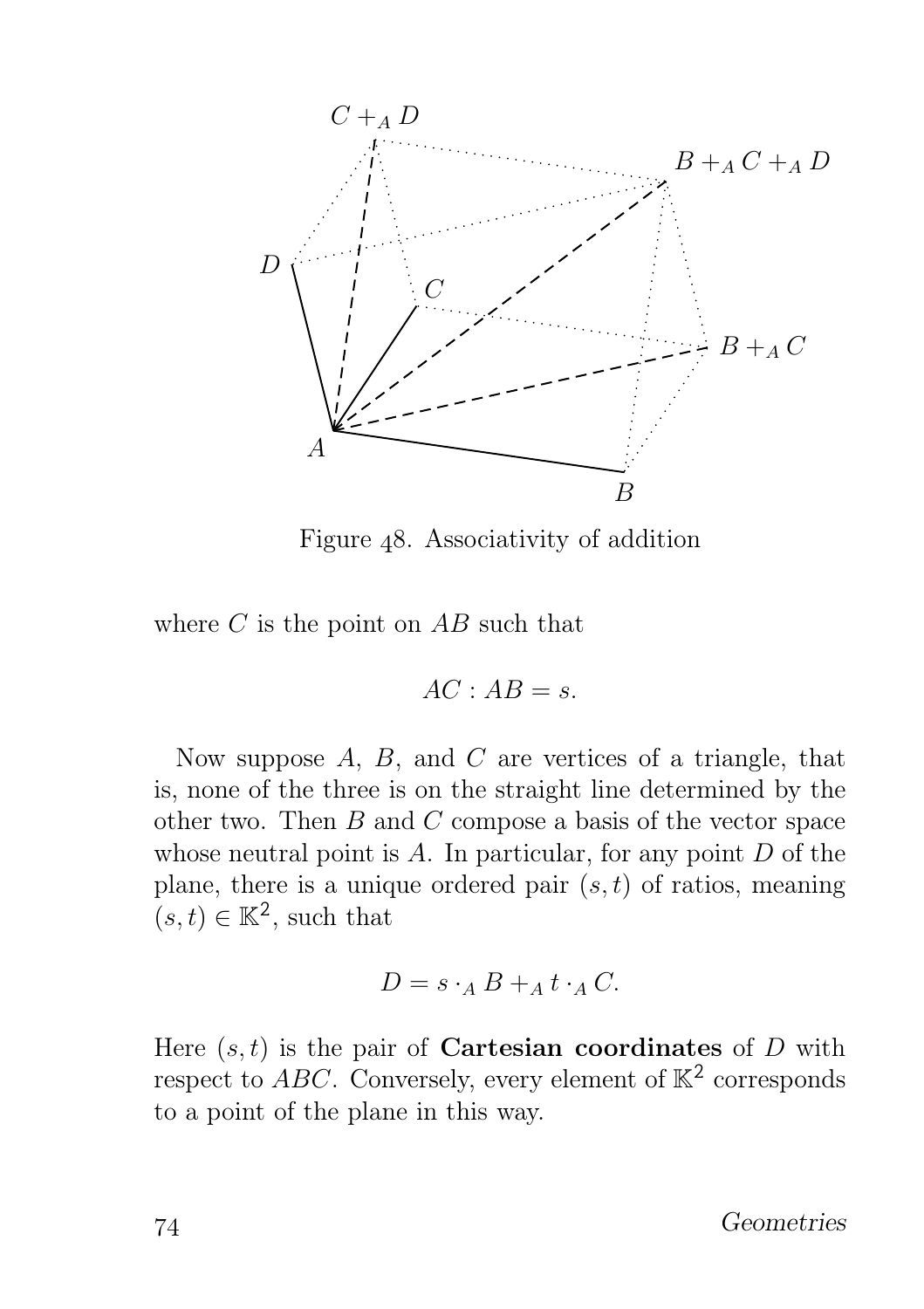#### Barycentric coordinates

Again, we have chosen triangle  $ABC$ , and for some  $D$  in the same plane we have

$$
D = s \cdot_A B + A t \cdot_A C.
$$

This fails if we replace A with some other point. However, the equations

$$
D = A +_{A} s \cdot_{A} (B -_{A} A) +_{A} t \cdot_{A} (C -_{A} A)
$$
  
= (1 - s - t) \cdot\_{A} A +\_{A} s \cdot\_{A} B +\_{A} t \cdot\_{A} C

are still correct if the subscripts A are replaced with any other point. Thus we may write simply

$$
D = (1 - s - t)A + sB + tC.
$$

Conversely, if  $p, q$ , and  $r$  are three ratios whose sum is 1, then the linear combination

$$
pA + qB + rC
$$

is unambiguous. Considering ABC as fixed, we may write the same point  $pA + qB + rC$  as

$$
(p:q:r).
$$

But now we can allow

$$
(p:q:r) = (tp:tq:tr)
$$

if  $t \neq 0$ . Thus, given arbitrary ratios p, q, and r whose sum is not 0, we have

$$
(p:q:r) = \frac{p}{p+q+r}A + \frac{q}{p+q+r}B + \frac{r}{p+q+r}C
$$
  
=  $\frac{q}{p+q+r} \cdot_A B + A \frac{r}{p+q+r} \cdot_A C.$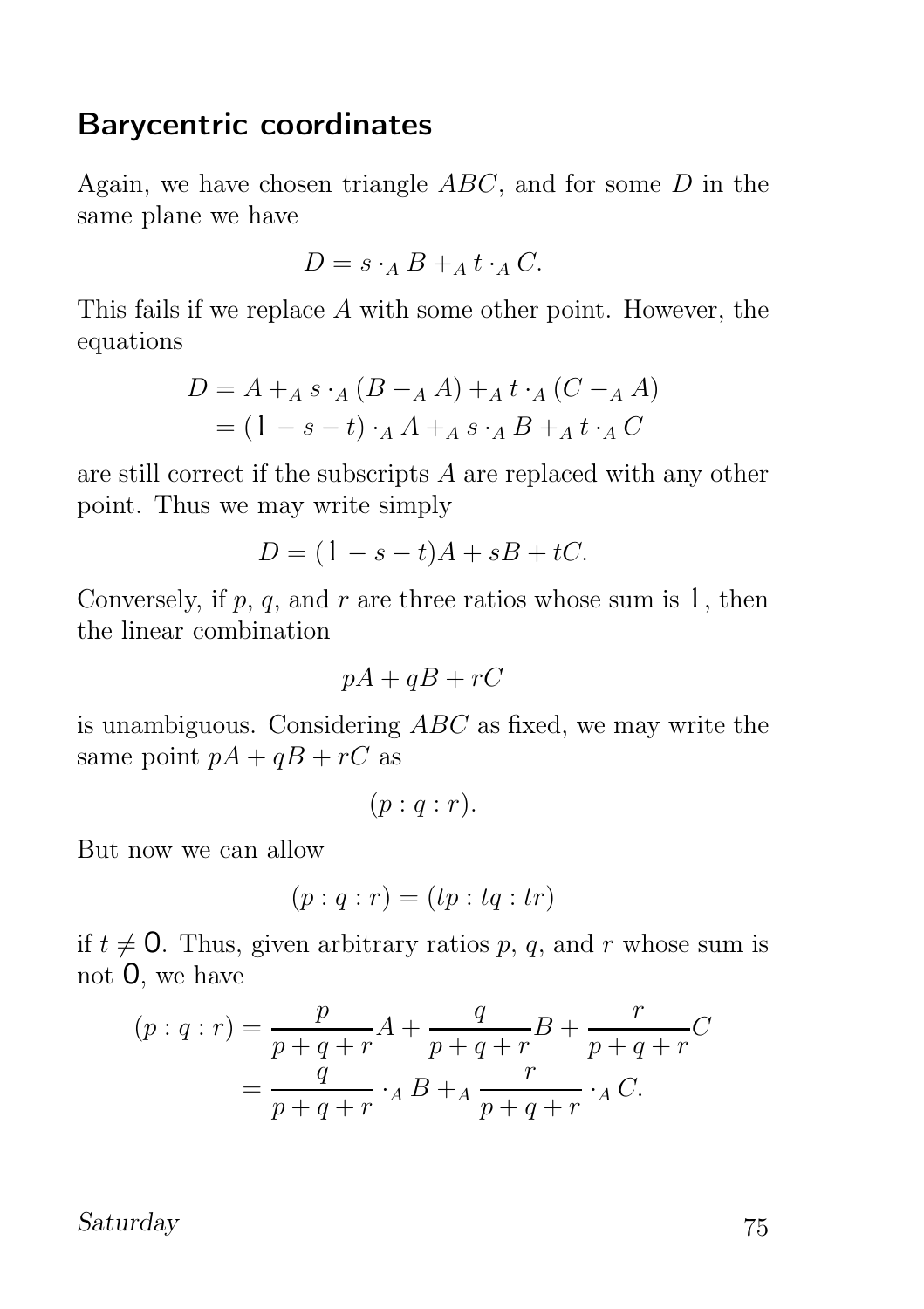

Figure 49. Ceva's Theorem

This point has the **barycentric coordinates**  $p$ ,  $q$ , and  $r$ , but each must be considered together with the sum  $p+q+r$ . The idea is that the point is the center of gravity (the barycenter) of the system with weights p, q, and r at A, B, and C respectively. If we define

$$
D = \frac{q}{q+r}B + \frac{r}{q+r}C,
$$

then  $D$  is a point on  $BC$ , and

$$
(p:q:r) = \frac{p}{p+q+r}A + \frac{q+r}{p+q+r}D,
$$

so  $(p: q: r)$  is a point on AD. Similarly we can define E and F on AC and AB respectively, so that  $(p:q:r)$  is on BE and CF. Note that

$$
BD:DC::r:q,
$$

and so on, so that we have **Ceva's Theorem:** in Figure  $49$ , the lines AD, BE, and CF have a common point if and only if

$$
BD:DC \& CE: EA \& AF: FB::1.
$$

Geometries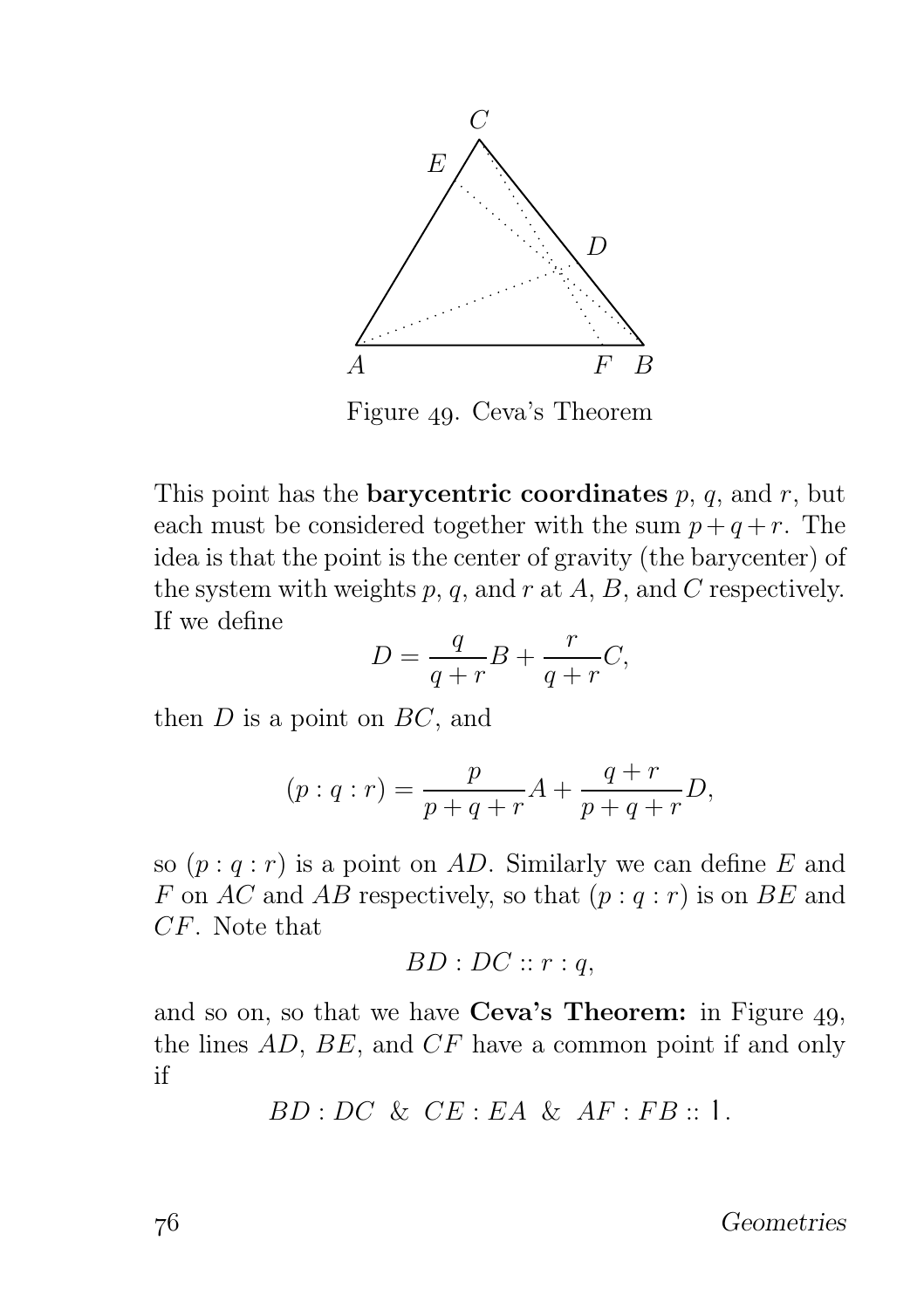We can understand  $(p: q: r)$  as the equivalence class consisting of all ordered triples  $(px, qx, rx)$ , where x is a nonzero ratio. The notation makes sense for all ratios  $p, q$ , and  $r$ . We are going to show how to extend the Euclidean plane to the projective plane by giving geometric meaning to  $(p : q : r)$ when  $p + q + r = 0$  but at least one of p, q, and r is not 0.

### Projective coordinates

For every straight line in the plane, there are ratios  $a, b$ , and  $c$ , where at least one of a and b is not  $\mathbf{0}$ , such that the straight line consists of the points such that, if their Cartesian coordinates are  $(s, t)$ , then

$$
as + bt + c = 0.
$$

If the same point has barycentric coordinates  $(p : q : r)$ , where  $p + q + r = 1$ , then  $(s, t) = (q, r)$ , and so

$$
0 = aq + br + c(p + q + r)
$$
  
= cp + (a + c)q + (b + c)r.

Thus the same line is given by

$$
ax + by + c = 0
$$

in Cartesian coordinates and

$$
cx + (a+c)y + (b+c)z = \mathbf{0}
$$

in barycentric coordinates. The straight lines parallel to this one are obtained by changing  $c$  alone. Relabelling, we now have that every straight line is given by an equation

$$
ax + by + cz = 0
$$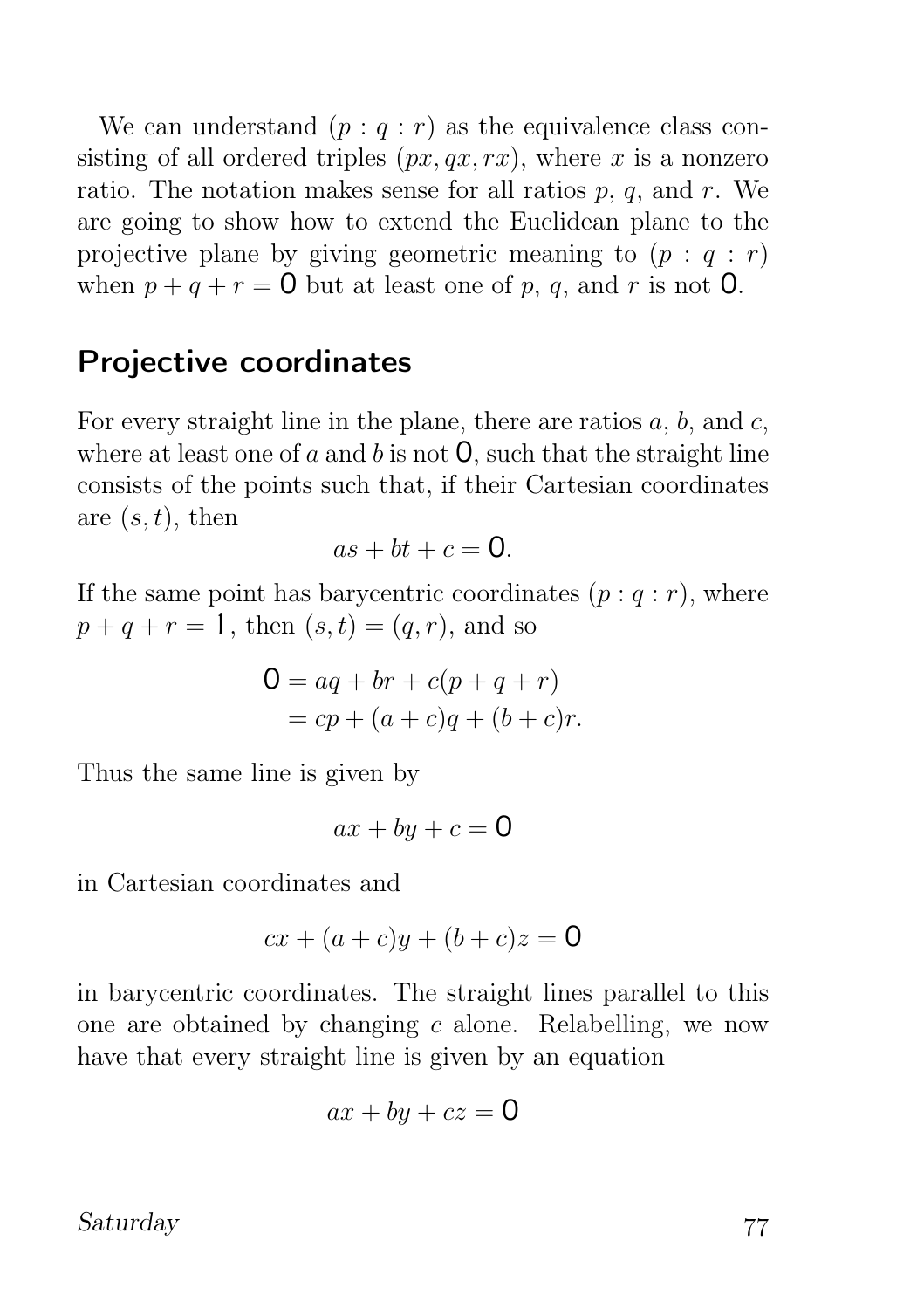in barycentric coordinates, where one of the coefficients  $a, b$ , and c is different from the others (the coefficients are not all equal). We obtain parallel lines by adding the same ratio to each coefficient.

Thus, if  $ap + bq + cr = 0$ , and  $p + q + r = 0$ , but  $(p, q, r) \neq$  $(0, 0, 0)$ , then  $(p : q : r)$  satisfies the equation of every straight line parallel to  $ax + by + cz = 0$ , and no other straight line. We can understand  $(p : q : r)$  as the point at infinity of the straight lines parallel to  $ax + by + cz = 0$ . The line at infinity is then defined by  $x + y + z = 0$ .

The projective plane now consists of points  $(p : q : r)$ , where  $(p, q, r) \neq (0, 0, 0)$ . The expression  $(p : q : r)$  consists of projective coordinates for the point.

There is now a one-to-one correspondence between points of the projective plane and straight lines in that plane: if the point is  $(p : q : r)$  in projective coordinates, the straight line is given by  $px + qy + rz = 0$ .

We may use the notation

$$
\mathbb{P}^2(\mathbb{K}) = \Big\{ (x:y:z) \colon (x,y,z) \in \mathbb{K}^3 \setminus \big\{ (0,0,0) \big\} \Big\}.
$$

Any triangle *ABC* in the Euclidean plane determines a system of barycentric coordinates for the points of the plane, hence a system of projective coordinates for the projective plane. However, suppose a fourth point  $D$  in the Euclidean plane does not lie on any of the three sides of ABC. Then D has barycentric coordinates  $(\mu : \nu : \rho)$ , with  $\mu \nu \rho \neq 0$ . There is now a bijection

$$
(x:y:z) \mapsto \left(\frac{x}{\mu} : \frac{y}{\nu} : \frac{z}{\rho}\right)
$$

from the set of points of the projective plane to itself. This bijection takes the line  $ax + by + cz = 0$  to the line  $\mu ax +$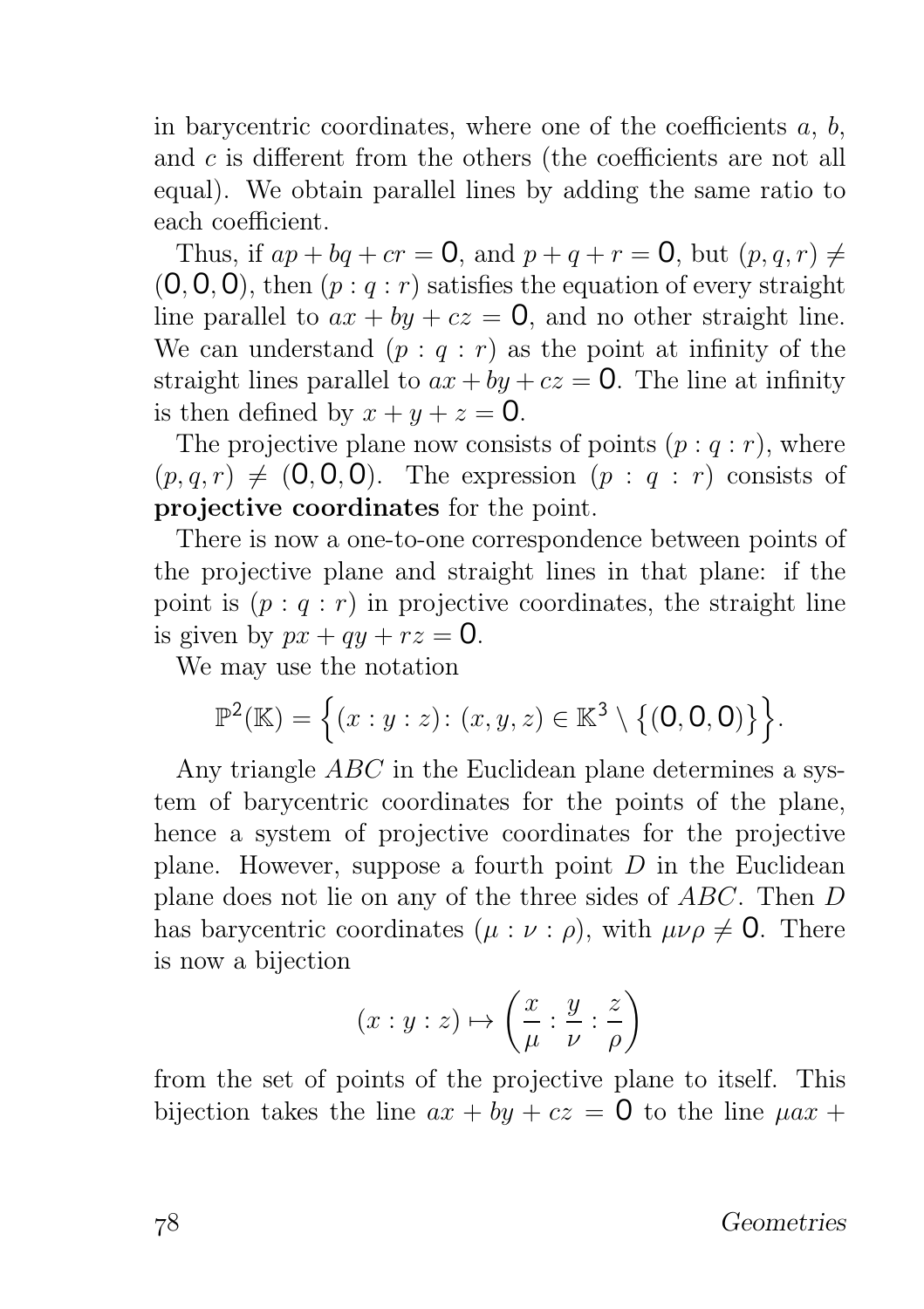$\nu by + \rho cz = 0$ , while fixing A, B, and C, which are  $(1 : 0 : 0)$ ,  $(0:1:0)$ , and  $(0:0:1)$  respectively. The points that used to be on the line at infinity are sent to the line

$$
\mu x + \nu y + \rho z = 0,
$$

while of course the points now at infinity are on  $x+y+z=0$ . The only former point at infinity that is still at infinity is  $(\nu - \rho : \rho - \mu : \mu - \nu)$ . In particular, if E is a point that used to be at infinity, we can have chosen  $D$  so that  $E$  is no longer at infinity.

In this way, for any quadrangle ABCD in the projective plane, there is a system of projective coordinates in which the vertices of the quadrangle are  $(1 : 0 : 0)$ ,  $(0 : 1 : 0)$ ,  $(0:0:1)$ , and  $(1:1:1)$  respectively.

#### A third proof of Pappus's Theorem

To prove Pappus's Hexagon Theorem in yet another way, again we suppose the vertices of the hexagon ABCDEF lie alternately on straight lines ACE and BDF, and we let

- $AB$  and  $DE$  intersect at  $G$ ,
- BC and  $EF$  intersect at  $H$ ,
- $CD$  and  $FA$  intersect at  $K$ .

We may now suppose further

| $A=(1:1:1),$   | $B = (1:0:0),$ |
|----------------|----------------|
| $E = (0:1:0),$ | $K = (0:0:1),$ |

as in Figure 50. The point of the choice is that no line of the diagram contains two of  $B, E$ , and  $K$ , but these are on the lines through A. If  $B$ ,  $E$ , and  $K$  are all on a straight line, we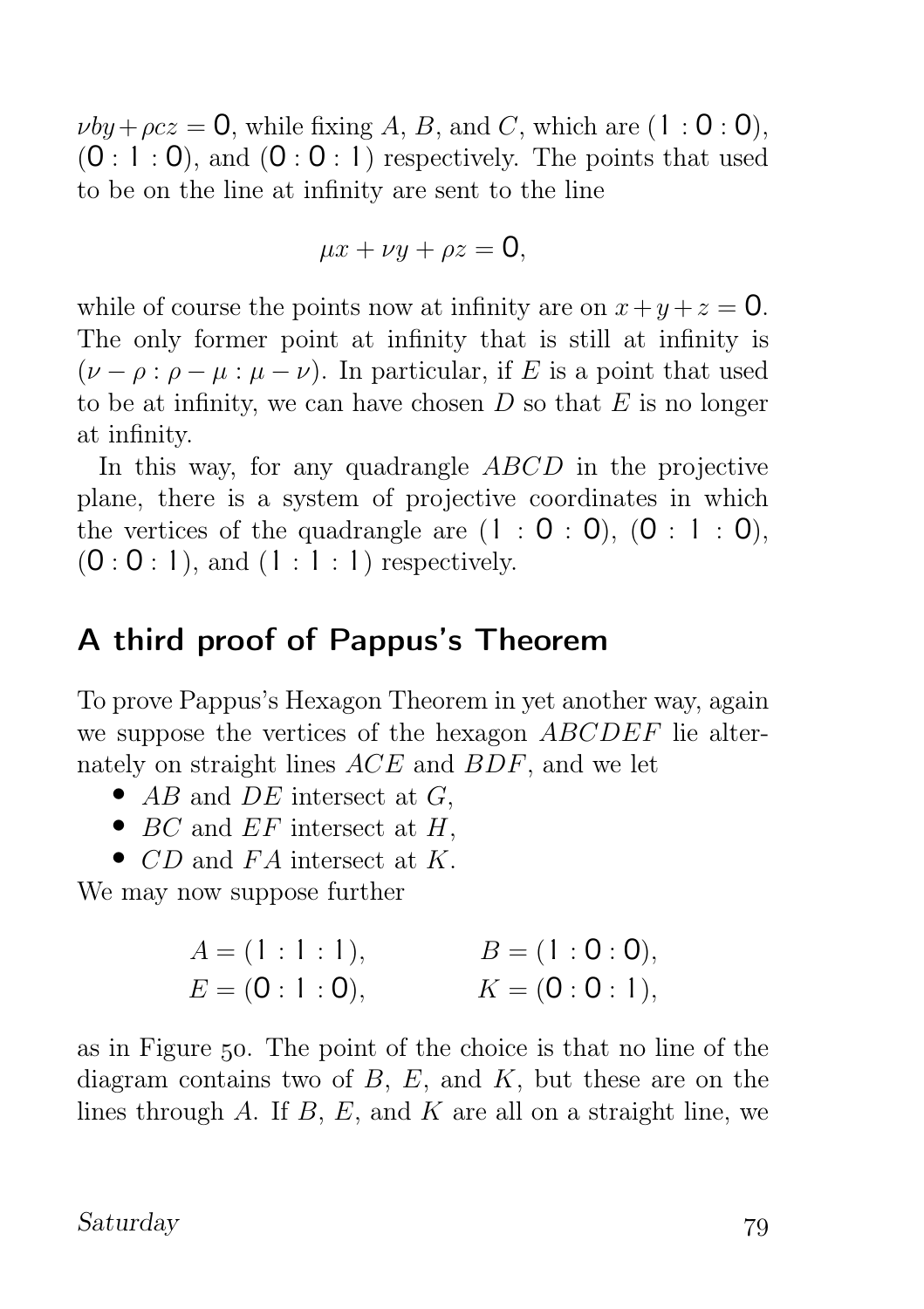

Figure 50. Pappus's Hexagon Theorem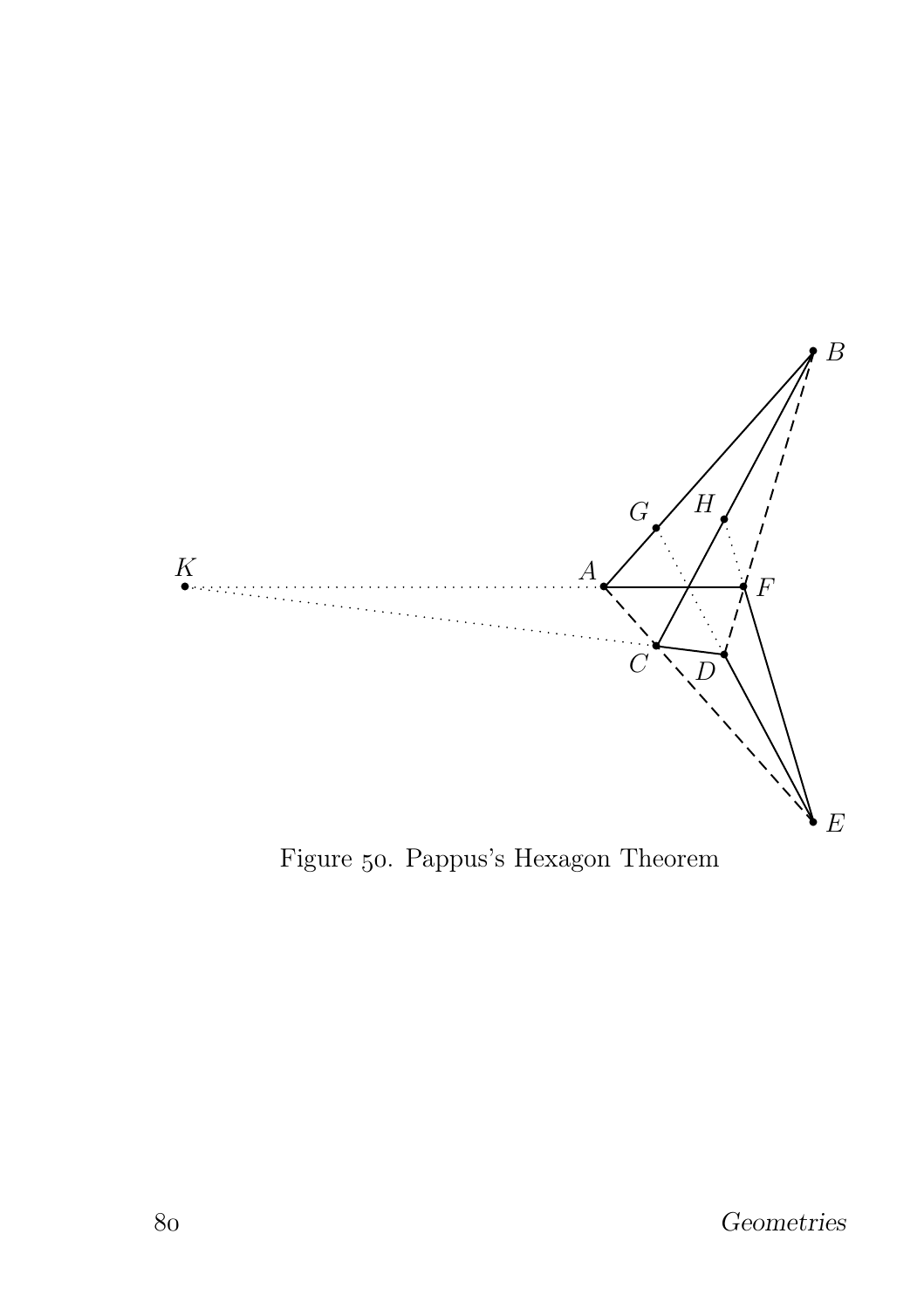may replace them with  $F, C$ , and  $H$ . For the lines through  $A$ we have

$$
AB = \{y = z\}, \quad AE = \{x = z\}, \quad AK = \{x = y\},
$$

and so, for some  $p, q$ , and  $r$ ,

$$
G = (p : 1 : 1),
$$
  $C = (1 : q : 1),$   $F = (1 : 1 : r).$ 

Consequently,

$$
BF = \{z = ry\}, \quad EG = \{x = pz\}, \quad KC = \{y = qx\}.
$$

Since these three lines have a common point, namely  $D$ , we must have  $D = (1 : q : rq) = (pr : 1 : r) = (p : qp : 1)$ , and so

$$
1 = prq = qpr = rqp.
$$

But we have also

$$
BC = \{y = qz\}, \quad EF = \{z = rx\}, \quad KG = \{x = py\}.
$$

In particular,  $H$  being the intersection of the first two of these lines, we have

$$
H=(1:qr:r),
$$

and this lies on KG since  $pqr = 1$ . Figure 50 shows the situation when  $p = 2$  and  $q = 2$ , so  $r = 1/4$ .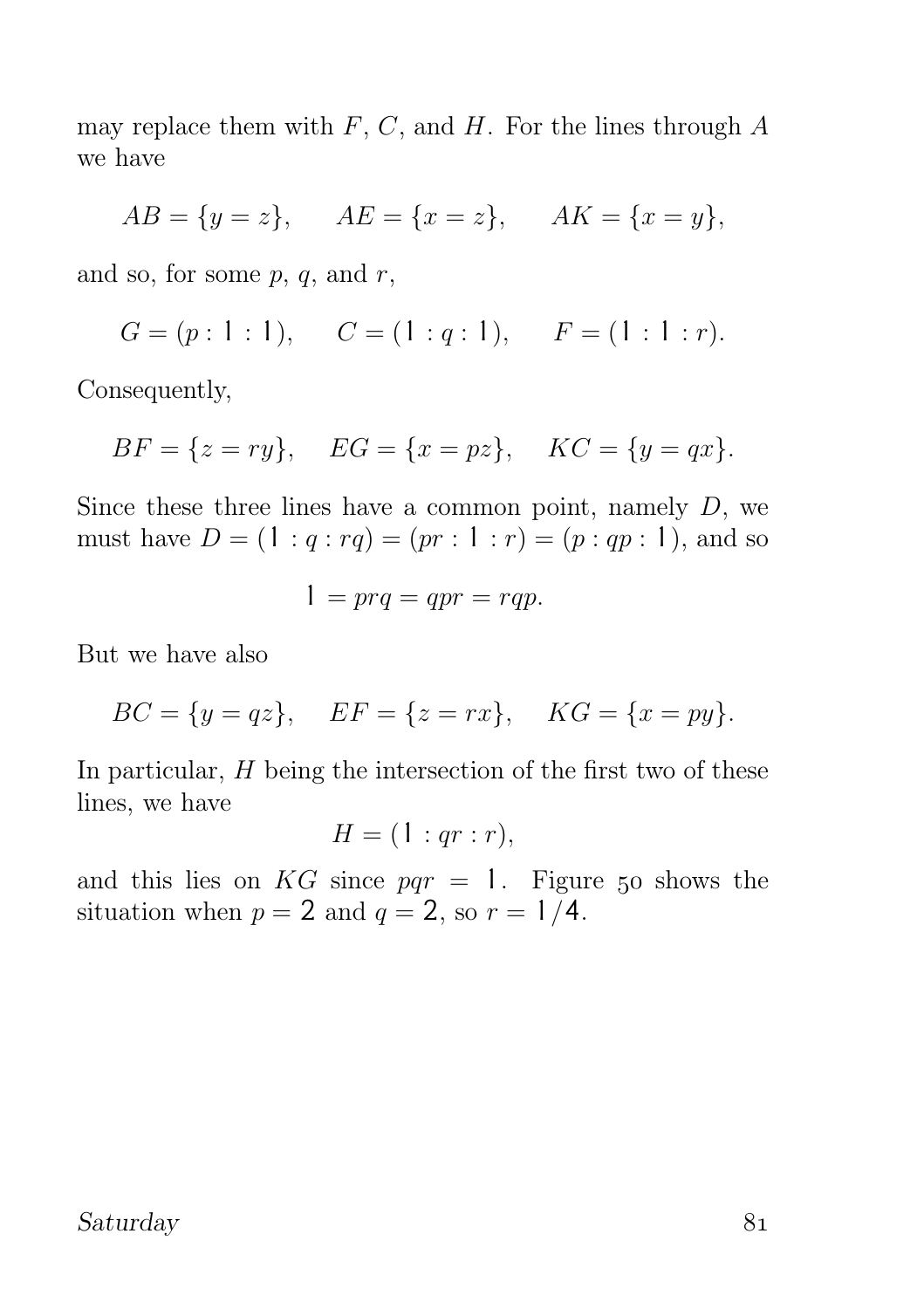# Sunday, September 18, 2016

#### The projective plane over a field

Given a field  $K$  (possibly a "skew" or non-commutative field), we have

$$
\mathbb{P}^2(\mathbb{K})=\Big(\mathbb{K}^3\setminus\big\{(0,0,0)\big\}\Big)/{\sim},
$$

where

$$
(p,q,r)\sim (p',q',r')
$$

if and only if, for some t in  $\mathbb{K} \setminus \{0\},\$ 

$$
p' = tp, \t q' = tq, \t r' = tr.
$$

We may understand this both as the set of points in the projective plane and as the set of lines in the projective plane. The point  $(p : q : r)$  sits on the line  $(a : b : c)$  if and only if  $ap + bq + cr = 0$ . The line at infinity is  $(1 : 1 : 1)$ , that is, the line given by the equation  $x + y + z = 0$ . So the points at infinity satisfy this.

### The Fano Plane

For the simplest example, we may let  $K$  be the two-element field  $\mathbb{F}_2$ , thus obtaining the **Fano Plane.** The four points of  $\mathbb{F}_2^2$  in barycentric coordinates are

 $(1:0:0)$ ,  $(0:1:0)$ ,  $(0:0:1)$ ,  $(1:1:1)$ .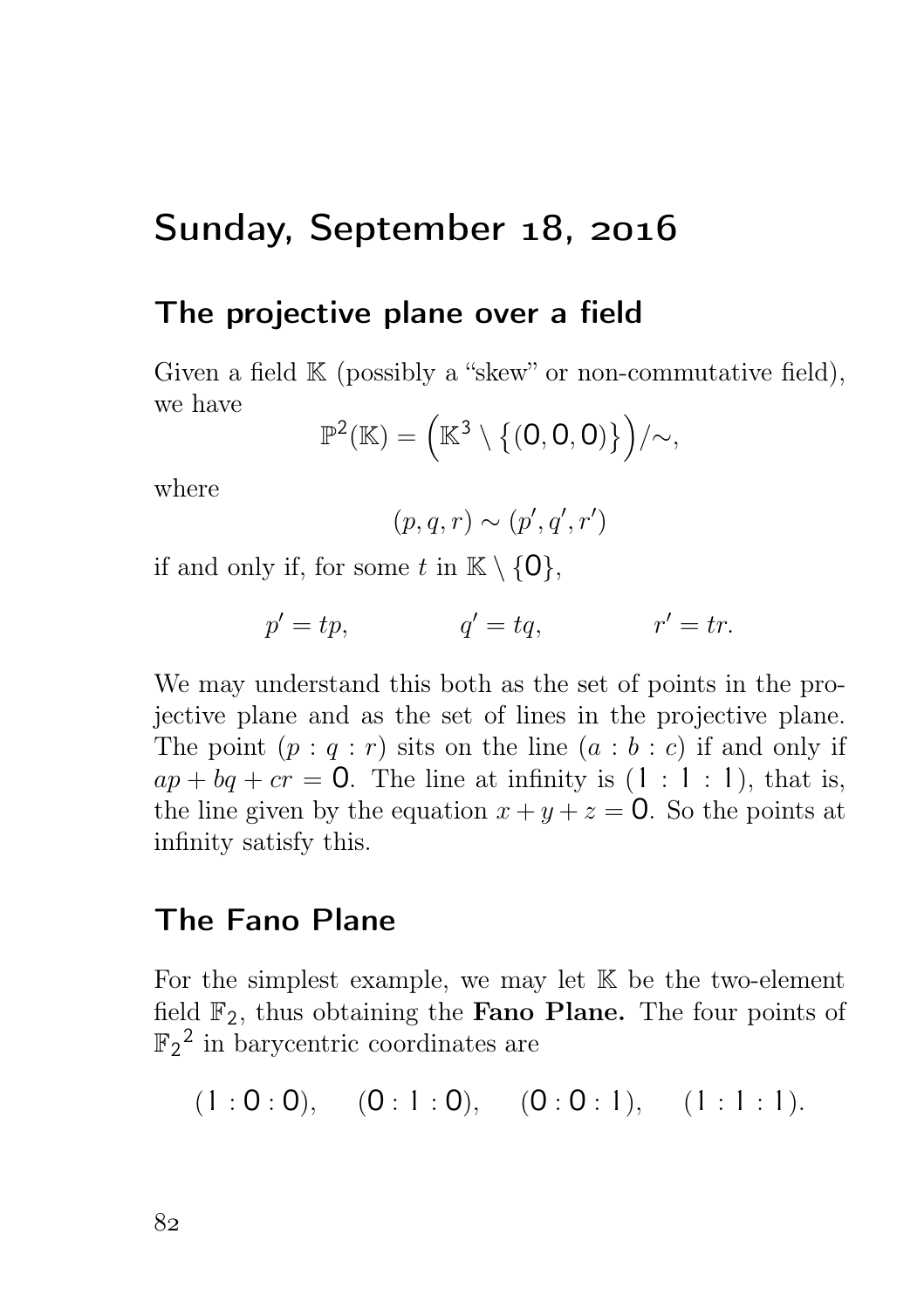

Figure 51. The Fano Plane

There are three points at infinity in  $\mathbb{P}^2(\mathbb{K})$ :

 $(1 : 1 : 0),$   $(1 : 0 : 1),$   $(0 : 1 : 1).$ 

If we call these  $A, B, C, D, E, F$ , and  $G$  respectively, then the seven lines are as follows:

| ${x = 0}$ = BCG,   | ${y = z}$ = ADG, |
|--------------------|------------------|
| $\{y = 0\} = ACF,$ | ${x = z}$ = BDF, |
| $\{z=0\}=ABE,$     | ${x = y}$ = CDE, |

and the line at infinity, EFG. All of this can be depicted as in Figure 51.

Sunday 83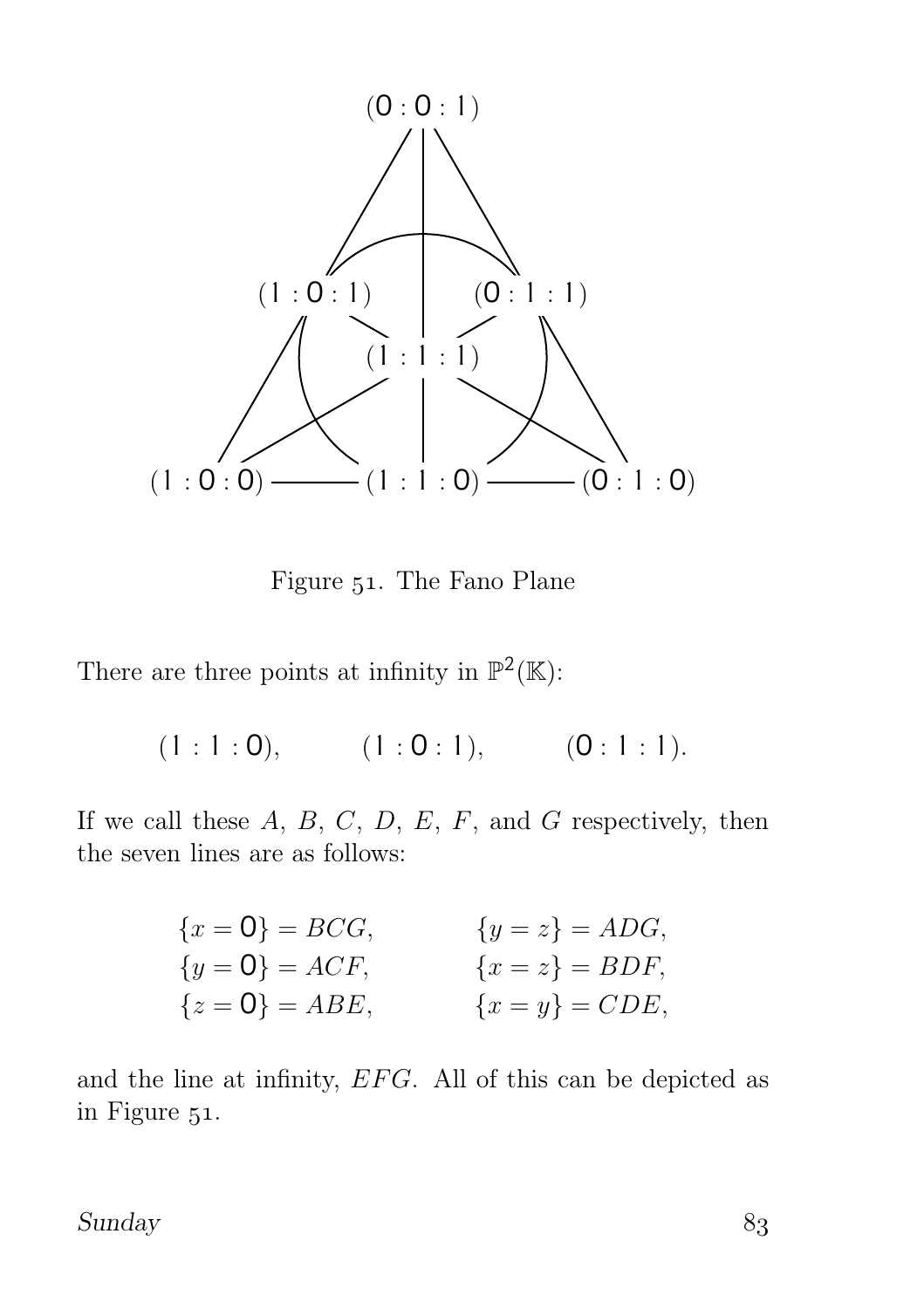

Figure 52. Desargues's Theorem

## A proof of Desargues's Theorem

We now prove Desargues's Theorem in  $\mathbb{P}^2(\mathbb{K})$  for arbitrary  $\mathbb{K}$ . The diagram is as in Figure 14, repeated as Figure 52. In  $\mathbb{K}^3$ , if triangles ABC and DEF lie in two different planes, then each of  $H$ ,  $K$ , and  $L$  lies in each of those planes, and therefore the three points lie in the intersection of the two planes, which is a straight line. (If the planes are parallel, they meet at their common line at infinity.) If ABC and DEF lie in the same plane, the diagram can still be considered as the "shadow" or projection of the three-dimensional case. So Desargues's Theorem holds in  $\mathbb{P}^2(\mathbb{K})$ .

If K is not commutative, then Pappus's Theorem does not hold in  $\mathbb{P}^2(\mathbb{K})$ . However, with three applications of Pappus's Theorem alone, we can prove Desargues's Theorem as sketched in Figure 53. using in turn the hexagons  $ABGMDC$ ,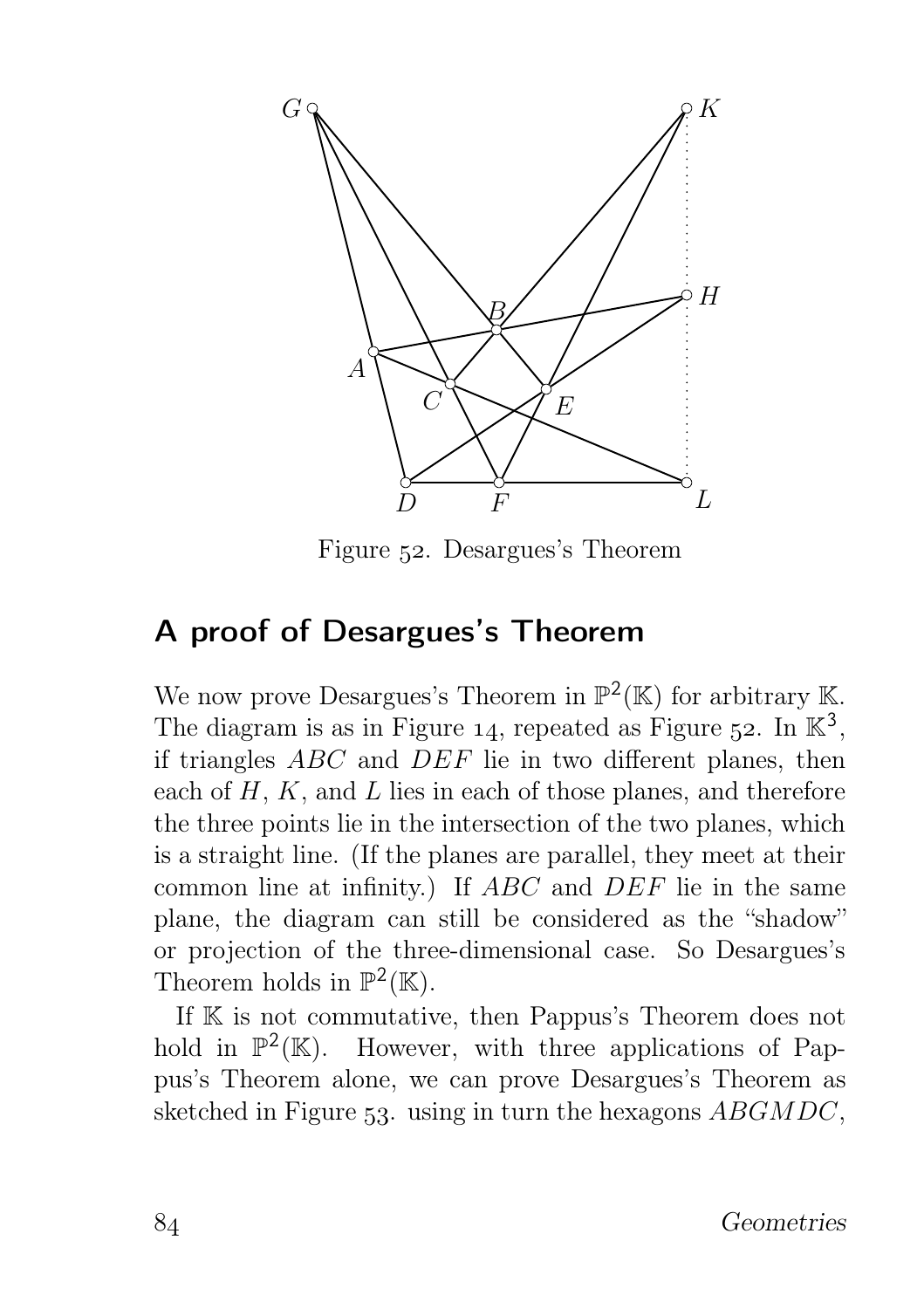

Figure 53. Proof of Desargues's Theorem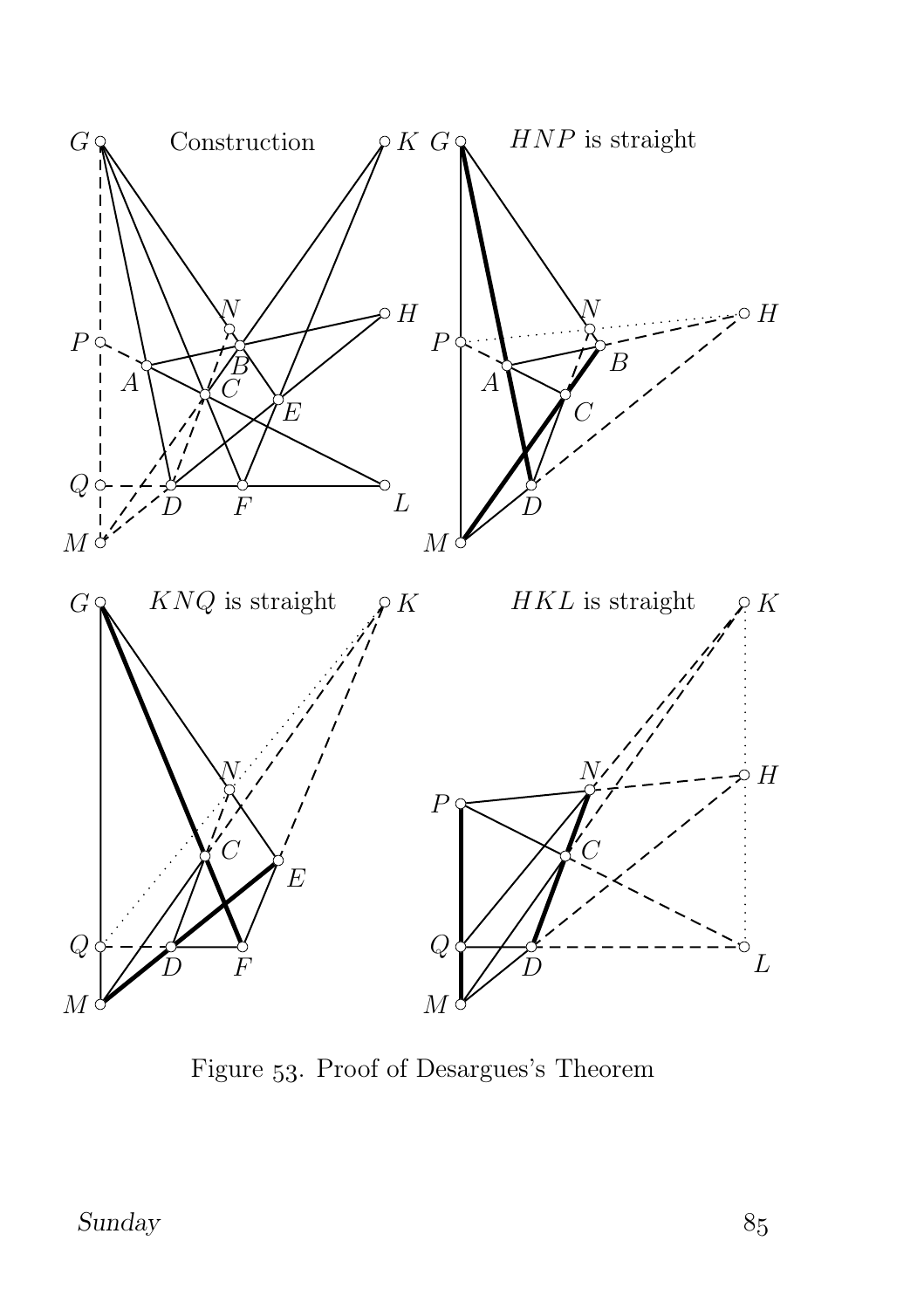

Figure 54. The dual of Pappus's Theorem

 $CDFEGM$ , and  $CMDQNP$ . Strictly, we have now proved Desargues's Theorem on the assumption of three axioms:

- . Two points determine a line.
- . Two lines determine a point.
- . Pappus's Theorem is true.

# **Duality**

The dual of a statement about the projective plane is obtained by interchanging points and lines. Thus the dual of Pappus's Theorem is that if the sides of a hexagon alternately meet two points, then the straight lines met by pairs of opposite vertices meet a common point. So, in the hexagon ABCDEF, let  $AB$ ,  $CD$ , and  $EF$  intersect at  $G$ , and let  $BC$ ,  $DE$ , and  $FA$  intersect at H, as in Figure 54. If the diagonals AD and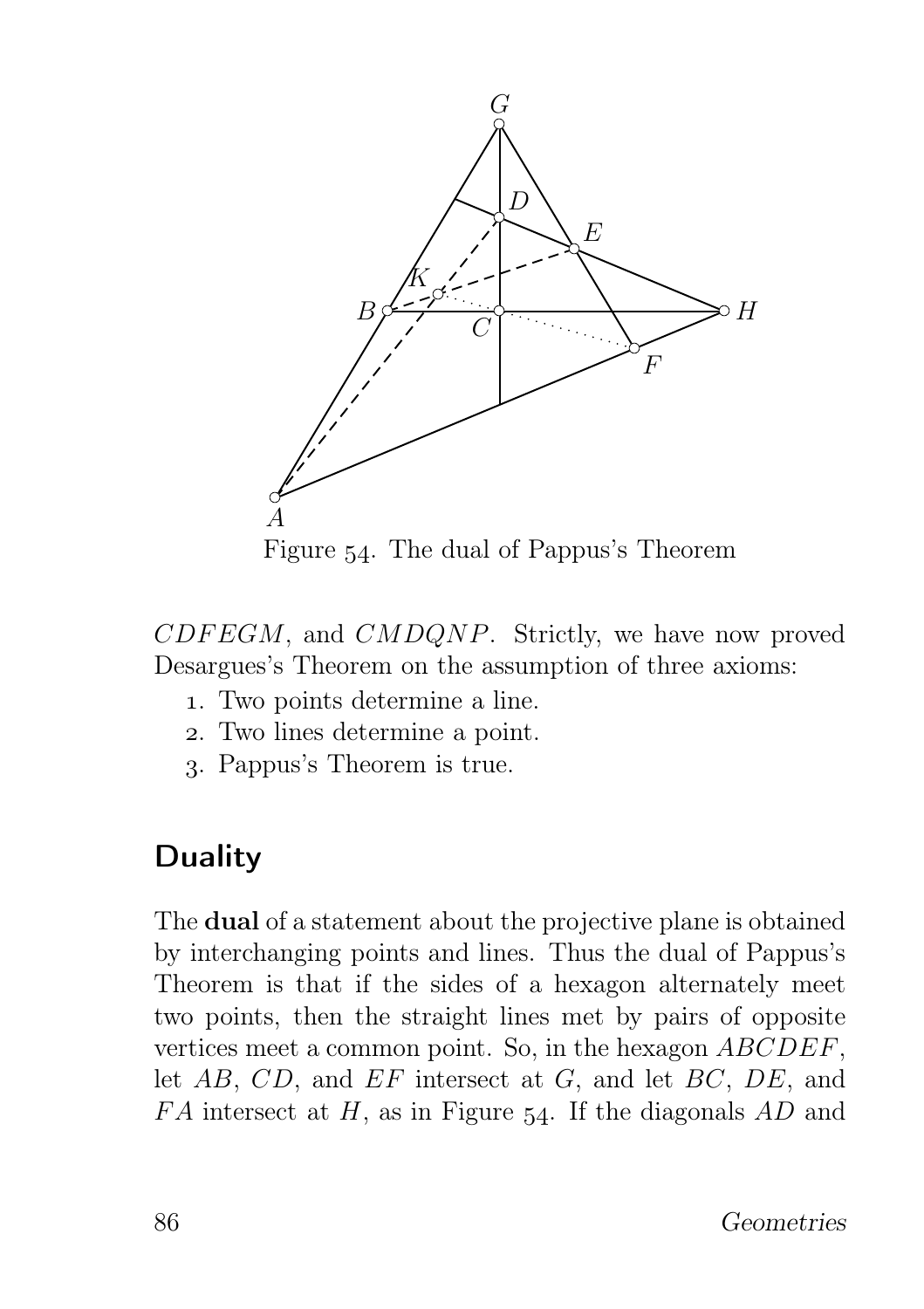

Figure 55. The Quadrangle Theorem

 $BE$  meet at K, then the diagonal  $CF$  also passes through K. For we can apply Pappus's Theorem itself to the hexagon ADGEBH, since AGB and DEH are straight. Since AD and  $EB$  intersect at K, and DG and BH at C, and GE and HA at  $F$ , it follows that  $KCF$  is straight.

It now follows from the three axioms above that the dual of Desargues's Theorem is true. But the dual is precisely the converse.

## A second proof of the Quadrangle Theorem

We now use the converse of Desargues's Theorem twice, and the original Theorem once, to prove the Quadrangle Theorem. We shall show that, in Figure  $55$ , the line  $PQ$  passes through F.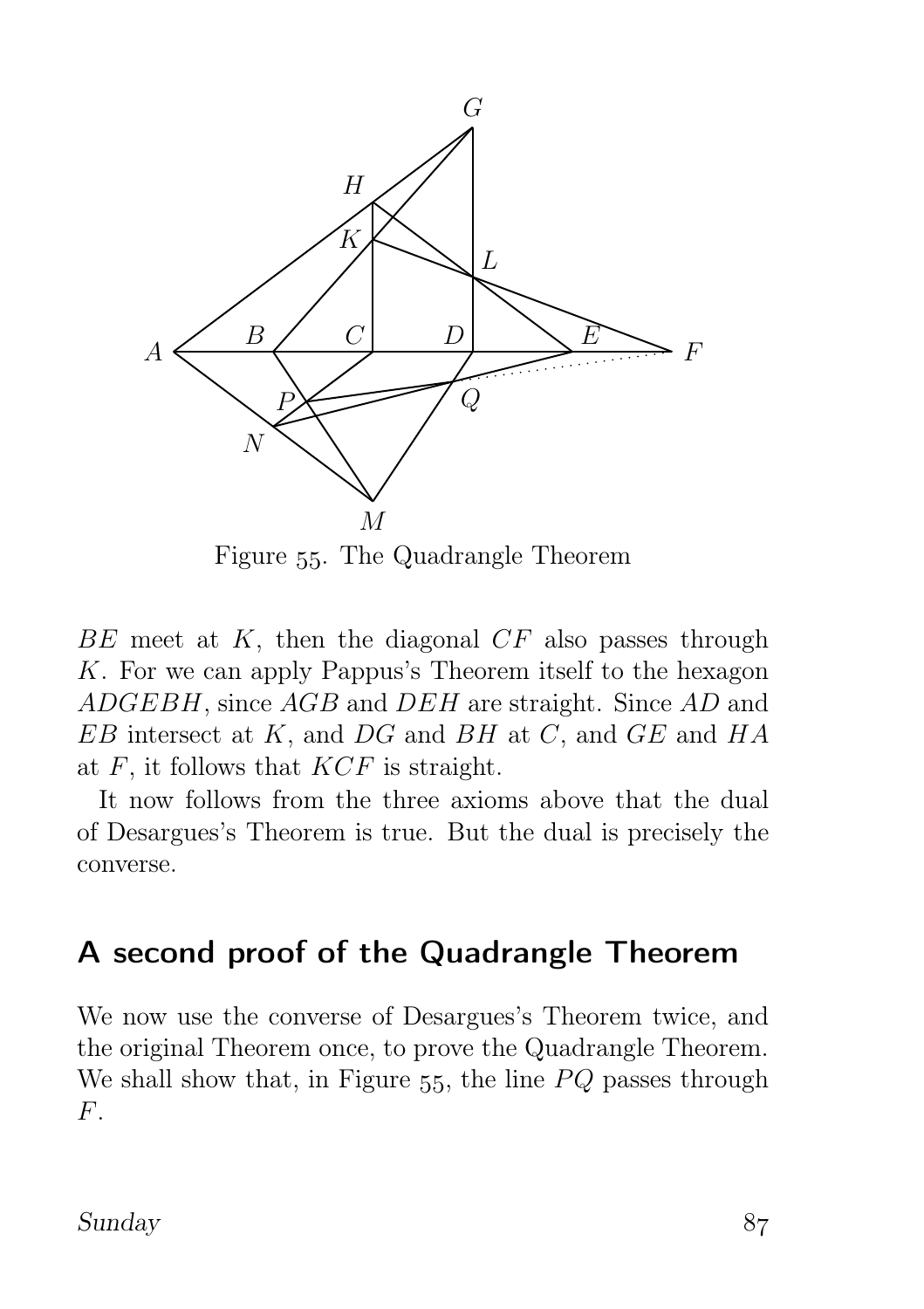- . by the converse of Desargues's Theorem applied to triangles GHL and MNQ, since
	- $GH$  and  $MN$  meet at A,
	- $GL$  and  $MQ$  meet at  $D$ , and
	- $HL$  and  $NQ$  meet at  $E$ ,

and  $ADE$  is straight, it follows that  $GM$ ,  $HN$ , and  $LQ$ intersect at a common point  $R$  (not drawn).

- 2. Likewise, in triangles  $GHK$  and  $MNP$ , since
	- $GH$  and  $MN$  meet at A,
	- $GK$  and  $MP$  meet at B, and
	- $HK$  and  $NP$  meet at  $C$ ,

and  $ABC$  is straight, it follows that  $KP$  passes through the intersection point of  $GM$  and  $HN$ , which is  $R$ .

3. So now we know that  $HN, KP$ , and  $LQ$  intersect at R. Therefore, by Desargues's Theorem, the respective sides of triangles  $HKL$  and  $NPQ$  intersect along a straight line. But  $HK$  and  $NP$  intersect at C, and  $HL$  and  $NQ$ intersect at  $E$ ; and  $KL$  intersects  $CE$  at  $F$ ; therefore  $PQ$  must also intersect  $CE$  at  $F$ .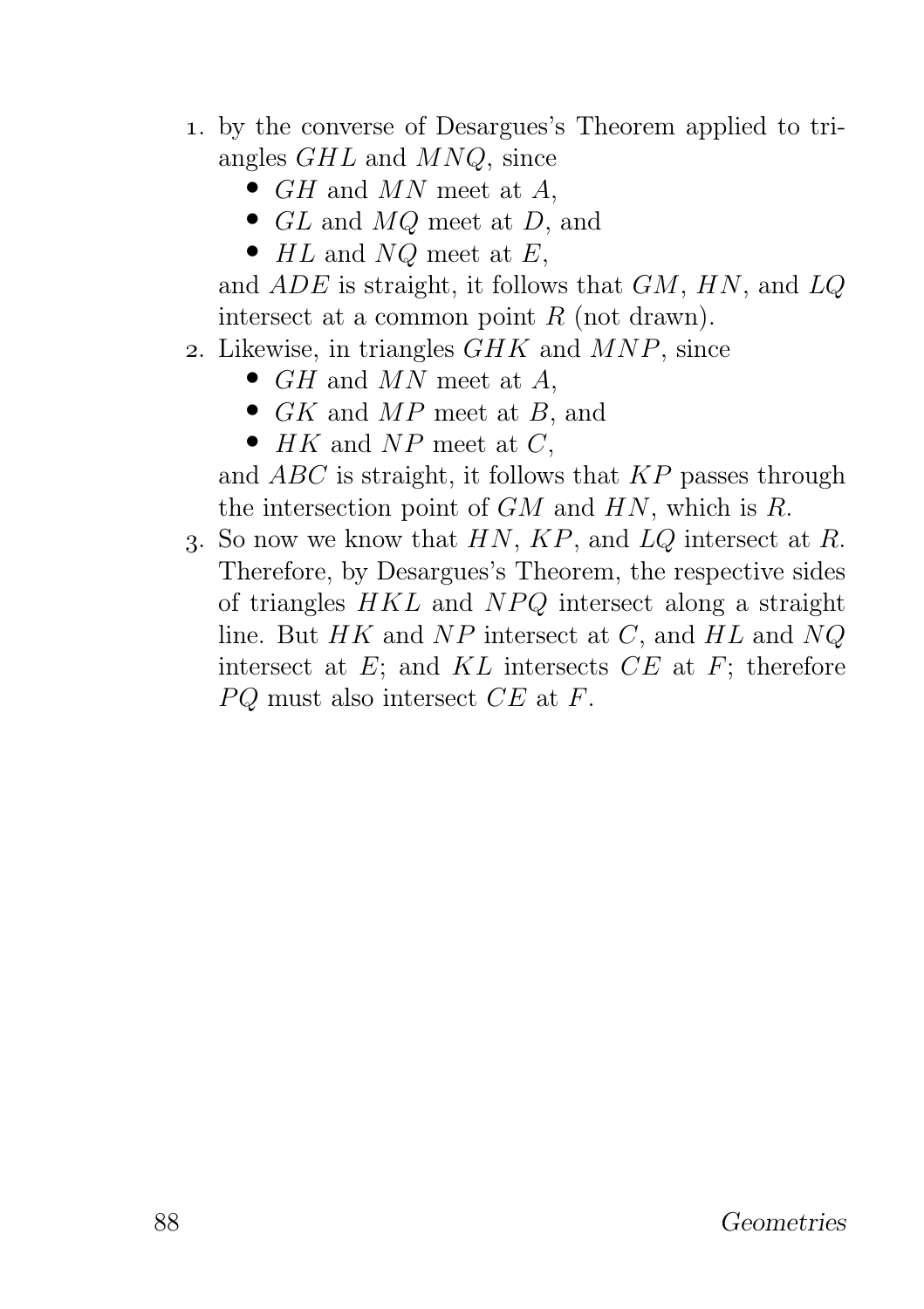# Bibliography

- [] Apollonius of Perga. On conic sections. Great Books of the Western World, no. 11. Encyclopaedia Britannica, Inc., Chicago, London, Toronto,  $1952$ .
- [2] Apollonius of Perga. Conics. Books I–III. Green Lion Press, Santa Fe, NM, revised edition, 1998. Translated and with a note and an appendix by R. Catesby Taliaferro, with a preface by Dana Densmore and William H. Donahue, an introduction by Harvey Flaumenhaft, and diagrams by Donahue, edited by Densmore.
- [3] M. Chasles. Les trois livres de porismes d'Euclide. Mallet-Bachelier, Paris,  $1860$ . Electronic source gallica.bnf.fr / Bibliothèque de l'Ecole polytechnique.
- [4] Frances Marguerite Clarke and David Eugene Smith. "Essay pour les Coniques" of Blaise Pascal. Isis,  $10(1):16-20$ , March 1928. Translation by Clarke, Introductory Note by Smith. www.jstor.org/ stable/224736.
- [5] H. S. M. Coxeter. *Introduction to Geometry*. John Wiley & Sons, New York, second edition, 1969. First edition, 1961.
- [6] Arno Cronheim. A proof of Hessenberg's theorem. Proc. Amer. *Math. Soc.*,  $4:219-221$ ,  $1953$ .
- [7] René Descartes. *The Geometry of René Descartes*. Dover Publications, Inc., New York, 1954. Translated from the French and Latin by David Eugene Smith and Marcia L. Latham, with a facsimile of the first edition of  $1637$ .
- [8] René Descartes. *The Philosophical Writings of Descartes*, volume I. Cambridge University Press, 1985. translated by John Cottingham, Robert Stoothoff, and Dugald Murdoch.
- [] René Descartes. La Géométrie. Jacques Gabay, Sceaux, France, 1991. Reprint of Hermann edition of 1886.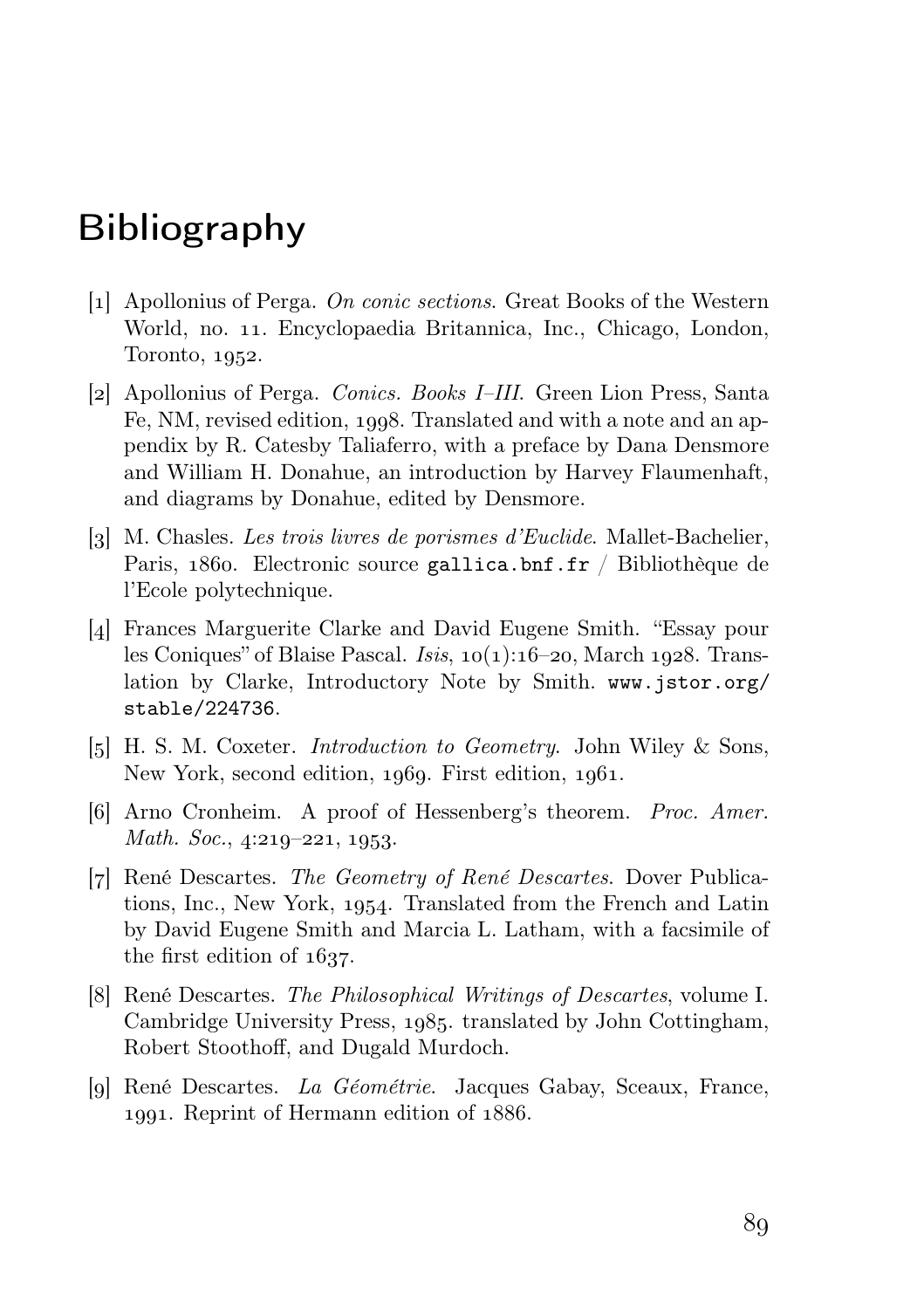- [10] Diogenes Laertius. Lives of Eminent Philosophers. Number 184 in the Loeb Classical Library. Harvard University Press and William Heinemann Ltd., Cambridge, Massachusetts, and London, 1959. Volume I of two. With an English translation by R. D. Hicks. First published 1925. Available from archive.org and www.perseus. tufts.edu.
- [11] Euclid. The Thirteen Books of Euclid's Elements. Dover Publications, New York, 1956. Translated from the text of Heiberg with introduction and commentary by Thomas L. Heath. In three volumes. Republication of the second edition of 1925. First edition 1908.
- [12] J. V. Field and J. J. Gray. The geometrical work of Girard Desargues. Springer-Verlag, New York, 1987.
- [13] Thomas Heath. A History of Greek Mathematics. Vol. II. From Aristarchus to Diophantus. Dover Publications Inc., New York, 1981. Corrected reprint of the 1921 original.
- [14] David Hilbert. *The Foundations of Geometry*. Authorized translation by E. J. Townsend. Reprint edition. The Open Court Publishing Co., La Salle, Ill., 1959. Based on lectures  $1898$ –99. Translation copyrighted 1902. Project Gutenberg edition released December 23, (www.gutenberg.net).
- [] Victor J. Katz, editor. The Mathematics of Egypt, Mesopotamia, China, India, and Islam: A Sourcebook. Princeton University Press, Princeton and Oxford, 2007.
- [16] Morris Kline. Mathematical Thought from Ancient to Modern Times. Oxford University Press, New York, 1972.
- [] Reviel Netz. The Shaping of Deduction in Greek Mathematics, volume 51 of *Ideas in Context*. Cambridge University Press, Cambridge, . A study in cognitive history.
- [] Pappus of Alexandria. Pappus Alexandrini Collectionis Quae Su- $\textit{persont}$ , volume II. Weidmann, Berlin,  $1877$ . E libris manu scriptis edidit, Latina interpretatione et commentariis instruxit Fridericus Hultsch.
- [19] Pappus of Alexandria. *Book*  $\gamma$  *of the Collection. Part 1. Introduc*tion, Text, and Translation. Springer Science+Business Media, New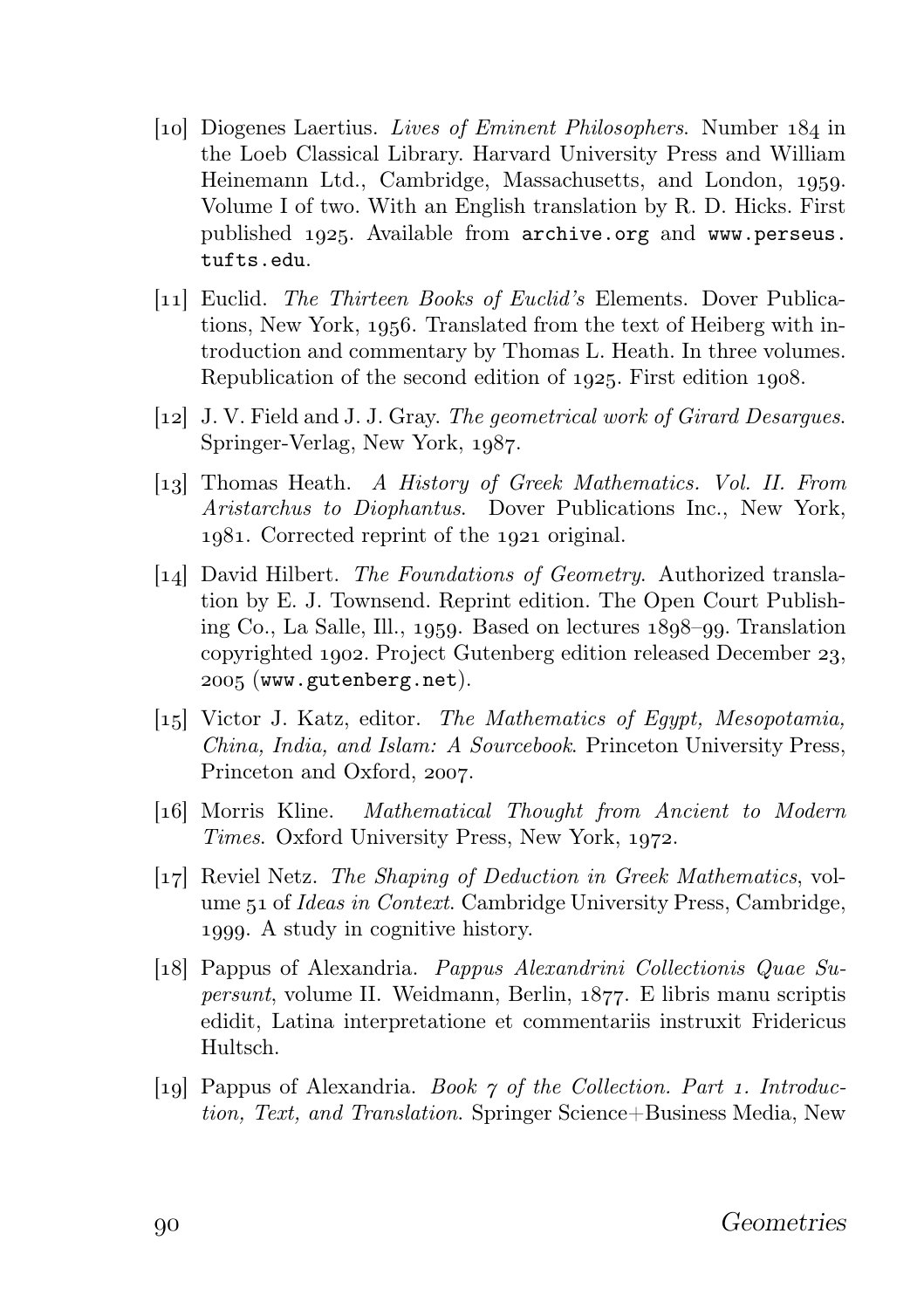York, 1986. Edited With Translation and Commentary by Alexander Jones.

- [20] Pappus of Alexandria. *Book*  $\gamma$  *of the Collection. Part 2. Commen*tary, Index, and Figures. Springer Science+Business Media, New York, 1986. Edited With Translation and Commentary by Alexander Jones. Pages numbered continuously with Part 1.
- [21] Dimitris Patsopoulos and Tasos Patronis. The theorem of Thales: A study of the naming of theorems in school geometry textbooks. The International Journal for the History of Mathematics Educa $tion, 1(1), 2006.$  www.comap.com/historyjournal/index.html.
- [22] David Pierce. History of mathematics: Log of a course.  $m \in \mathbb{Z}$ . edu.tr/~dpierce/Courses/Math-history/, June 2011. Edited September 2013. 204 pp., size  $A_5$ , 10-pt type.
- [23] David Pierce. St John's College. The De Morgan Journal,  $2(2):62 72, 2012.$  Available from education.lms.ac.uk/wp-content/  $uploads/2012/02/st-johns-college.pdf$ , accessed October 1, 2014.
- [24] David Pierce. Abscissas and ordinates. J. Humanist. Math.,  $5(1):223-264$ , 2015. Available at scholarship.claremont.edu/ jhm/vol5/iss1/14.
- [25] David Pierce. Commensurability and symmetry.  $m \in \mathbb{Z}$ . edu.  $tr$ <sup> $\epsilon$ </sup>dpierce/Geometry/, July 2016. Submitted for publication. 61 pp., size  $A_5$ , 12-pt type.
- [26] Proclus. A Commentary on the First Book of Euclid's Elements. Princeton Paperbacks. Princeton University Press, Princeton, NJ, . Translated from the Greek and with an introduction and notes by Glenn R. Morrow. Reprint of the 1970 edition. With a foreword by Ian Mueller.
- [] Ptolemy. The Almagest. In Robert Maynard Hutchins, editor, Ptolemy Copernicus Kepler, volume 16 of Great Books of the West $ern World$ , pages  $1-478$ . Encyclopædia Britannica, Chicago, 1952. Translated by R. Catesby Taliaferro.
- $|28|$  Ptolemy. *Ptolemy's Almagest*. Princeton University Press, 1998. Translated and annotated by G. J. Toomer. With a foreward by

Bibliography 91